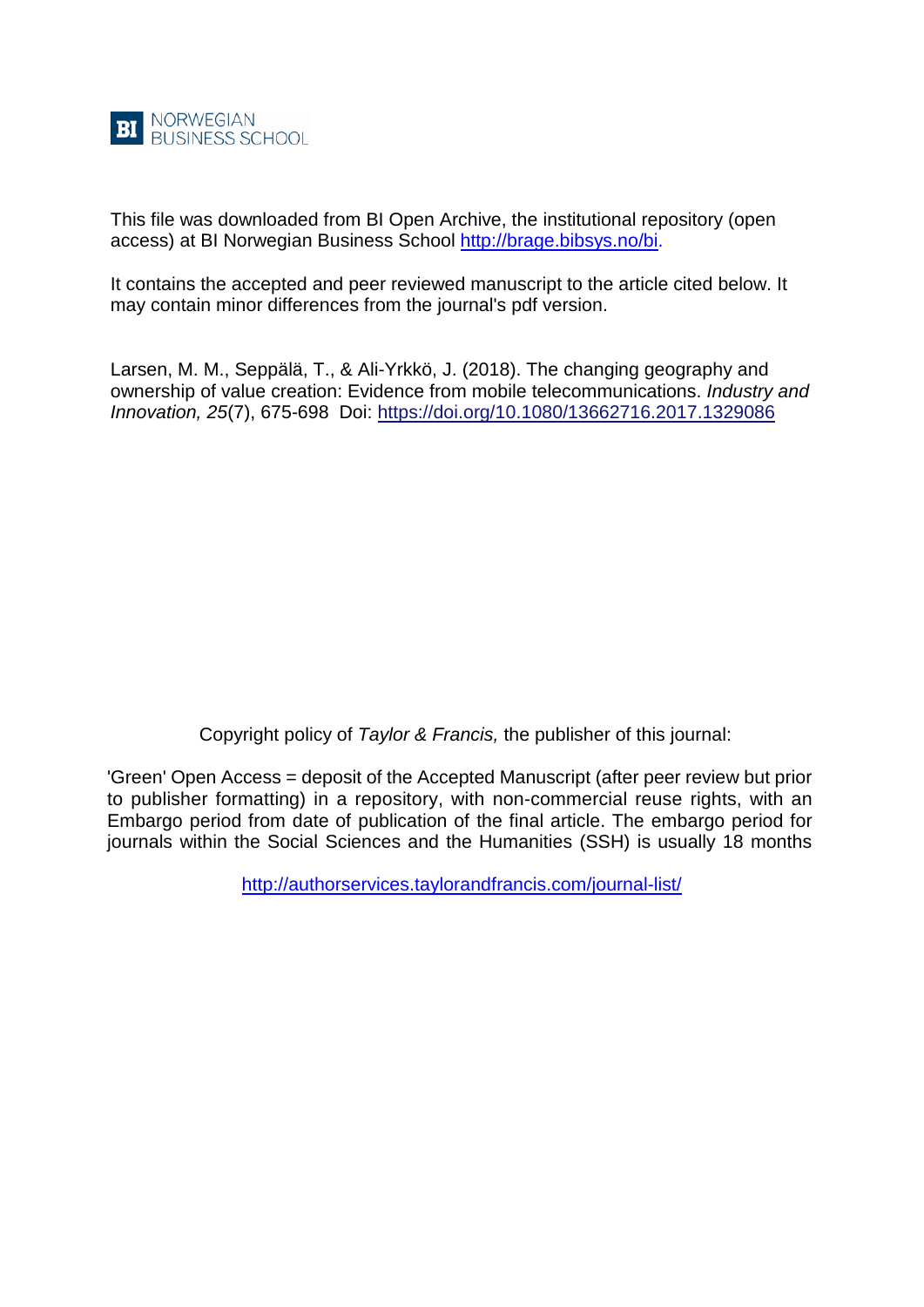# **THE CHANGING GEOGRAPHY AND OWNERSHIP OF VALUE CREATION:**

# **EVIDENCE FROM MOBILE TELECOMMUNICATIONS**

# **Marcus M. Larsen**

Department of Strategic Management and Globalization Copenhagen Business School Kilevej 14, 2. floor – 2000 Frederiksberg – Denmark & Department of Strategy and Entrepreneurship BI Norwegian Business School

Nydalsveien 37 – 0484 Oslo – Norway mml.smg@cbs.dk / (+45) 3815 5628

# **Timo Seppälä**

Elinkeinoelämän tutkimuslaitos Research Institute of the Finnish Economy Lönnrotinkatu 4B FIN-00120 Helsinki – Finland timo.seppala@etla.fi / (+358) 9 609 90238

# **Jyrki Ali-Yrkkö**

Elinkeinoelämän tutkimuslaitos Research Institute of the Finnish Economy Lönnrotinkatu 4B FIN-00120 Helsinki – Finland jyrki.ali-yrkko@etla.fi / (+358) 9 609 90210

**Published in: Industry and Innovation, 2018, 25(7), pp. 675-698.**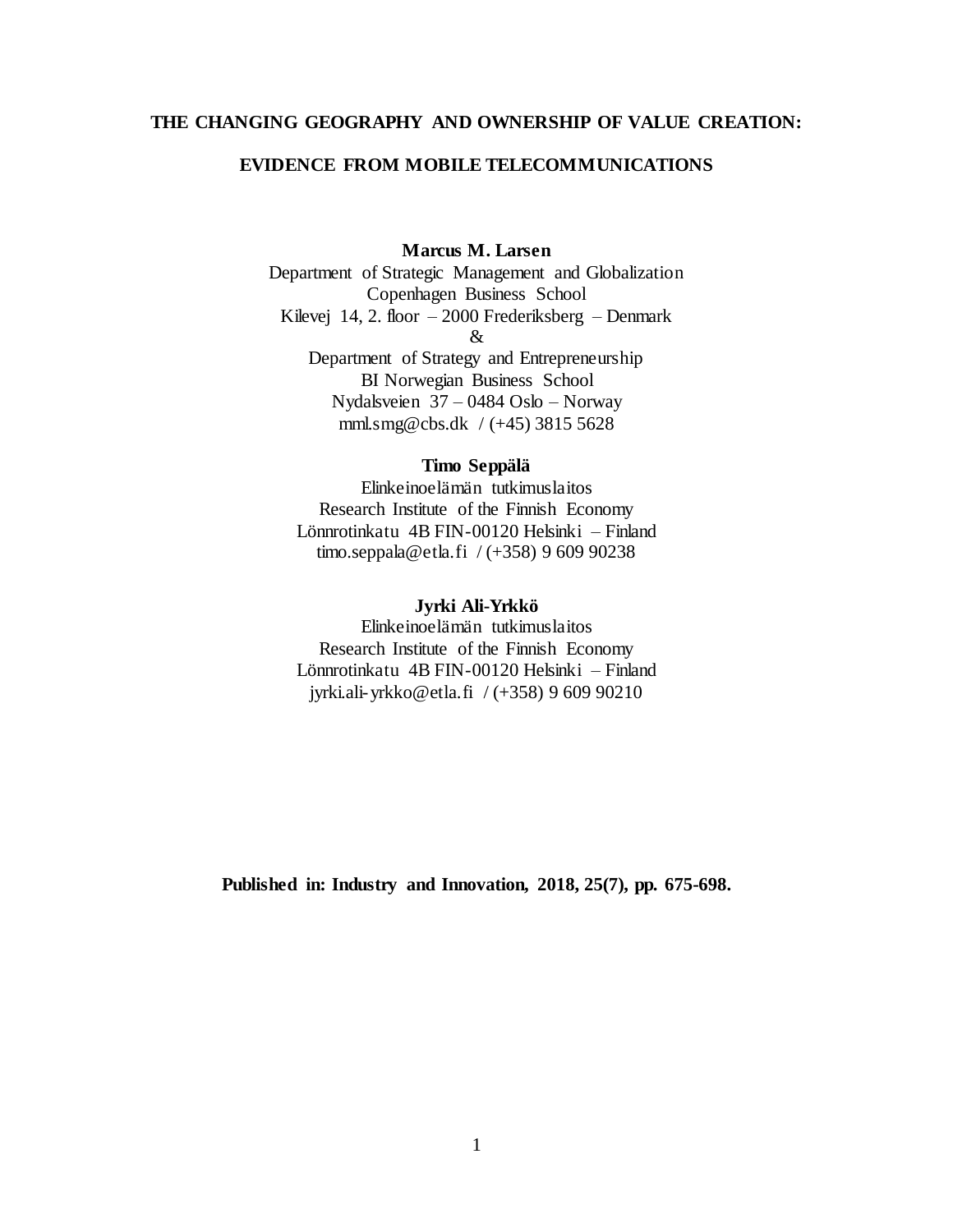# **THE CHANGING GEOGRAPHY AND OWNERSHIP OF VALUE CREATION: EVIDENCE FROM MOBILE TELECOMMUNICATIONS**

**Abstract:** Through an innovative trade-in-task case study, we explore how Nokia, which is historically one of the most important mobile phone manufacturers in the world, offshored the development and production of three distinct mobile phones at three different points in time. Adjacent to these processes, we find that the value creation in areas such as design and manufacturing knowledge has rapidly shifted away from advanced economies to emerging economies. Moreover, we find that the value added captured by Nokia decreased dramatically over the studied time period. Based on our results, we discuss more generally the challenge of multinational corporation (MNC) to preserve value and how the realization of the benefits of offshoring must be assessed with respect to the altered requirements for controlling value-adding activities.

**Keywords:** Offshoring, outsourcing, value creation, Nokia, trade-in-task case study.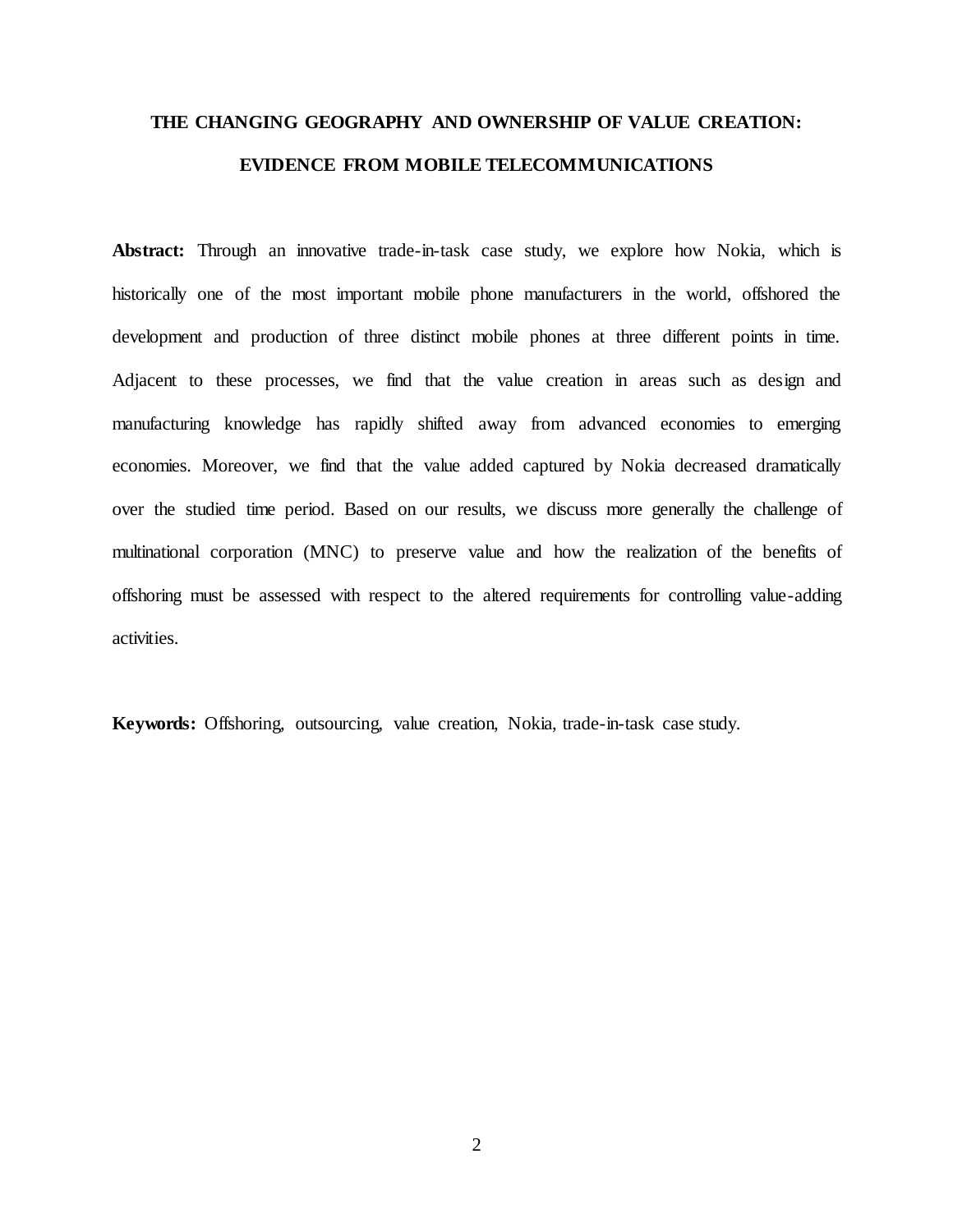#### **1. INTRODUCTION**

As firms relocate business tasks and activities across geographical and organizational boundaries (i.e., engage in offshoring (Massini et al.,  $2010$ )), a key challenge relates to the act of balancing the value provided by accessing locational advantages and the costs of disintegrating and dispersing organizational activities (Asmussen et al., 2016; Baldwin and Venables, 2013). On the one hand, firms can create value through offshoring by relocating disaggregated activities to locations with favorable factor endowments, including access to low-cost labor and new knowledge (Lewin et al., 2009; Farrell, 2005). On the other hand, recent research has focused on the costs of offshoring and the global distribution of work. For example, Aron and Singh (2005: 135) argue that firms are often caught up by the "*harsh realities of offshoring*". They fail to adopt the correct processes and calculate the operational and structural risks to live up to their initial expectations of offshoring activities (Larsen et al., 2013).

Recent research has focused on these value-creating tensions spurred by offshoring. For example, studies have found that the distribution of value creation across global supply chains in a variety of industries is increasingly skewed (e.g., Ali-Yrkkö, 2010; Dedrick et al., 2010; Linden et al., 2009). In a case study on the global value chain of the iPod, a product that has been largely offshored to China and assembled from several hundred components and parts that are sourced from around the world, Dedrick et al. (2010) find that Apple captures only approximately onethird of the retail price, whereas companies such as Toshiba from Japan and Samsung from South Korea capture another major part as profit from the manufacture of high-value components such as the hard-disk drive, display and memory. Other studies show that recipient emerging economy firms are increasingly "catching up" with lead firms in terms of value creation as a result of the spillovers created by offshoring (Mudambi, 2008).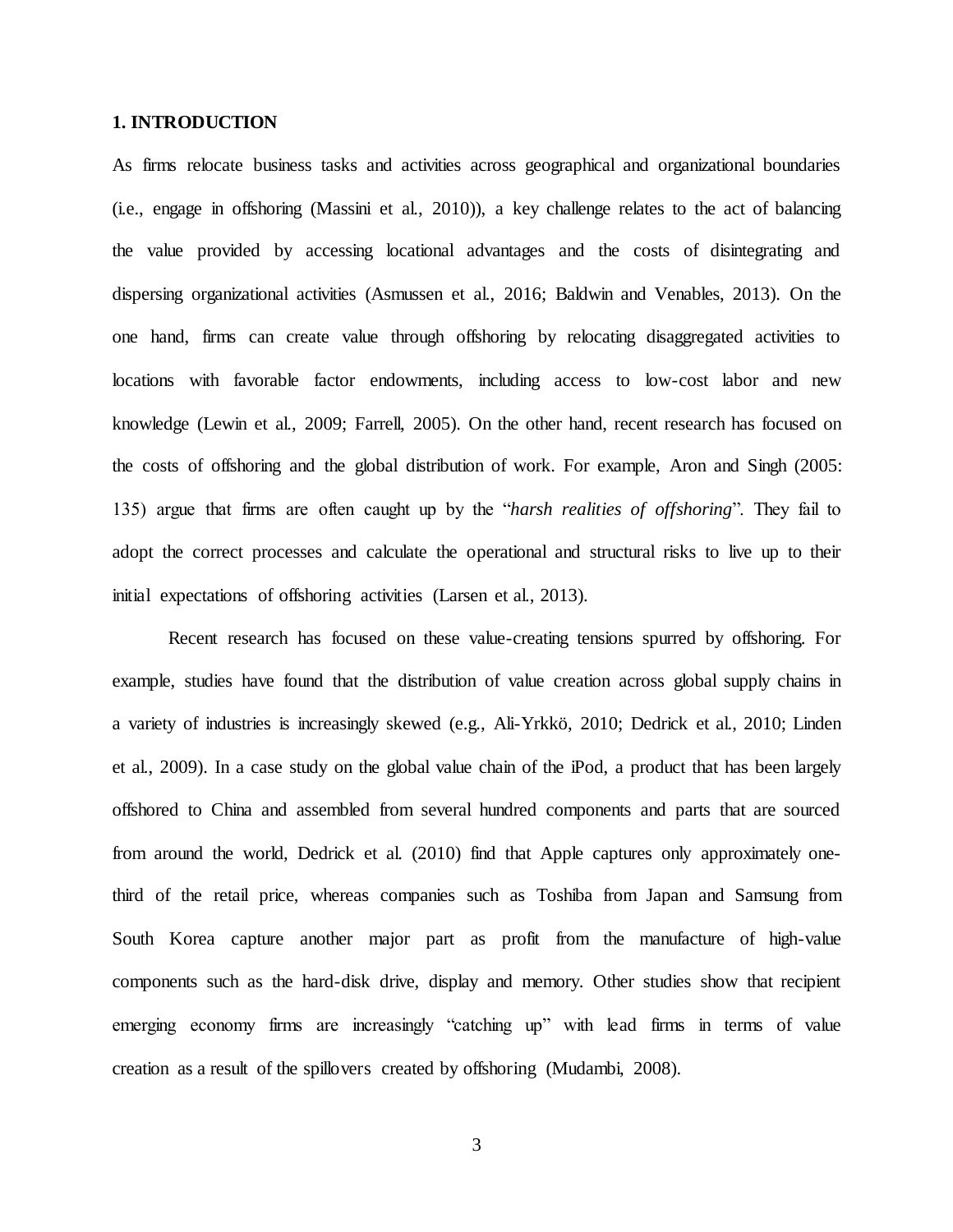Our study seeks to contribute to this stream of research by exploring a firm's ability to create value in the face of extensive offshoring. Value creation can be seen as the ability to appropriate rents of resources owned by the firm (Peteraf, 1994) and has been emphasized as a major source of competitive advantage (Barney, 1991). In this respect, we stress that the process of offshoring encapsulates the important decisions of the location of firm activities (i.e., where; Dunning 1998) and the organization (i.e., by whom; cf. Buckley and Casson, 1976) that both may affect firms' ability to create value. First, reliance on external suppliers may, for reasons such as coordination and exchange hazards, jeopardize the target firm's ability to fully control its value-creating activities (Williamson, 1975). Second, operations in foreign locations may subject firms to "liabilities of foreignness" (Zaheer, 1995), wherein unfamiliar business practices and uncertain institutions potentially undermine the firm's ability to control its value-adding activities (Gatignon and Anderson, 1988). However, in contrast to research focusing on the performance consequences of these offshoring decisions (e.g., Massini et al., 2010) or studies that focus on single points in time (Linden et al., 2009; Dedrick et al., 2010), we explore how these effects unfold over time (see Mudambi, 2008, for a similar approach). Therefore, the research question that guides our study is the following: How do the organization and geography of firms' value creation change as firms engage in offshoring?

We explore this question through an exploratory trade-in-task case study of the geographical and organizational value creation of three comparable mobile phones that were developed and introduced at different points in time by Nokia, which is historically one of the most important mobile phone manufacturers in the world. Specifically, by using "teardown"

<sup>&</sup>lt;sup>1</sup> Specialization or division of labor is becoming an important source of economic growth for any national economy. Trade-in-task method represents a way to understand the deepening specialization in division of labor. It also provides the tools to understand the expansion of the market and its productivity growth across national economies (Lanz et al., 2011).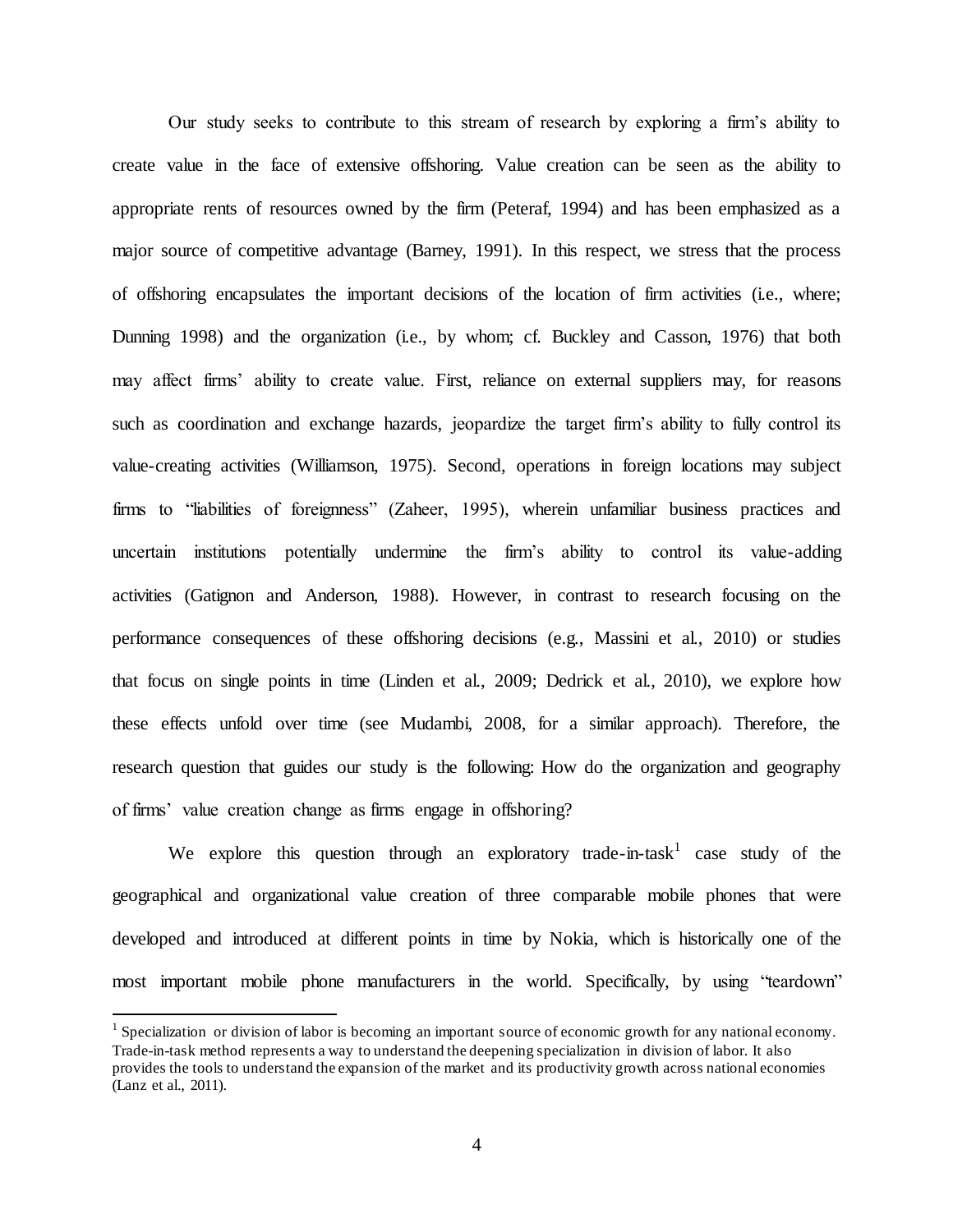reports of the phones' component compositions and other financial data, we study the value creation of the specific type of actual tasks at the product level at three different points in time (Grossman and Rossi-Hansberg, 2008; Sturgeon and Gereffi, 2014).

Our analyses reveal a number of interesting insights into the relationship between offshoring and value creation in the face of economic globalization in the mobile phone industry. First, we find strong evidence of the forces that encourage geographic dispersion, which has clearly prevailed over the time period in our case study. Over the course of the three products, we can clearly document a rapid shift from value being created in the home country to value predominantly being created abroad in the emerging economies. We find that tasks such as technology and product development, prototyping, component manufacturing and final assembly are increasingly conducted in emerging economies, particularly China. Specifically, the value added that is created in Asia (China) increased from 55% in 2003 to 66% in 2007, whereas the value added created in the home country (Finland) decreased from 24% to 11% over the same period. At the same time, we find that the value added captured by Nokia dropped dramatically over the studied time period. Nokia's value added share decreased from 38% in 2003 to 19% in 2007, whereas the value added captured by the vendor of vendors increased from 22% to 34%. Further, our results imply that the shift in value creation includes tangibles and manufacturing in addition to intangibles and design knowledge. Although the management of most valuable intangibles, such as patents and similar intellectual property, continued to be located in advanced economies, market knowledge was increasingly relocated to the emerging economies. For example, whereas Nokia's Beijing R&D site had previously focused on products for the Chinese market, the Beijing site increasingly designed products for the global market.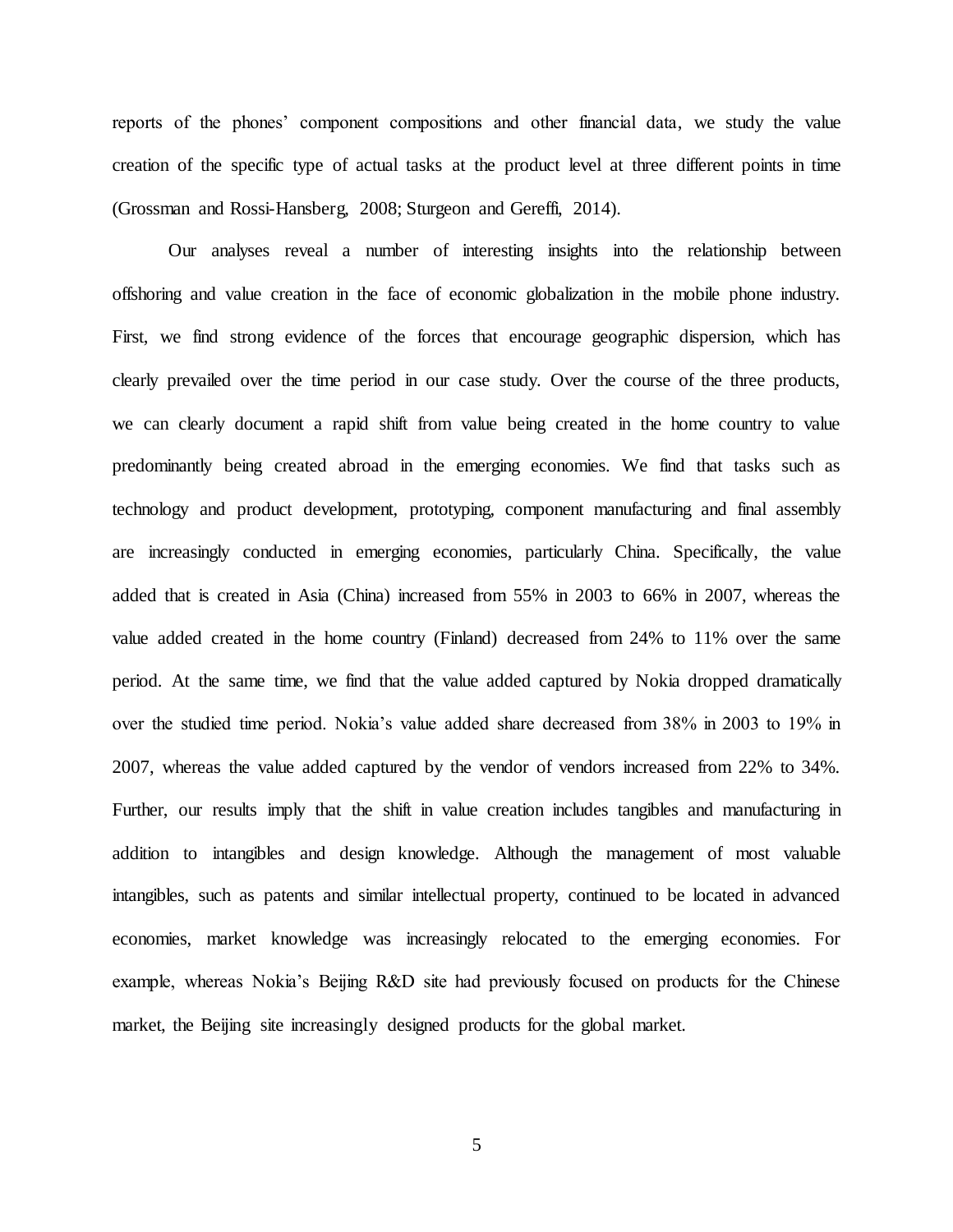More generally, our case study reveals a process of excessive value redistribution across national and organizational boundaries, which has important theoretical contributions to research on an MNC's ability to control its value creation activities and competency upgrading in global value chains. Although we can only speculate on the reasons for the value redistribution, including the challenges of managing offshoring, increasing competition, commoditization, and deteriorating bargaining power, we discuss how they pose new requirements for contemporary MNCs that are managing global production networks. In particular, whereas the extant research has focused on offshoring consequences such as 'unbundling costs' (Baldwin and Venables, 2013), reconfiguration costs (Larsen, 2016), and disrupted learning capabilities (Reitzig and Wagner, 2010), we emphasize how the processes of relying more on foreign locations and external suppliers place the MNC in a more vulnerable position as its ability to create and retain value is challenged. Consequently, as value creation is increasingly subsumed at the level of geographically distant subsidiaries (internal and external), offshoring firms need, to a larger extent, to assume the responsibility of systems integrators to lead and coordinate geographically dispersed networks of value-creating units (cf. Brusoni et al., 2001). Finally, we demonstrate how bottom-up, product-level research on tangible products may reveal several important insights into how firms actually offshore relocate firm activities and the consequences of this action. Although there are a few other examples of this methodology (e.g., Linden et al., 2009; Dedrick et al. 2011; Ali-Yrkkö et al., 2011; Seppälä et. al. 2014), we contribute by exploring the changes in the organization over the course of introducing three distinct mobile phones.

The article proceeds as follows. Section 2 describes the data, data sources and methods used to explore the relationship between offshoring and value creation. Section 3 provides the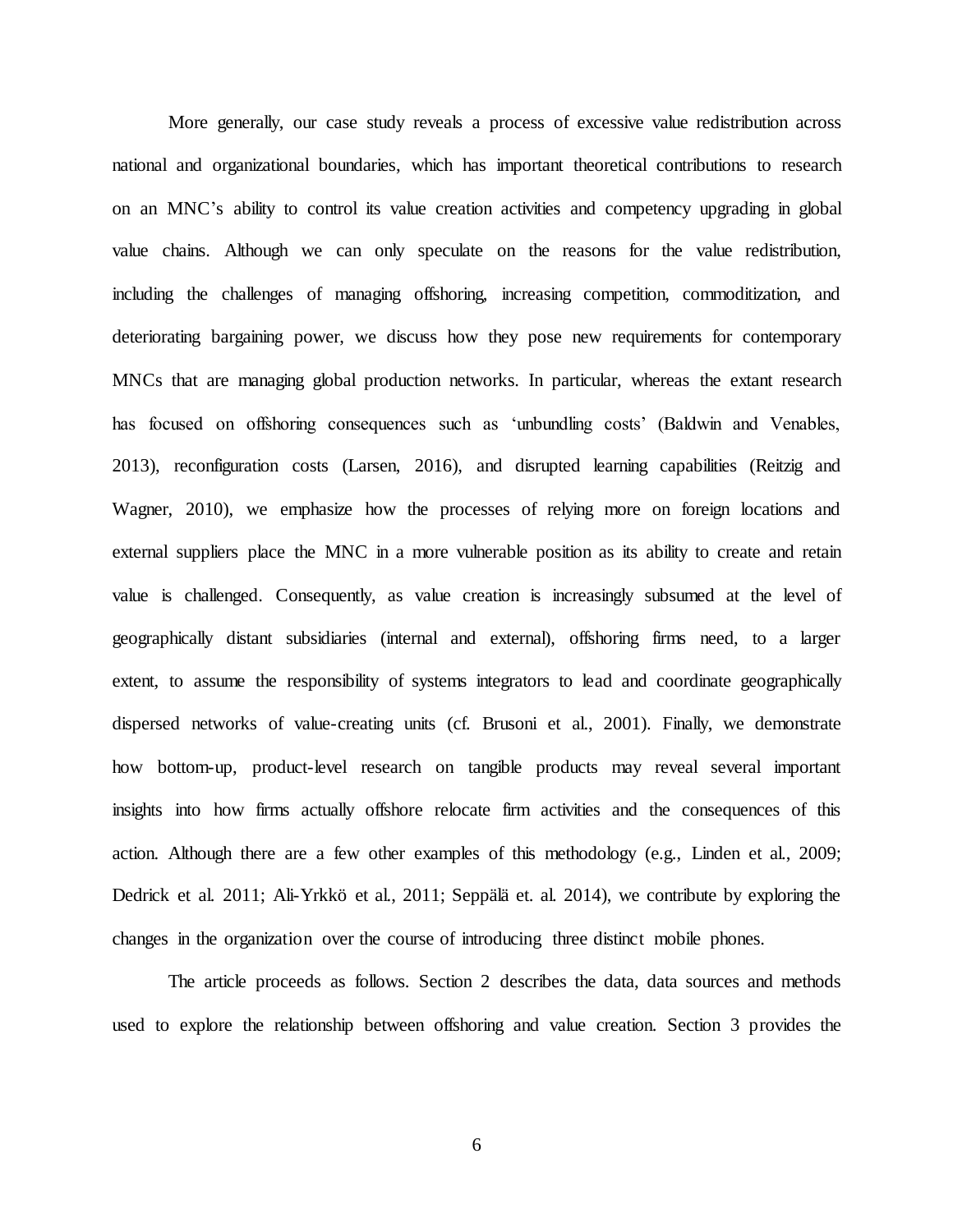empirical analysis and the results, and section 4 discusses the implications of this study and provides suggestions for further research.

# **2. DATA AND METHODS**

#### **2.1 Empirical context**

To explore how the organization and geography of firms' value creation change as firms engage in offshoring, we use an innovative trade-in-task case study of Nokia. The company was founded in 1865 by Fredrik Idestam, a mining engineer, as a ground wood pulp mill to manufacture paper in the town of Nokia in Finland. In the early 1990s, the mobile telecommunications market began to grow rapidly. During the late 1990s and early 2000s, Nokia emerged as one of the world's largest manufacturers of mobile devices and networks. The Finnish telecommunications cluster was by far the fastest-growing industrial sector, and Nokia was the fastest-growing major company in Finland.

At the peak of Nokia's success in the mid-2000s, the company produced more than 400 million mobile devices, had net sales of more than  $\epsilon$ 40 billion and an operating profit of  $\epsilon$ 2 billion, and represented an estimated 31% of the global market share. Furthermore, the firm accounted for 1% of total employment and 4% of the Finnish GDP. The company was responsible for more than 40% of corporate R&D in Finland. Before being acquired by Microsoft in 2013 after a long period of declining sales, Nokia had a global workforce of 130,000 employees in 120 countries worldwide.

Given our single focus on Nokia, this research can be characterized as an exploratory case study (Eisenhardt, 1989; Yin, 2003), which is appropriate for studying firm processes in depth and is especially suitable for complex processes such as knowledge transfer and innovation across country borders (Birkinshaw, Brannen, and Tung, 2011). Specifically, we follow similar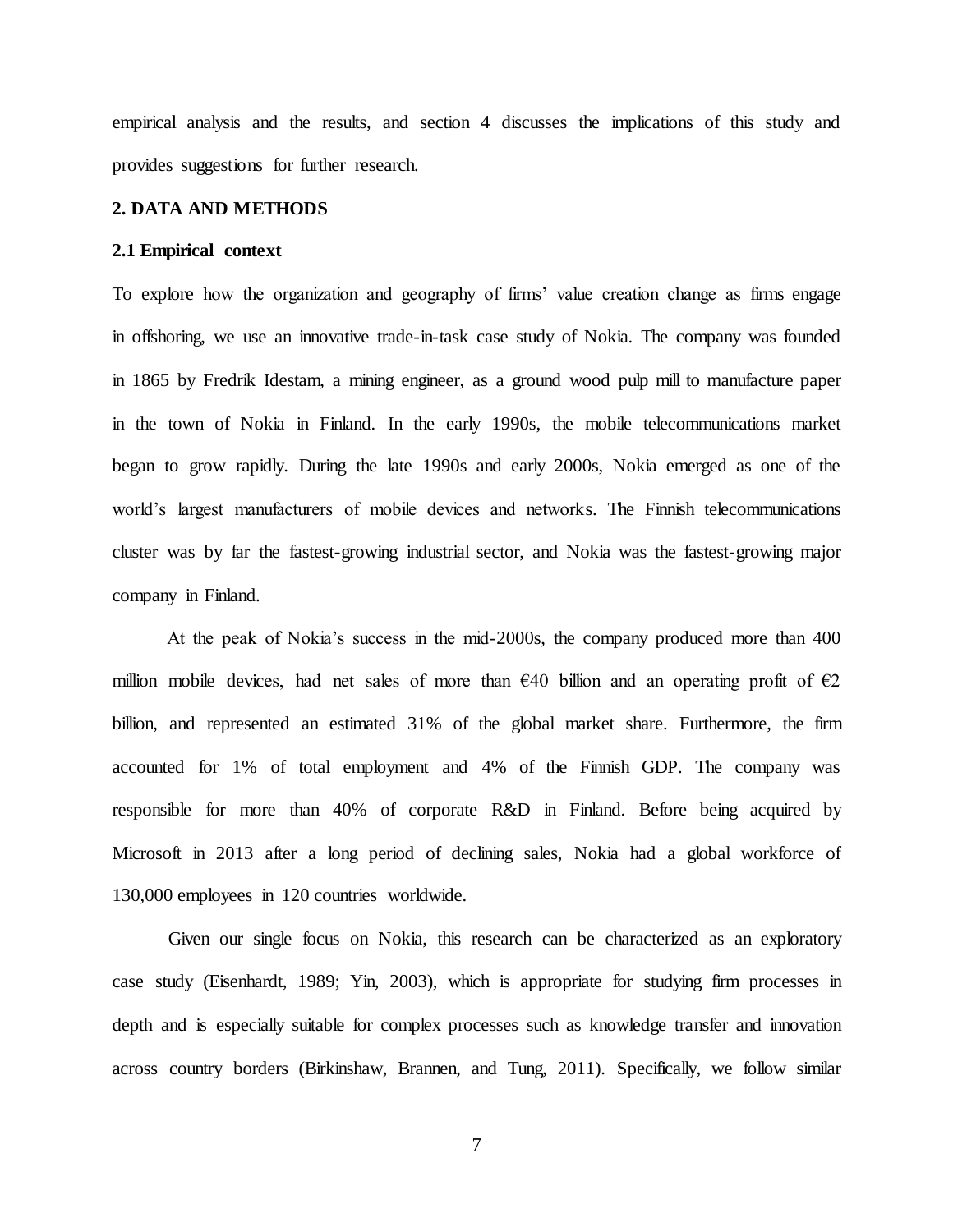product-level research (e.g., Linden et al., 2009; Dedrick et al., 2010) to explore where value is created over time in a single company. Moreover, as we study the value creation and location of tasks, a case study of a single company is more appropriate than, for example, a large-n survey. We analyze three candy-bar-form factor handset models with small monochrome displays and no cameras that were launched by Nokia: the 3310 (in 2000), the 1100 (in 2003), and the 1200 (in 2007). These three models are among the world's bestselling handset models, with the 3310 as the fifth bestselling mobile phone of all time, the 1100 the bestselling mobile phone of all time, and the 1200 the third bestselling mobile phone of all time. Each has sold more than 100 million units.<sup>2</sup> All three handset models had similar functionalities but different industrial designs; that is, the looks and mechanical designs of the handset models were different.

We maintain that these three mobile devices are a representative sample of a larger portfolio of products and can help explain what was occurring on a large scale within a mobile device supply chain. In particular, the 1100 and 1200 were basic models targeted at first-time users in entry markets and did not have any significant new features compared to older models, such as the 3310 and the 3210. Moreover, it is important to recognize that the added value from research and development for each mobile phone model was practically equal (i.e., Nokia 3300 – 2,2 % of total added value; Nokia  $1200 - 2.7$  % of total added value; and Nokia  $1100 - 2.9$  % of total added value).<sup>3</sup> Furthermore, Nokia was capable of keeping the model-level program cost relatively stable over the lifecycle of these models, at an estimated level of ten million Euros. Accordingly, the similarity among the handset models offers the opportunity to consider the commoditization of technology, task-level knowledge transfer and globalization, and

<sup>2</sup> http://www.telegraph.co.uk/technology/picture-galleries/9818080/The-20-bestselling-mobile-phones-of-alltime.html?frame=2458860 (information retrieved 26.5.2015).

<sup>&</sup>lt;sup>3</sup> This added value includes all direct research and development contributions for developing one mobile phone model, as in this study.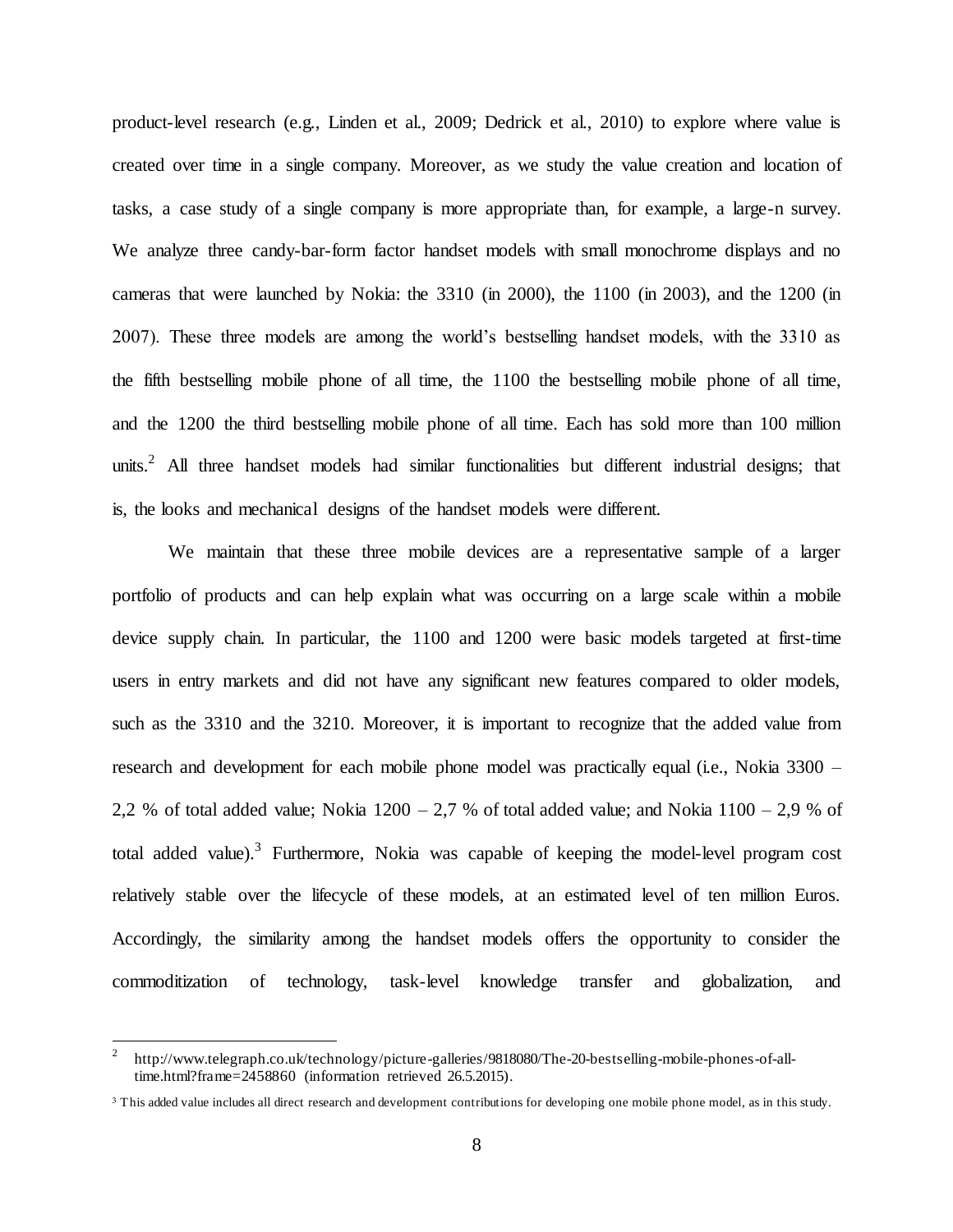geographical and organizational value creation at the product level. An ideal setting for a dynamic examination of product-level value creation allows us to analyze the same product over multiple years. However, in the mobile phone industry, the life cycle of single products is too short for this approach. Therefore, we used several comparable models (see the methods chapter below).

# **2.2 Data description**

l

Typically, companies will not provide information about the pricing of components or manufacturing costs. The same is true for distributors and retailers. For this reason, we used four different information sources to estimate the distribution of the value added that was created by different participants and regions.

First, in October 2010, we physically disassembled the Nokia 3310, 1100 and 1200 phones and, in collaboration with electrical engineers, examined each of their hundreds of components. Second, we used "teardown" reports of the component compositions that are published by industry analysts. These reports (see, e.g., Portelligent, 2007) include estimates of factory prices and vendors. Third, using the knowledge gathered in the previous steps, we collected further qualitative and quantitative information by interviewing 12 industry experts who were either currently working or had previously worked in various roles in the mobile handset supply chain. The interviews were conducted between April 2009 and May  $2011<sup>4</sup>$ . The data, especially the component and production cost data, that were collected as part of the first and second steps of the research process were augmented and adjusted to more correct levels by these interviews. Finally, we examined the financial reports, including financial statements and balance sheets, and press releases of the companies involved and those of their direct

Because of the topic's sensitivity, we had to ensure full anonymity to our interviewees. The interviews were semi-structured, and the questions varied among interviewees depending on their positions in the supply chain and financials.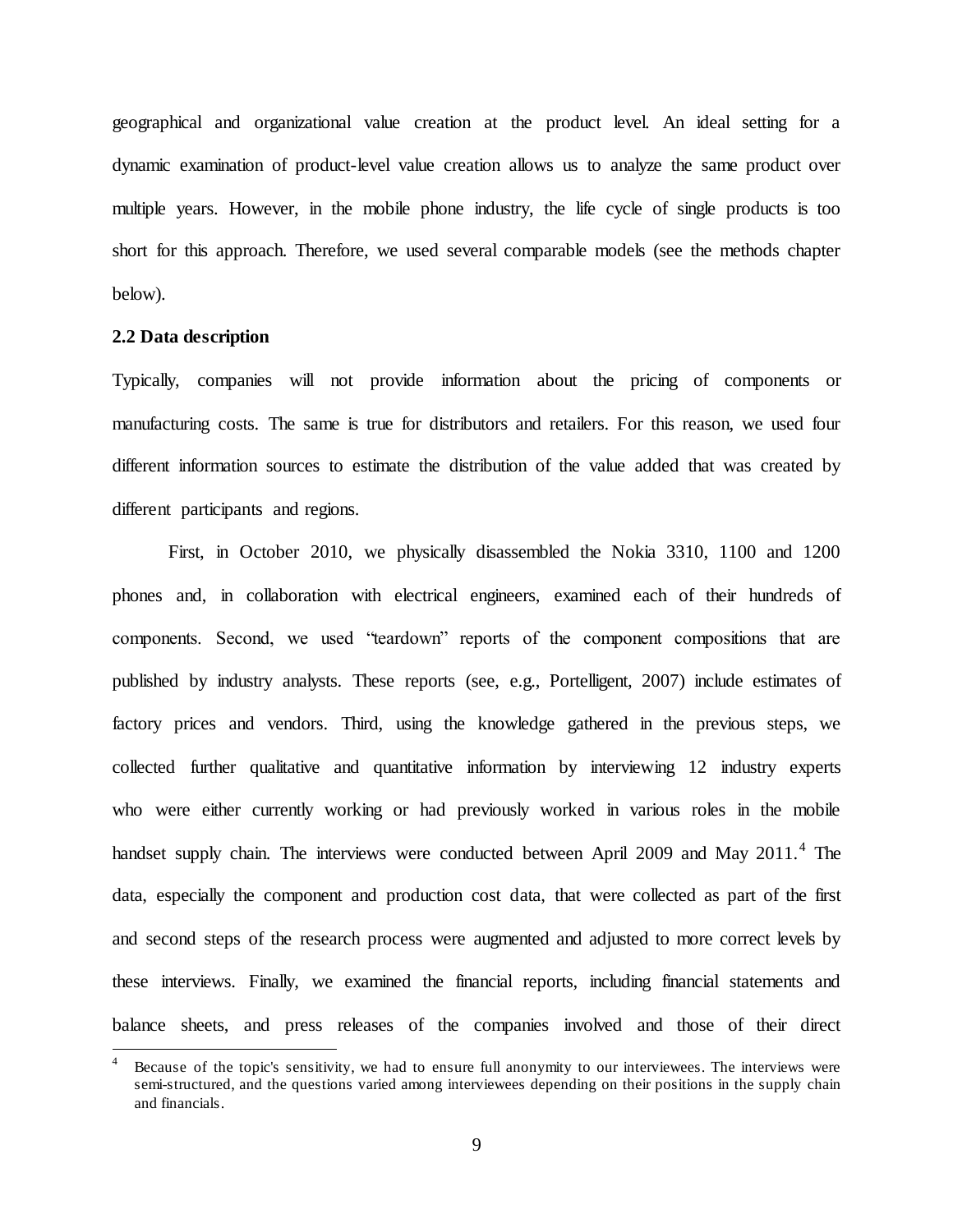competitors. In particular, we exploited the differences in reporting in various geographical locations and examined officially required additional information, such as Securities and Exchange Commission 20-F reports in the US and the ORBIS database from Bureau van Dijk Electronic Publishing (DvDEP).

# **2.3 Methods**

To explore our research question, we conduct three sub-analyses. First, we explore the dynamics in the location of the tasks of the three different mobile phones. This analysis enables us to investigate the extent to which the forces that encourage geographic dispersion actually prevail. Second, we investigate the direct costs of manufacturing the three phone models and use this as a basis for analyzing the value creation by different supply chain participants. This approach allows us to understand the dynamics of value creation across the three different models. Finally, we examine the location of the value creation using the same logic as the second analysis but focusing on the geographical dimension.

To facilitate these three analyses, we need to map the supply chain underlying the development and production of the three mobile phones. In this respect, we are interested in the global flows of intermediate goods and services, including those provided in-house (captive) and those purchased from unaffiliated companies (outsourced), that are involved in providing a good or service for final consumption (Figure 1).

# *\*\*\* Figure 1 about here \*\*\**

Generally speaking, the flow in Figure 1 is as follows. The outputs of miners/refiners are turned into sheets of metal and other elementary processed goods that are traded to parts and components vendors. The 3310, 1100 and 1200 consist of approximately 250 to 400 components, and their vendors deliver the great majority of these components to sub-assemblers (who may, in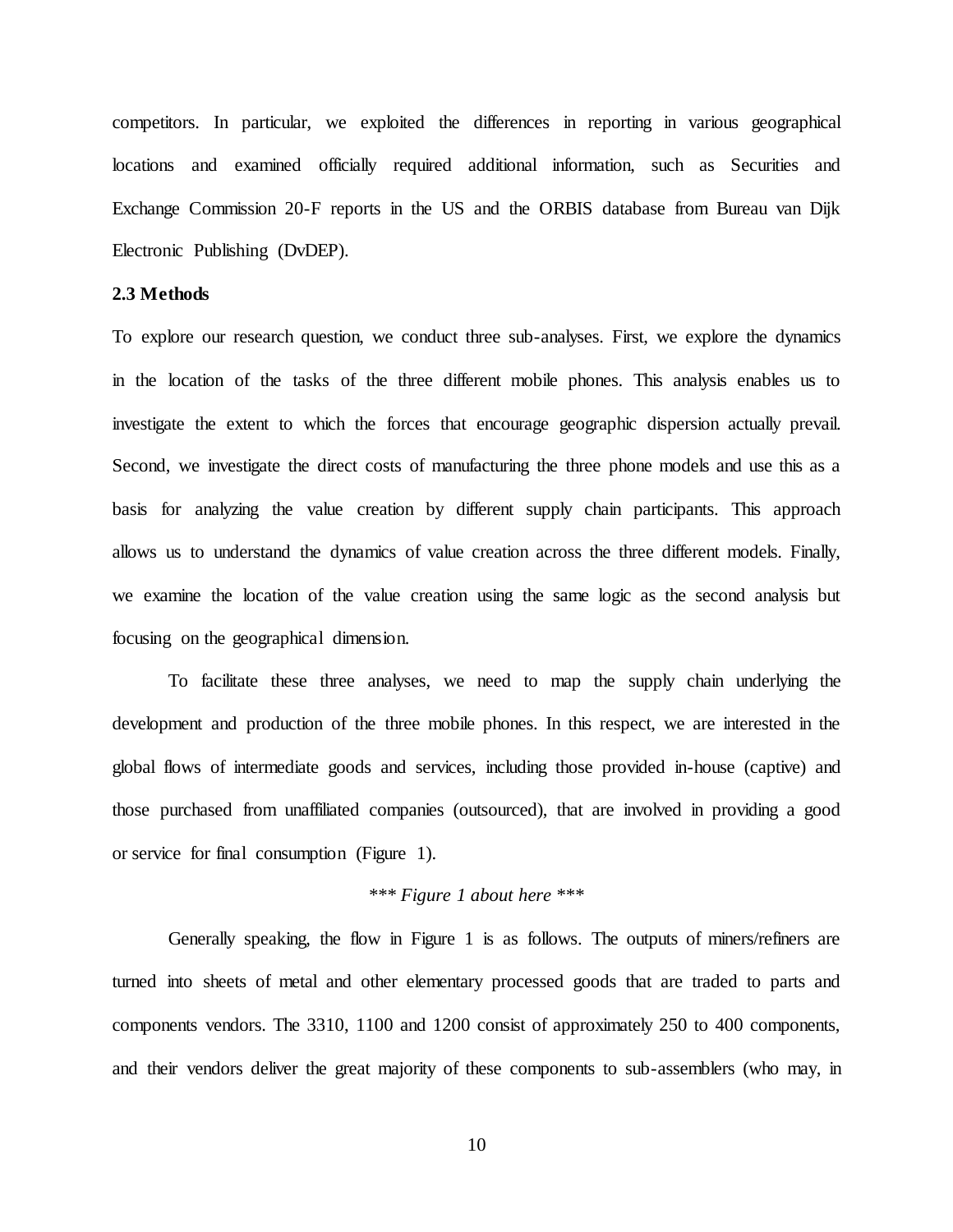turn, deliver the same components to other sub-assemblers). In the final assembly, the assembly to-order phase (ATO), Nokia itself combines these sub-assemblies and certain separate components. Some of the intangibles, to the extent that they are not embedded in and bundled with physical components, are licensed. Standalone software is purchased from third parties, as necessary. Furthermore, many of the intangibles are provided in-house or by vendors compensated at a billable hourly rate. Depending on the market, in the case of mobile phones, Nokia's immediate customers are typically distributors (e.g., Brightpoint Inc.) who, in turn, supply wholesalers and retailers or operators (e.g., Vodafone).

In each step, each organization conducts its own value-creating activities  $({}^{\prime}{}_{c})$  and sells its output, *c*, to the other participants in the supply chain. The sum of all value-creating activities equals the final retail price  $(Y)$  before any applicable taxes (equation 1):

$$
Y=\sum_{c=1}^N Y_c \cdot (1)
$$

For each company in the supply chain of the three phones, we calculate the value creation as the difference between the cost of the inputs purchased by an organization and the price for which it sells the output. Accordingly, we apply a strict definition of value creation, focusing on "either the monetary amount realized at a certain point in time, when the exchange of the new task, good, service, or product takes place, or the amount paid by the user to the seller for the use value of the focal task, job, product, or service" (Lepak et al., 2007: 181). For the retailer, the wholesaler, and Nokia, we were able to calculate accurate product-level value creation. For most of the other companies, *i*, in the supply chain, we derived the ratio of the value creation to net sales (what we call the value-added margin) at the firm level (equation 2).<sup>5</sup>

<sup>5</sup> For the companies that conform to US GAAP accounting principles, labor costs are unavailable. For these firms, we assume the value-added margin to be identical to that of its nearest competitor(s). For example, in the case of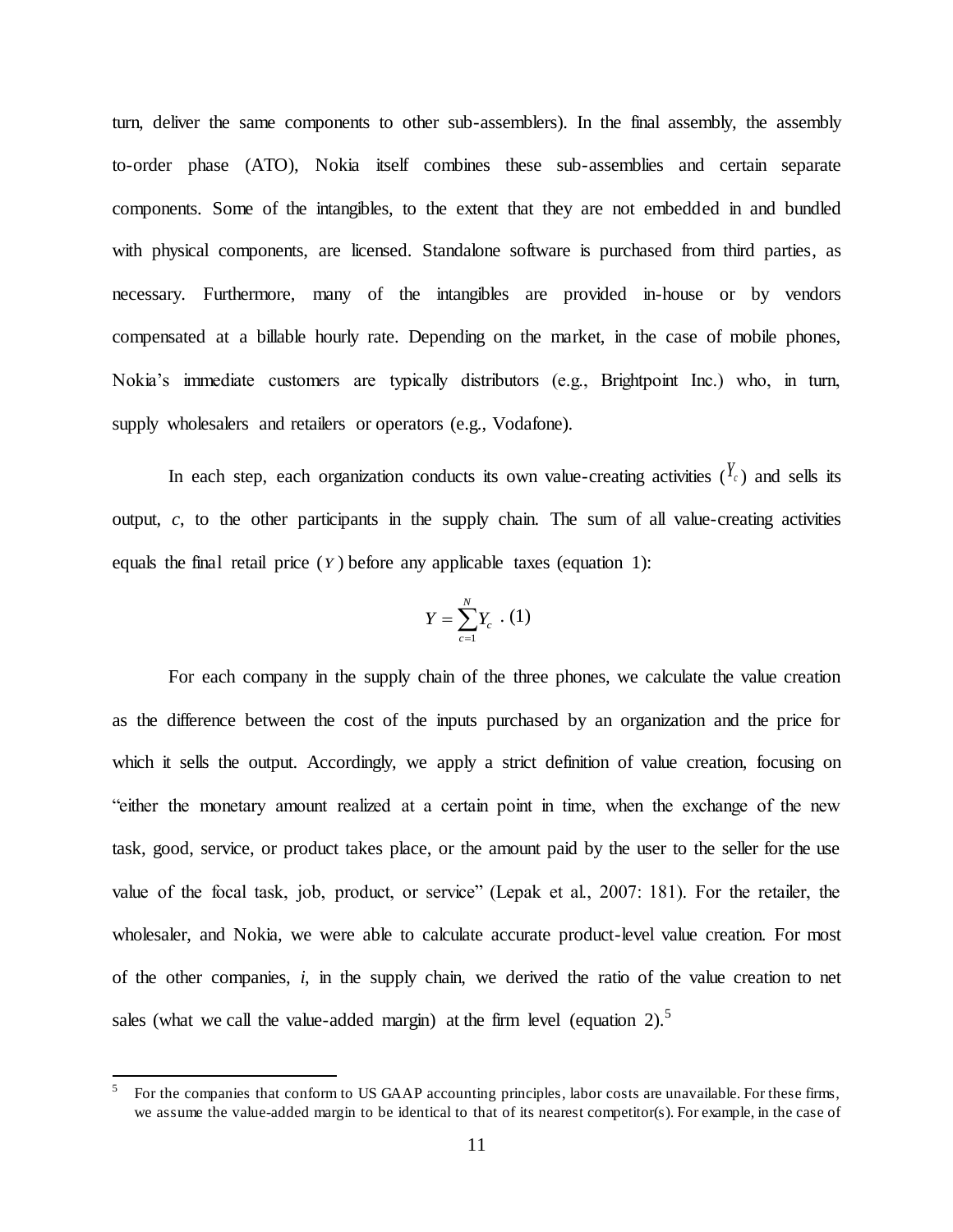VA 
$$
\_
$$
 *MARGIN<sup>i</sup>* =  $\frac{Operating\_profit + Deprecia t\dot{\phi} n^i + labor\_costs^i}{Net\_sales}$  . (2)

We then approximated the component-level value creation  $({}^{Y_c})$  by multiplying the firmlevel value-added margin by the component price ( $PRICE_c^i$ ):

# $\sum_{i=1}^{\infty}$  *Z***M** *Z***C** *z z***z**</del> *z*<sub>*z***</sub>** *z***<sub><b>***z***</del>** *z*<sup>*z*</sup> *z*<sub>*z*</sub> *z*<sub>*z*</sub> *z*<sub>*z*</sub> *z*<sub>*z*</sub> *z*<sub>*z*</sub> *z*<sub>*z*</sub> *z*<sub>*z*</sub> *z*<sub>*z*</sub> *z*<sub>*z*</sub> *z*<sub>*z*</sub> *z*<sub>*z*</sub> *z*<sub>*z*</sub> *z*<sub>*z*</sub> *z*<sub>*z*</sub> *z*<sub>*z*</sub> *z*<sub>*z*</sub> *z*<sub>*</sub></sub></sub>*

In addition to the value creation of each participant, we analyzed its geographical breakdown. It should be noted that companies themselves do not typically provide product-level information regarding their locations for manufacturing and other operations. With further research from financial statements, balance sheets and interviews, we could nevertheless estimate this information fairly accurately, at least as far as broader regions are concerned.

 $\frac{1}{2}$  *i***h** + *Depreciation'* + *labor\_* costs<sup>*i*</sup><br> *Net\_sales<sup>†</sup>*<br> *kevel* value creation  $\left(\frac{y}{c}\right)$  by mult<br>  $\frac{1}{2}$  *kevel* value creation  $\left(\frac{y}{c}\right)$  by mult<br>  $\frac{1}{2}$  *kevel* value creation  $\left(\frac{y}{c}\right)$ The value capture of in-house indirect inputs, such as the role of general management, the corporate brand and image, and reusable tangible and intangible assets (including design and technical aspects copied from previous products or that contribute to future models), is difficult to allocate in general and is particularly difficult across geographical locations. Thus, we follow Ali-Yrkkö et al. (2011) and the estimation method developed therein (see Appendix 1). In the case of each participant, 10% of the value creation occurs at the headquarters location, and 90% is attributed according to the actual location(s) of participants' production factors (we also attempt to correct for regional productivity differences by using multi-factor productivity differences between regions (see equation (A6) in Appendix 1)). The preferred method considers

the charger included in the sales package of the Nokia 1200, the factory price of the charger is approximately €0.8, and Astec supplied a part of the chargers to this phone model. Astec (US) is a part of the Emerson Network Power group that adheres to US GAAP. Its direct competitor, Salcomp Oy (Finland), the leading global mobile phone charger vendor, follows IFRS. In its 2007 financial statement, Salcomp's value-added margin was 23.3%. Thus, we estimated Astec's value added to be approximately €0.19. Similarly, in the case of Texas Instruments (US), we employed the average of the value-added margins of three competitors it identified in its 2007 Form 10-K report (pp. 3–4) required by the US Securities and Exchange Commission, i.e., *NXP* (the Netherlands), Infineon Technologies AG (Germany) and STMicroelectronics (Switzerland). For the other models (i.e., the Nokia 3310 and Nokia 1100), we use year 2003 and 2004 Form 10-K reports.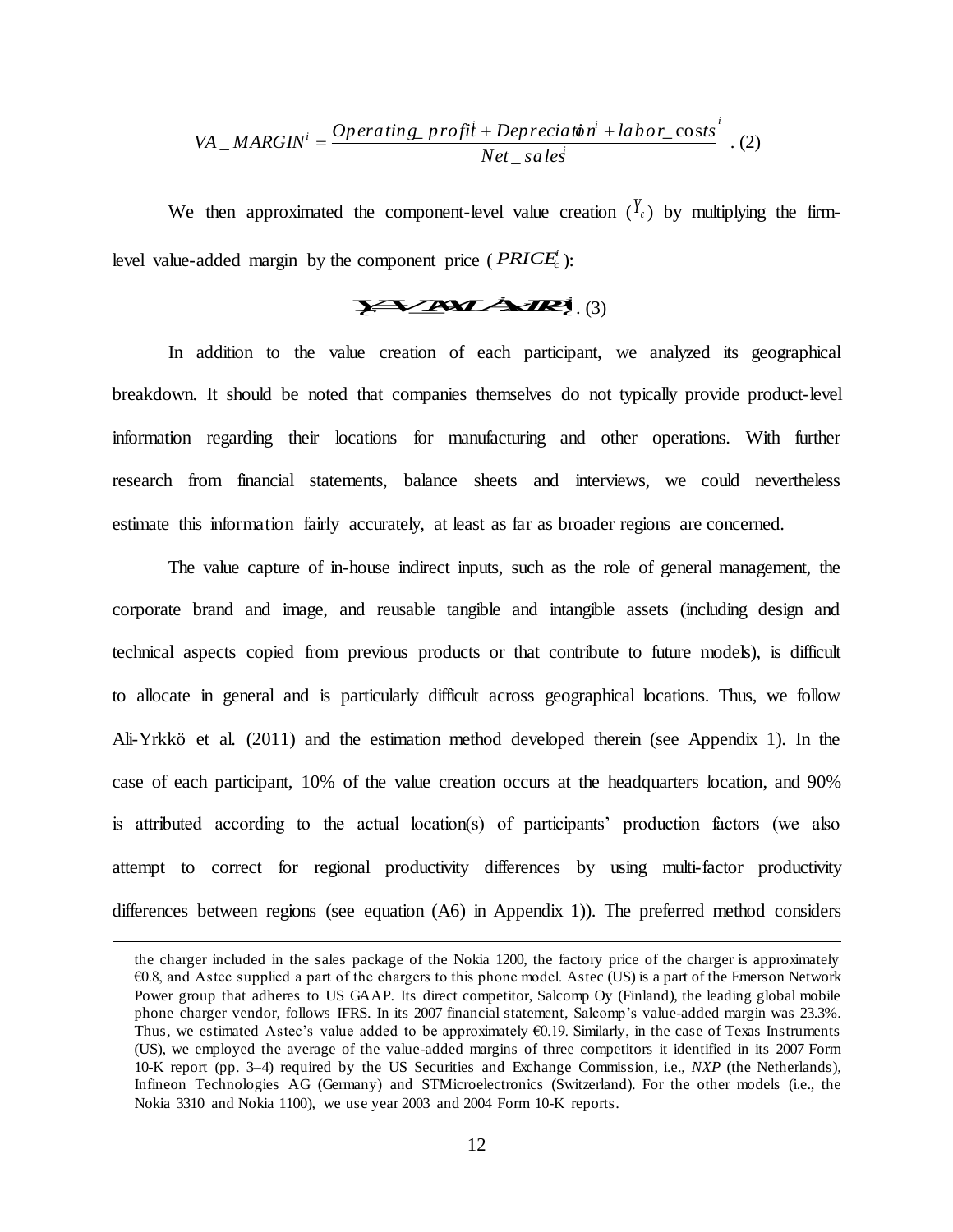that there are many multinational companies that have production factors in different regions; that is, the value added of each component is distributed among geographical regions. Second, the method takes into account the location of the multinational companies' headquarters (i.e., the value-added contribution of management teams). Furthermore, the method considers that intellectual property rights are owned by company headquarters. Based on these two facts, the location management team and intellectual property, the preferred method allocates an extra share to the headquarters location.

#### **3. ANALYSIS**

### **3.1 Location of tasks**

Where does the production of three mobile models occur? To understand whether Nokia has increasingly offshored the development and production of the mobile phones, we need to investigate the changes in the location of the tangible activities. Perhaps unsurprisingly, our data reveal that Nokia increasingly offshored the development and production of the mobile phones to Asia over the studied time period. During the 2000s, Nokia and its supplier network actively increased both their affiliated and unaffiliated operations in Asia. As part of this development, Nokia also offshored technology and other types of knowledge from Europe and the U.S. to China. Instead of being a sudden change, this process was gradual and occurred over almost a decade.

# *\*\*\* Table 1 about here \*\*\**

Table 1 considers the transformation and locations of the following functions: 1) concept design and product management; 2) hardware and software platform design; 3) product-specific design tasks and prototyping; and 4) component, subassembly, and product manufacturing. The information in Table 1 enables us to understand the evolution of the strategies of the firm and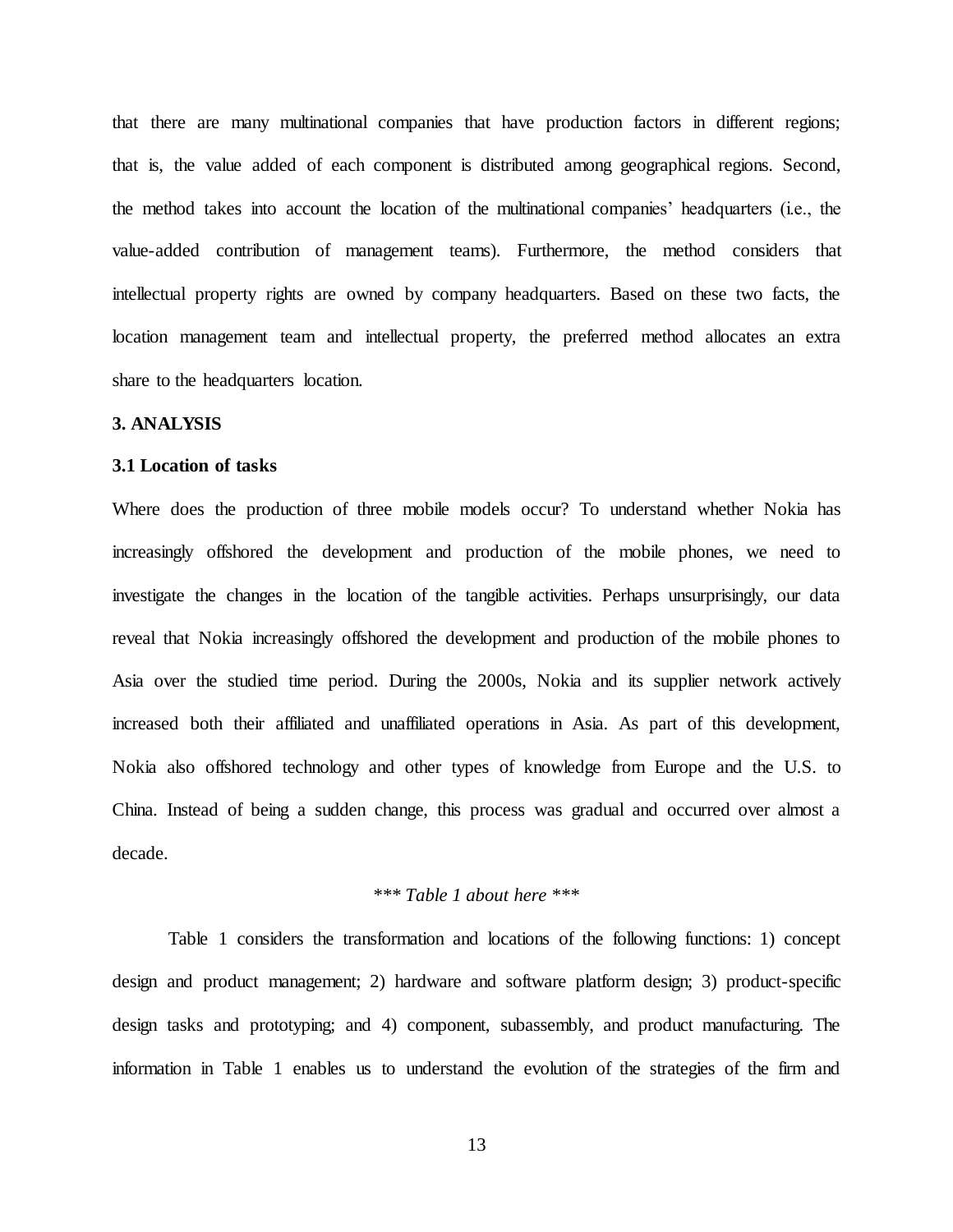helps us comprehend the intra- and cross-functional dependencies between different tasks from a longitudinal transformation perspective.

The 3310 was one of Nokia's first global products. Although the prototype manufacturing was located in Finland, the mass manufacturing was distributed across three continents. Nonetheless, the model was mainly developed and managed in Europe. Tasks such as product program management, hardware platform design, software platform design, concept design and product test design were all located in Europe. Nokia's R&D site in Denmark was a particularly important site for the 3310. Furthermore, Nokia's Finnish suppliers (such as Aspocomp, Perlos, Protopaja, and Elcoteq) played an important role in assembly, component design, industrialization, and manufacturing. Figure 2 describes the increasing involvement of Asian suppliers (such as Foxconn, BYD, and LiteOn). To illustrate, in 1999 Foxconn was audited; later that same year, Foxconn received its first plastics component orders from Nokia (Seppälä, 2010, 2013a). Foxconn subsequently became the largest supplier of technology and electronics manufacturing services for Nokia.

# *\*\*\* Figure 2 about here \*\*\**

In the case of the 1100 and 1200, China had a substantially more important role as a location for parts of the production process. Although the main responsibility for hardware platform design, software design and industrial design remained in Denmark, Nokia's Beijing R&D site participated in development. Furthermore, the Chinese and Taiwanese part suppliers began to contribute to the parts' design. As part of this involvement, certain employees of Beijing's site visited Denmark to increase their knowledge about hardware platform design and product software design. During the 2000s, Nokia's Denmark R&D further increased its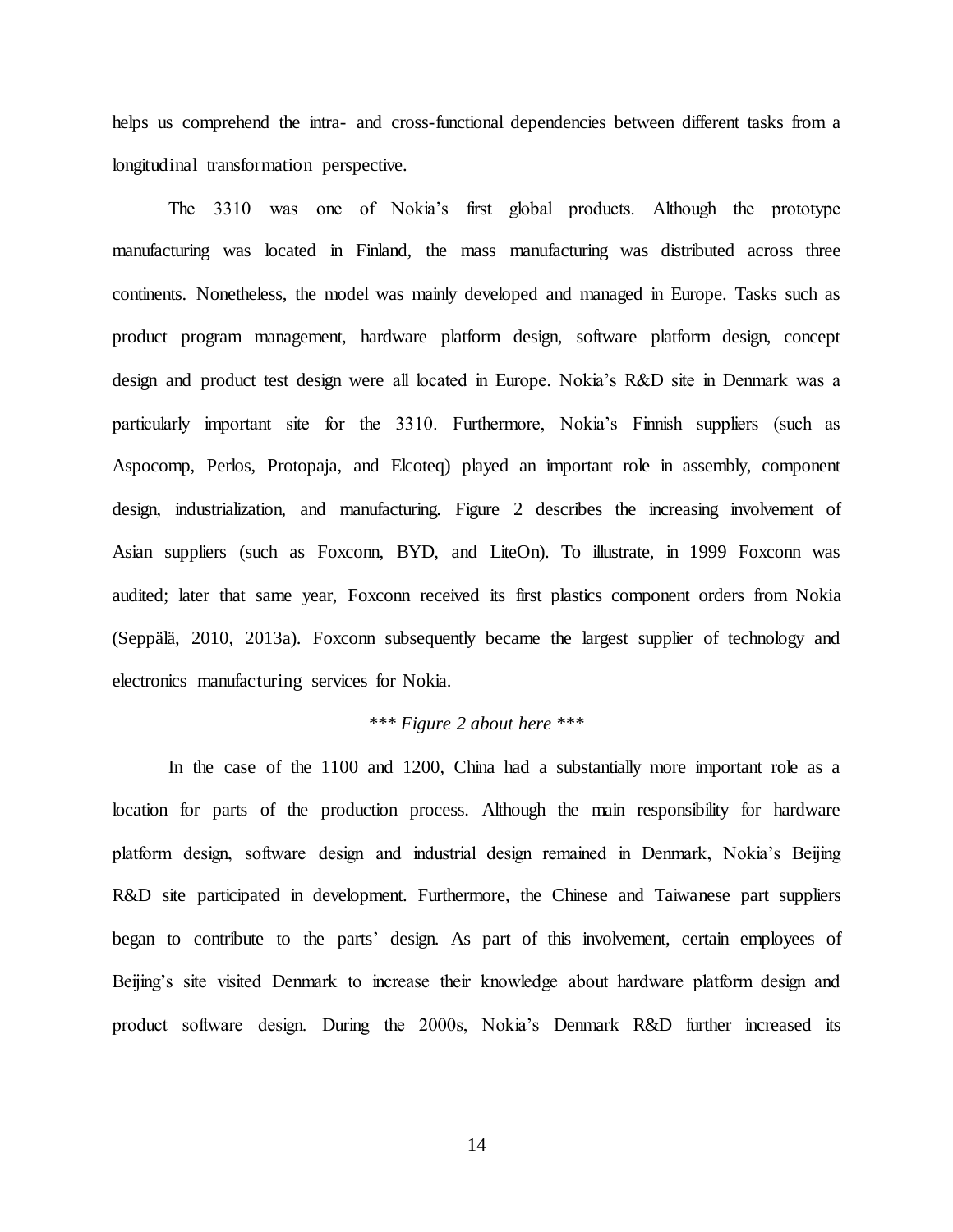cooperation with the Taiwan-based Foxconn to include product test design and prototype manufacturing (Larsen and Pedersen, 2011).

Notably, although Nokia was able to significantly reduce its product development time with knowledge gained from Foxconn, the process of relocating activities to Foxconn and China did not come without substantial costs and challenges (Asmussen et al., 2016). Specifically, although Nokia had expected that Foxconn would be largely self-managed and require minimum intervention, the management recognized that substantial investments in coordination were required to safeguard against misinterpretations and misbehavior. For example, after relocating the activities to China, the Nokia management realized the necessity of transferring substantially more technological information to China than originally expected. To achieve this, the management established frequent physical meetings, weekly video conferences to discuss the status of each project, and monitoring practices even for standardized activities to ensure that the products were developed according to plan. Moreover, eight full-time Nokia Denmark employees were assigned to follow and monitor the 30 to 50 engineers working in Foxconn in China. The partners also met in either Denmark or China every six to eight weeks.

China's role substantially increased to encompass tasks other than pure mass manufacturing. Whereas Nokia's Beijing R&D site had previously localized products to the Chinese market, the Beijing operation evolved to design products for the global market. In addition to technical knowledge transfer, this process included training programs to encourage initiatives by local R&D employees. As such, Nokia began to relocate more technical responsibilities to China. Whereas the original intention had been to relocate more standardized activities to China while retaining the more knowledge-intensive activities closer to headquarters, the management realized that this was far too costly in terms of coordinating the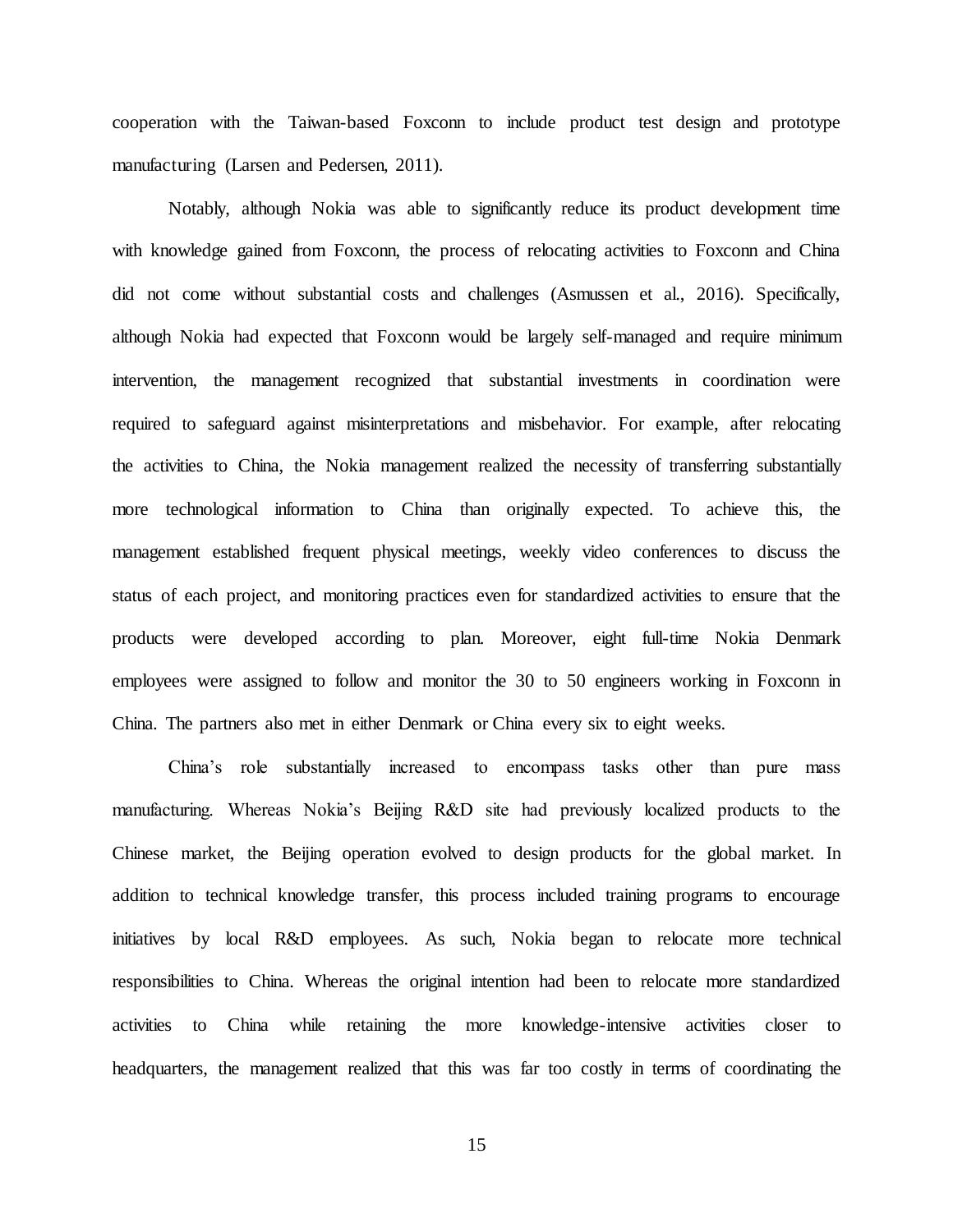interfaces between the geographically dispersed activities. Therefore, the management decided to also relocate parts of these activities to China.

Accordingly, our data imply that Nokia has offshored larger responsibilities to China. This rise of China's role required the systematic development of resources and knowledge transfers. Consequently, in the spring of 2011, Nokia decided to downsize its Danish R&D site. Furthermore, Nokia's Finnish supplier network was replaced by Taiwanese and Chinese multinationals capable of providing lower unit and assembly costs (Seppälä 2010, 2013a).

# **3.2 Who creates value?**

Having established that Nokia increasingly offshored its tasks to Asia over the course of the three mobile phones, our next task is to investigate how this activity influenced the value creation of the mobile phones. We commence this investigation by analyzing value creation by type of actor in the supply chain. In the next analysis, we consider value creation in terms of geography. We first consider the direct costs of components, parts, sub-assemblies, software, and licenses with respect to the three phone models (Table 2). We begin by considering the actual sales prices (the gross value), and then we consider the first-tier suppliers on a value-added basis.

#### *\*\*\* Table 2 about here \*\*\**

Based on our calculations, the direct bill-of-materials (BOM) was approximately  $€31.2$ ,  $\epsilon$ 23.7 and  $\epsilon$ 14.6 for the 3310, 1100 and 1200 models, respectively. Thus, between 2003 and 2007, the BOM per phone was more than halved. One of the main drivers of price decline is technology commoditization. As part of the process of technology commoditization, knowledge essential for the production of components spread to developing countries. In addition to MNC's units in developing countries, local companies also became suppliers. For instance, the displays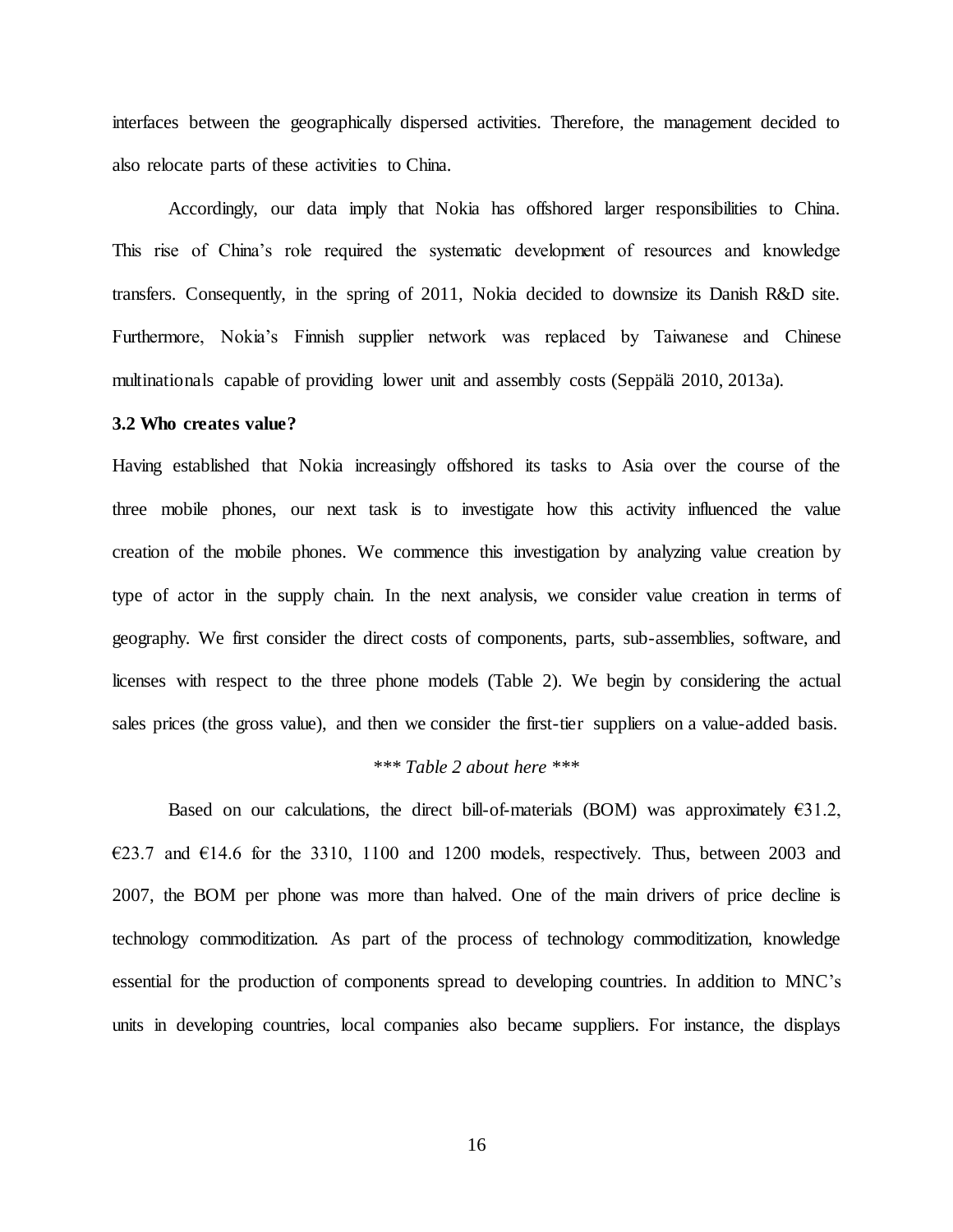of the 3310 and 1100 came from Samsung (South Korea), whereas the displays for the 1200 were provided by Taiwanese vendors such as Wintek.

According to Seppälä (2013a, b), Nokia actively searched for and systematically developed local suppliers in developing countries at the end of the 1990s and during the 2000s. By lowering the unit cost of components and assembly internally and externally, the company was able to lower sales prices, which in turn enabled low-income customers to purchase handsets. This development indirectly served Nokia's strategy of increasing mobile phone penetration and its market share in developing countries. In addition to the five participant categories presented in Figure 1, we separated the value creation by logistics and warranty operations. Because Nokia used both its in-house facilities and unaffiliated companies' facilities to manufacture mobile phone engines, we also separated engine manufacturing into its own category.<sup>6</sup>

Table 3 shows the value creation breakdown of the three models' pre-tax retail prices. The pre-tax retail price for the Nokia 3310 was  $\epsilon$ 79 in 2003, for the Nokia 1100 was  $\epsilon$ 63 in 2004, and for the Nokia 1200 was  $\epsilon$ 27 in 2007, which represents a total decrease of 66%.

# *\*\*\* Table 3 about here \*\*\**

For distributors, wholesalers, and retailers, the value-added margin and the sales margin were effectively identical. In the case of the 3310, 1100 and 1200 models, retailers' margins ranged from 10.2% to 13.6% of the final sales price,<sup>7</sup> whereas the margins for the

 $6$  The sum of the bill of materials related to the engine's final assembly for the Nokia 3310, the Nokia 1100, and the Nokia 1200 varies from 80% to 90% of the total bill of materials cost, depending on the phone model.

 $<sup>7</sup>$  Mobile phone sales margins are difficult to estimate because of various types of tie-ins and bundlings with</sup> subscriptions and/or other services, in which case the initial transaction is often undertaken at a loss. We consider margins without any bundlings. However, retailers themselves decide how much to charge for the product or service; therefore, their sales margins vary.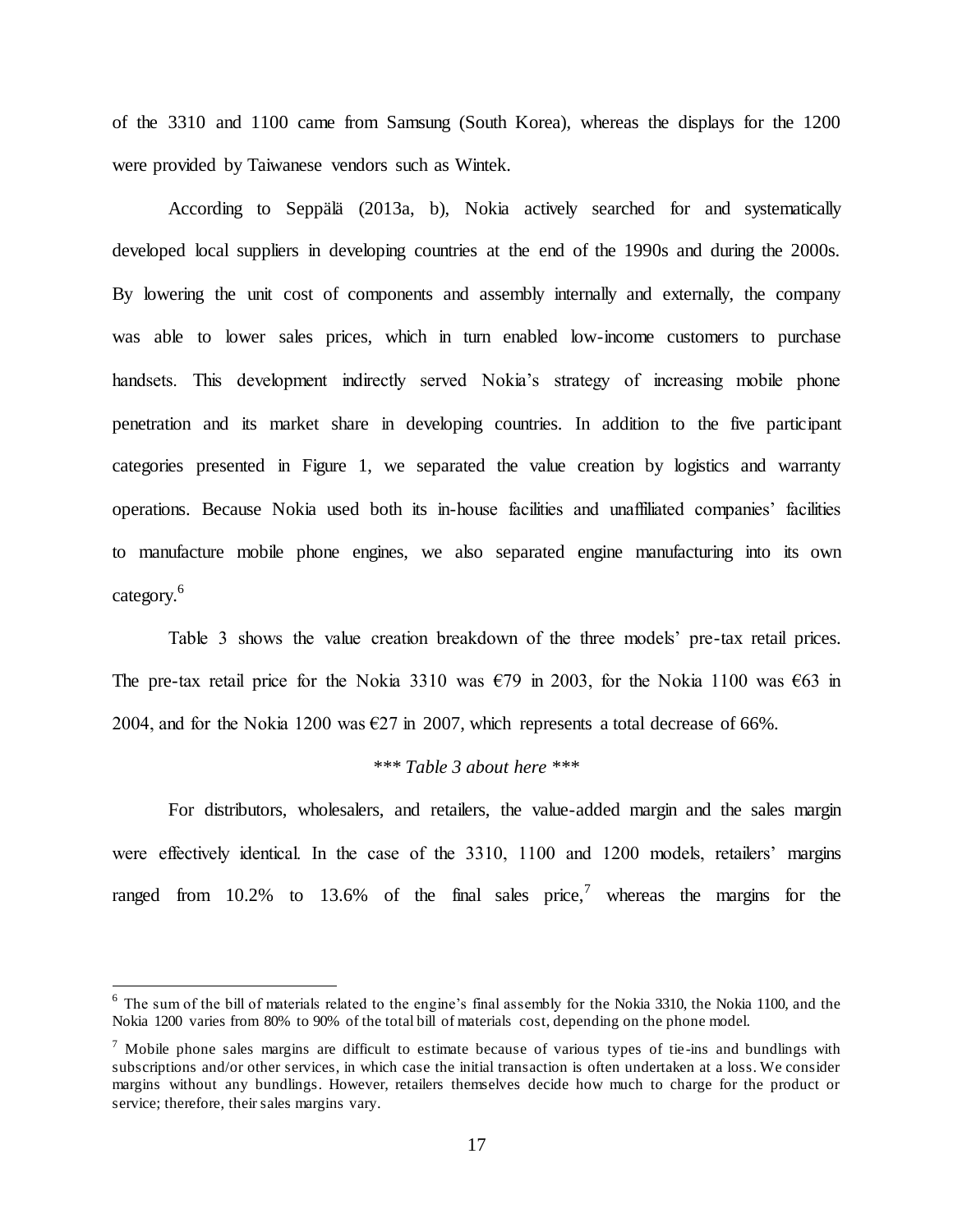distributors/wholesalers were between 4% and 4.7%. These percentages also represent their share of the total product value.

In all of these cases, Nokia generated a large share of the total value. However, Nokia's contribution to the value creation was substantially lower in the case of the 1200 than in the previous models. In value terms, the estimated value creation generated by Nokia for the 3310, 1100 and 1200 was  $634, 626.7$  and  $65.7$ , respectively. This was partly because Nokia's BOM decline was unable to keep up with the drop in pre-tax sales price for this technology. These amounts were ascribed to direct and indirect in-house<sup>8</sup> labor costs, including final assembly (including the ATO phase), R&D, marketing, sales, sourcing, management, the depreciation of tangible and intangible assets, investments, and operating profit.

Careful study of industry sources and the information contained in our interviews suggests that the final assembly/manufacturing costs, including both engine assembly and the ATO, for the Nokia 3310, 1100 and 1200 were  $\epsilon$ 7.4,  $\epsilon$ 5.6 and  $\epsilon$ 1, respectively. These amounts account for 3.7% to 9.4% of the pre-tax final sales prices. Thus, although final assembly is an essential part of the supply chain, the value creation (supplied by final assembly) declined and was surprisingly low.

With respect to the final assembly/manufacturing costs, first-tier hardware vendors were responsible for 17%-19%, first-tier (external, non-cross-licensed) intangible vendors were responsible for 0.5%-0.8%, and second- and higher-tier vendors (vendors-of-vendors) in both categories were responsible for 21%-34% of this amount.

# **3.3 Where has the value been created?**

 $8$  This includes some outsourced work that was purchased as billable hours. However, because of the lack of data, we were not able to allocate this to other companies.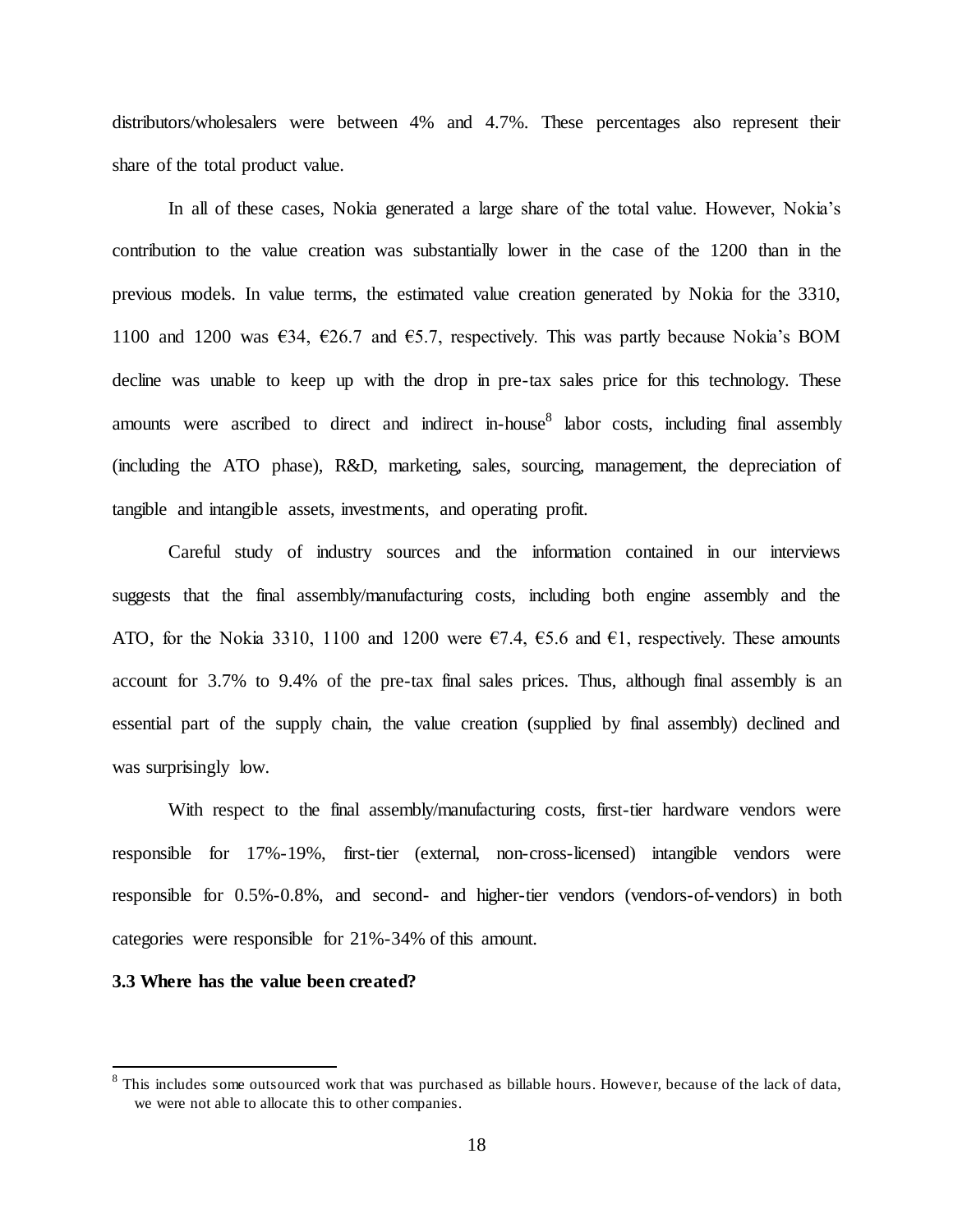In addition to understanding value creation by supply chain participants, we want to understand the location of value creation.<sup>9</sup> It should be noted that the geographical allocations of the country of final sales and final assembly are case specific. For instance, in the case of a Nokia 3310 that was assembled (engine and ATO assemblies) in Salo (Finland) for the UK market, an extra 9.4% of total value creation accrues to Finland and an extra 14.5% to the UK (Other EU area). In the case of an assembly in Beijing (China) for the US market, the accrual is different. In Table 4, we consider five potential combinations (see Table 7 for details) and calculate the average of these results.

# *\*\*\* Table 4 about here \*\*\**

Based on our estimates (Table 4), the geography of value creation changed drastically during the 2000s. In the case of the 3310, overall, 33% of the value added was captured in Finland. When we consider the entire EU-27 area, the share was as high as 56%. These shares are quite different compared to those of the 1200, which was launched in 2007. In the case of the 1200, the corresponding shares for Finland and the entire EU area were 15% and 36%, respectively.

The data presented in Table 5 show the impact of structural changes caused by offshoring and sales locations. Although the Nokia 3310 was manufactured and sold in Finland, the Nokia 1200 was never manufactured or ever sold in Finland. Because of these differences among the models, the data presented in Table 3 must be used cautiously. To control for bias, we fixed the locations and considered the case in which both manufacturing and final sales were located in Asia (Table 5). In Table 6, we considered all five potential combinations (see Table 7 for details) and calculated the averages of these results.

 $9$  These findings should not be confused with the results in Chapter 3.1, which discusses the location of the physical tasks and intangible knowledge (i.e., the direct evidence of offshoring). However, we obviously expect a strong correlation between the two analyses.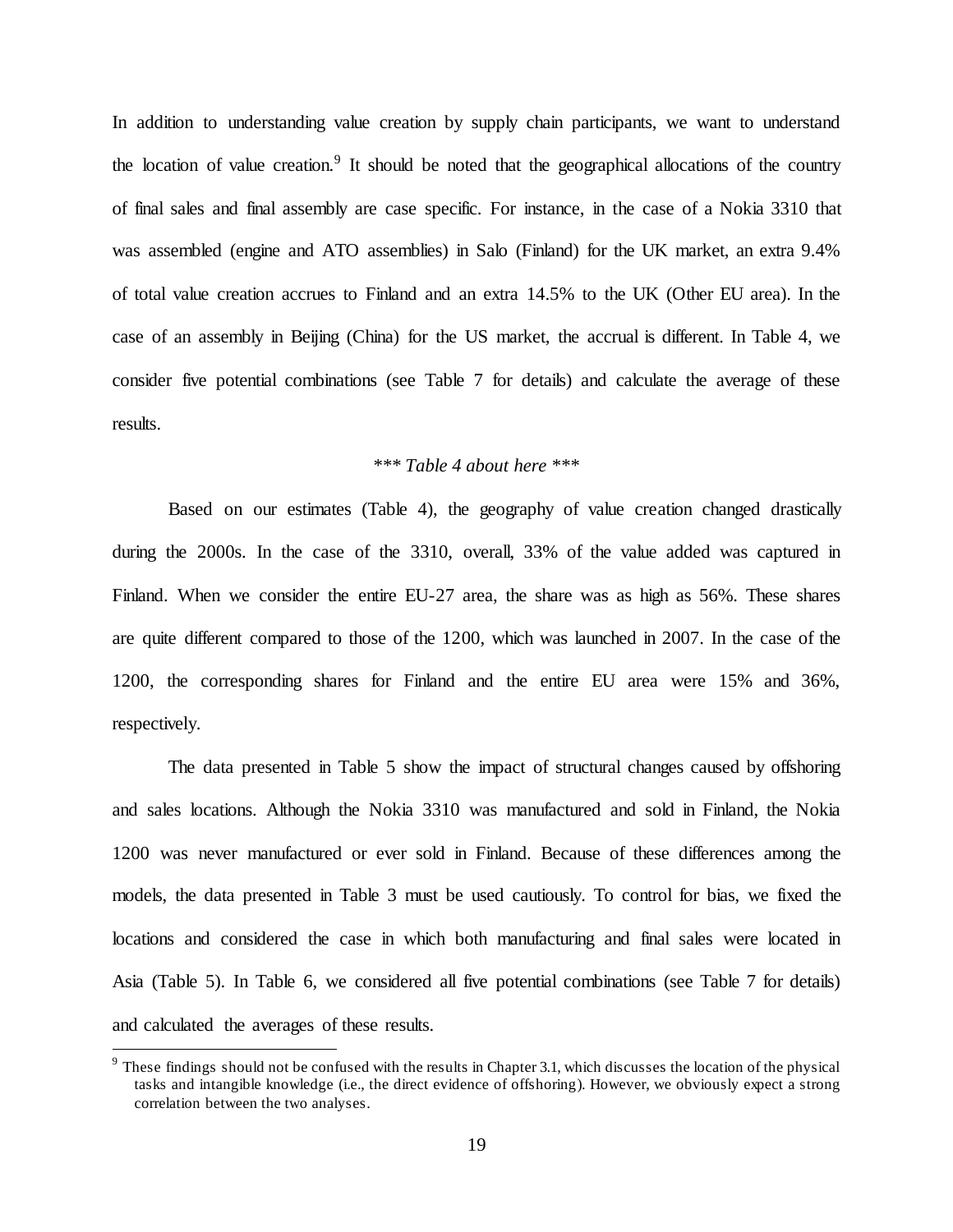# *\*\*\* Table 5 about here \*\*\**

Although the exact data in Tables 4 and 5 differ, the overall trend is similar. The share of Asia increased, which correlates to an increased amount of value added. In Tables 6 and 7, we consider the details of five alternatives in constructing the geographical breakdown, similar to Ali-Yrkkö et al. (2011). Our baseline method, in Column A, allocates the value added to the headquarters location of each participant in the supply chain. This approach tends to overestimate the role of developed countries and regions. Our second method, in Column B (see Eq. 4 in Appendix 1), assigns the value capture solely on the basis of the locations of the production factors (physical capital, labor, and R&D). This implicitly assumes that the general management or corporate brand has no specific role in the value capture and tends to under-estimate the role of developed countries and regions. The third alternative, in Column C, is an intermediate method between A and B in which it is assumed that in the case of each participant, 10% of the value capture occurs at the headquarters location and 90% occurs at the actual location(s) of the participant's factors of production. Individuals and organizations in various locations have different productivities. Thus, their abilities to create value may vary. Column D replicates Column B, but it attempts to correct for this fact by using multifactor productivity differences among regions (see Eq. 6 in Appendix 1).

# *\*\*\* Tables 6 and 7 about here \*\*\**

Our preferred estimation method (Column E) combines Columns C and D. Thus, in the case of each participant, 10% of the productivity-adjusted value creation occurs at the headquarters location, and 90% occurs at the actual location of the production factors. In Tables 6 and 7, A and B constitute the lower and upper bounds for Europe, C and D refine certain aspects of the model, and E provides our preferred estimate of the geography of value creation. It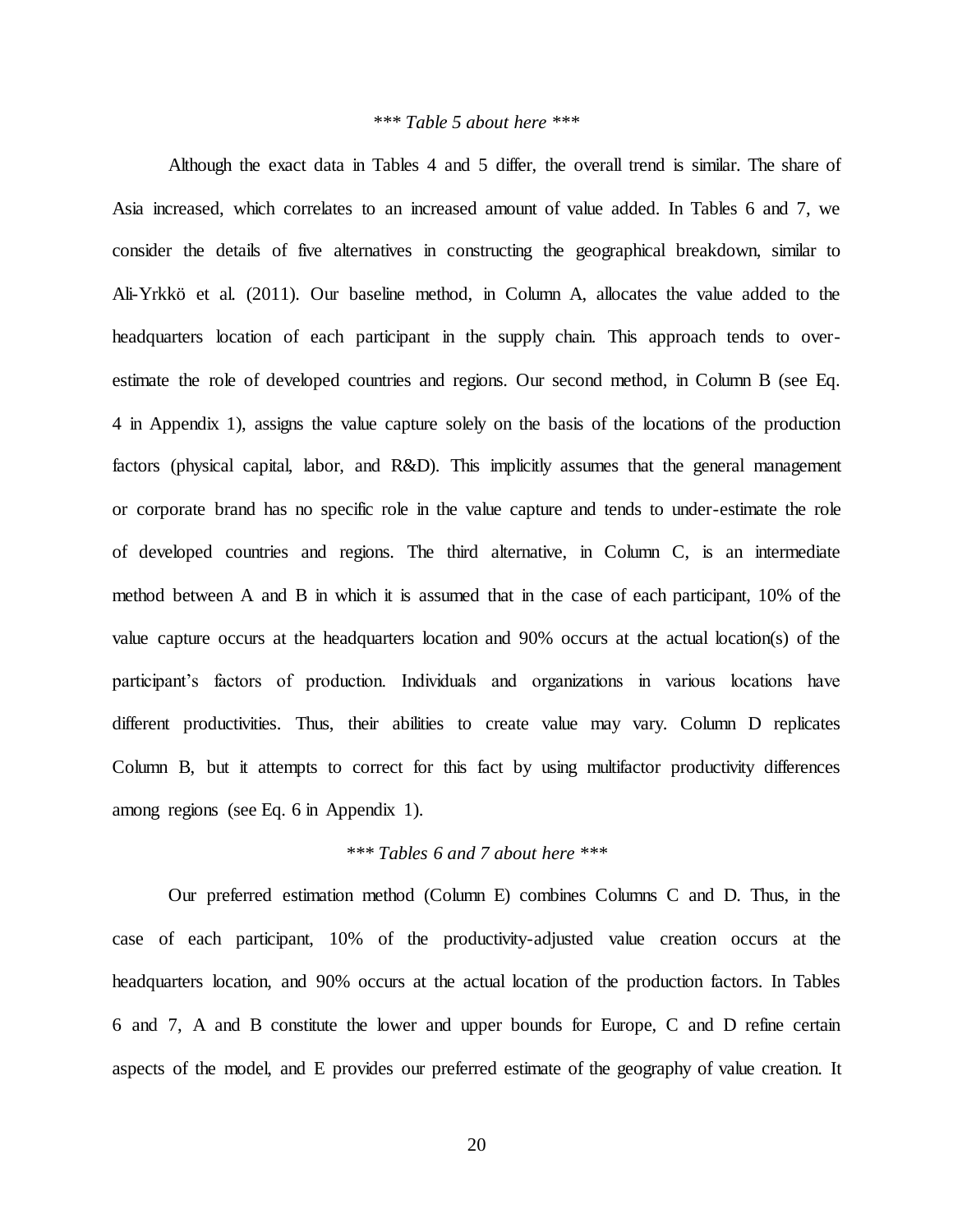should be noted that different models were manufactured and sold in various regions. For instance, the Nokia 3310 was manufactured and sold in Finland, but the Nokia 1200 was never manufactured or sold in Finland. Because both the location of assembly and the country of final sale have consequences for the geographical distribution of value creation, the above calculations reflect the arithmetic mean of the following four combinations (and are thus comparable across models/time): (1) assembled and sold in the EU, (2) assembled in Mexico and sold in the US, (3) assembled and sold in Asia, and (4) assembled in Asia and sold in the EU.

The majority of unaccounted inputs are low-cost inputs, such as resistors, capacitors and screws, which are mostly manufactured and designed in Asia. In the geographical breakdown, we assume that 80% of the total value added of these inputs is created in Asia, 10% in EU-27 countries and 10% in the United States. Based on our firm-level data, approximately one-third of this value is created in the new member states of the EU. Thus, we attribute this amount to the EU-27 and the remaining two-thirds to other countries (i.e., countries outside the EU-27, Asia and North America). We consider the vendors of material supplies and immaterial supplies separately. We divide the value creation that is created by vendors of material suppliers to all regions equally (EU-27, North America, Asia and other countries). In terms of the value created by immaterial suppliers' vendors, we assume that 90% of the value created by vendors of immaterial suppliers was created in these three regions and divide this 90% equally among the EU-27, North America and Asia. The remaining 10% is attributed to other countries.

# **4. DISCUSSION AND CONCLUSION**

#### **4.1 Summary of findings**

In this article, we have explored offshoring and the dynamics of value creation in the context of bottom-up, product-level research on three basic mobile phones introduced by Nokia between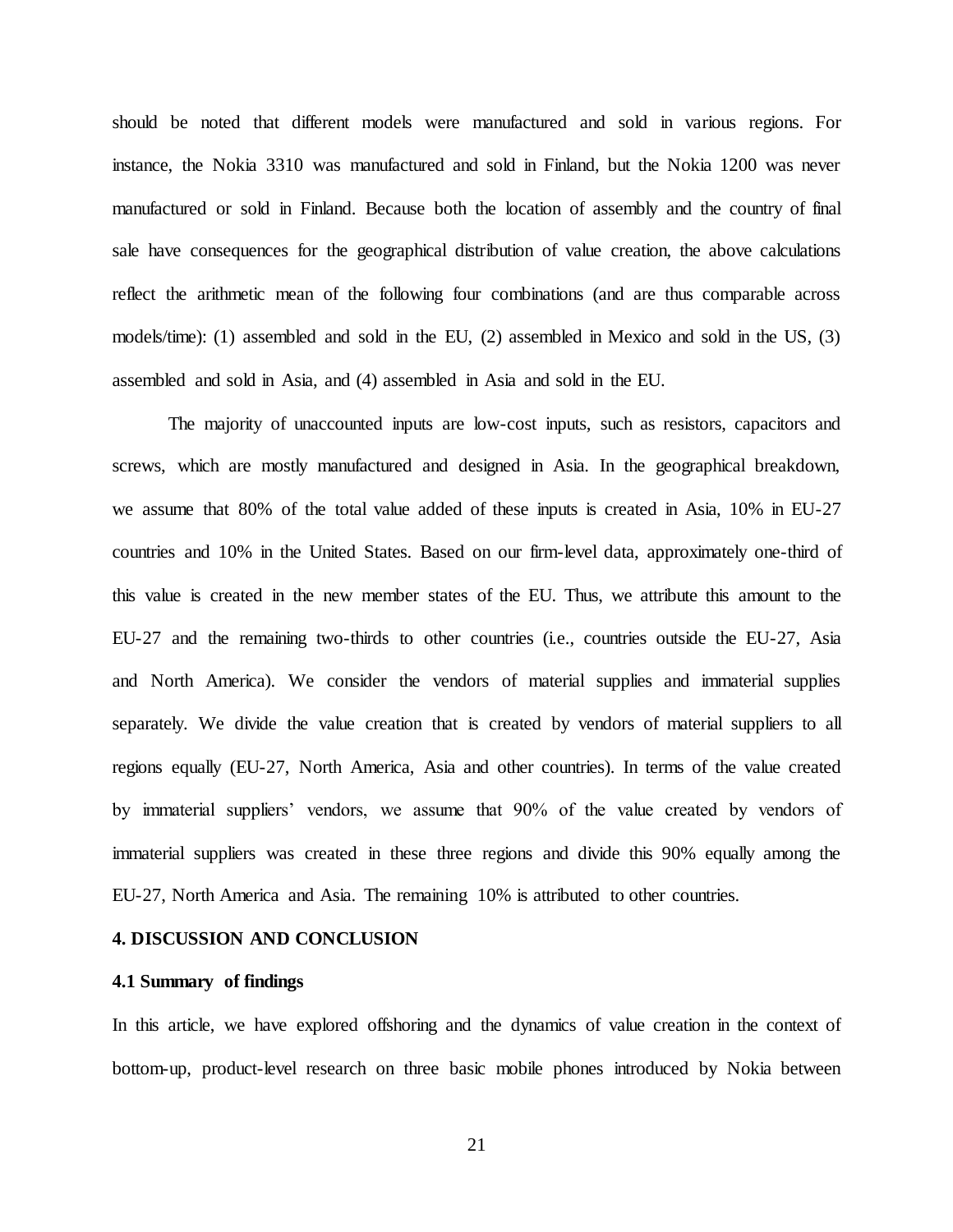1999 and 2007. We find that most of the tasks related to technology and product development, prototyping, component manufacturing and final assembly were offshored to emerging economies, particularly China, whereas the management of most valuable intangibles, such as patents and similar intellectual property, continues to be located in advanced economies. More interestingly, our results suggest that the value added by Nokia decreased drastically over the studied time period. For example, Nokia's value added share decreased from 38% in 2003 to 19% in 2007, whereas that of vendors increased from 22% to 34%.

Moreover, because the emerging economies execute most of the tasks related to technology and product development, prototyping, component manufacturing and final assembly, the share of value added attributable to the developing countries in which the value added was created increased. In the case of the Nokia 3310, which was launched in 1999, Asia captured an average of 28% of the total value, and the EU-27 captured an average of 56% of the total value. These shares changed dramatically with the Nokia 1200, which was launched in 2007. In the case of the 1200, Asia captured an average of 45% of the total value, and the EU-27 captured an average of 37% of the total value. Finally, the increase in the number of demanding tasks in developing countries required a transfer in competencies from developed countries. Instead of a sudden change, this process occurred gradually over several years. Previously, product creation units in developing countries only localized products; in 2007, some of these units, such as the Nokia Beijing product creation center, were able to take full responsibility for developing products for global markets.

#### **4.2 Implications for global distribution of value creation**

At the outset of this article, we noted that the strategy of offshoring presents firms with a tradeoff between accessing locational advantages, such as low-cost labor and talent, and co-location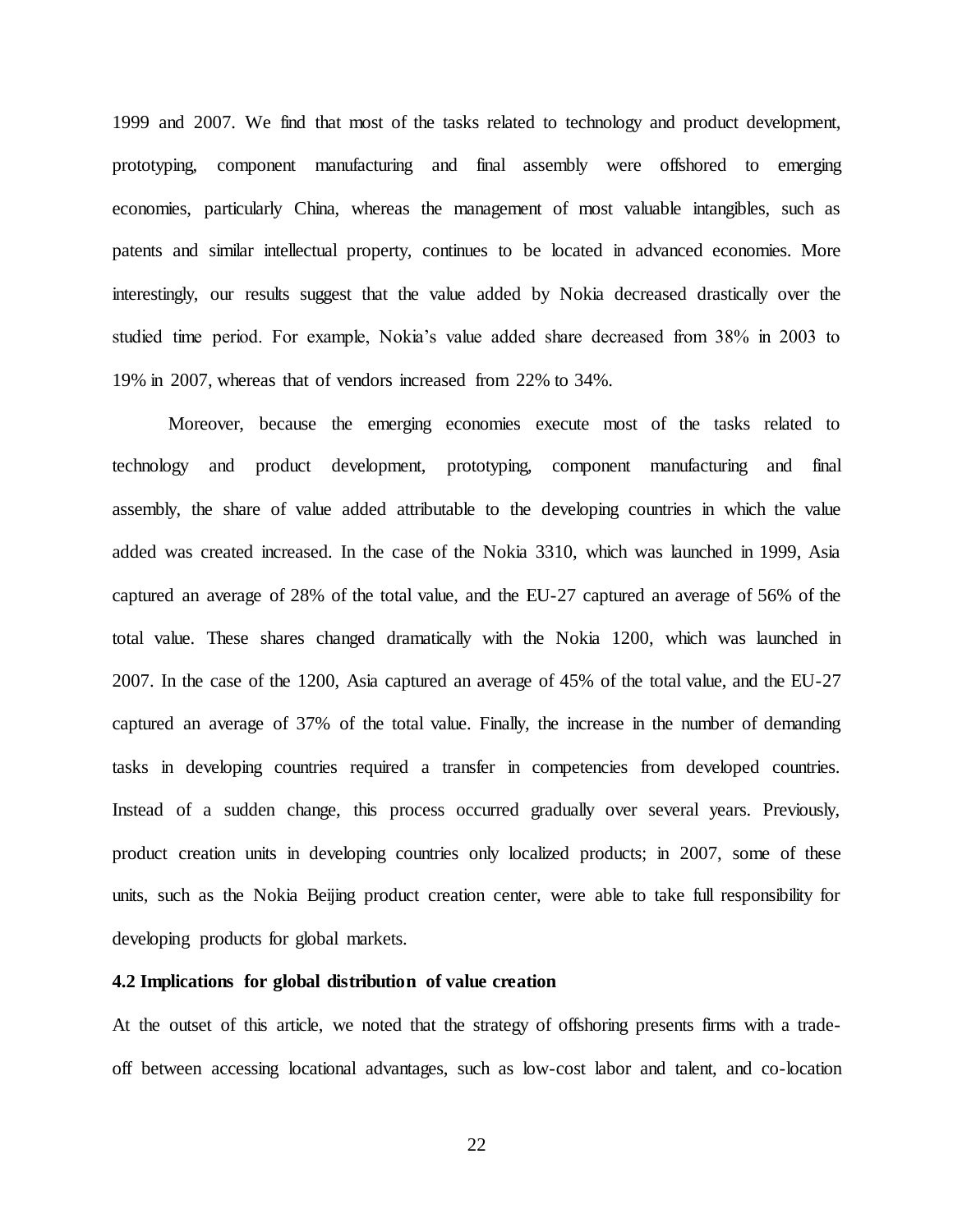and agglomeration advantages that can be used to economize coordination and knowledge transfer costs (cf. Asmussen et al., 2016; Baldwin and Venables, 2013). Our analysis adds nuance to this tension. The comparative locational advantages seem to create a strong incentive to unbundle and relocate firm activities to foreign sites. For example, Nokia relocated not only production activities to Asia but also intangible, more knowledge-intensive activities. One explanation may be that Nokia sought both locational advantages and agglomeration advantages by allocating the bulk of the development and production to Asia. However, our analyses also suggest that this transition did not come without additional complexities. Specifically, we demonstrate how the processes of offshoring may alter firms' ability to control and appropriate the value created at other locations and outside the firms' boundaries. In this respect, existing research has emphasized how the costs of disaggregating and relocating value adding activities, including "unbundling costs" (Baldwin and Venables, 2013), disrupted learning capabilities (Reitzig and Wagner, 2010), and "hidden costs" (Larsen et al., 2013), may explain why firms often struggle to realize the full benefits of offshoring.

Building these insights, we propose that the changing distribution of value creation in Nokia's global production network paves the way for an enhanced understanding of the dynamics of offshoring and the global distribution of work (e.g., Dibbern et al., 2008; Larsen et al., 2013; Stringfellow et al., 2008). We argue that it does so with respect to an MNC's ability to control its value creation activities and competency upgrading in global value chains. First, in the tradition of the resource-based view, which considers value creation as being key to firm competitiveness (Barney, 1991), a major task of the MNC is to control its value creation activities, especially as foreign locations and external partners become involved in the production network (Cantwell and Santangelo, 1999). However, our results suggest that the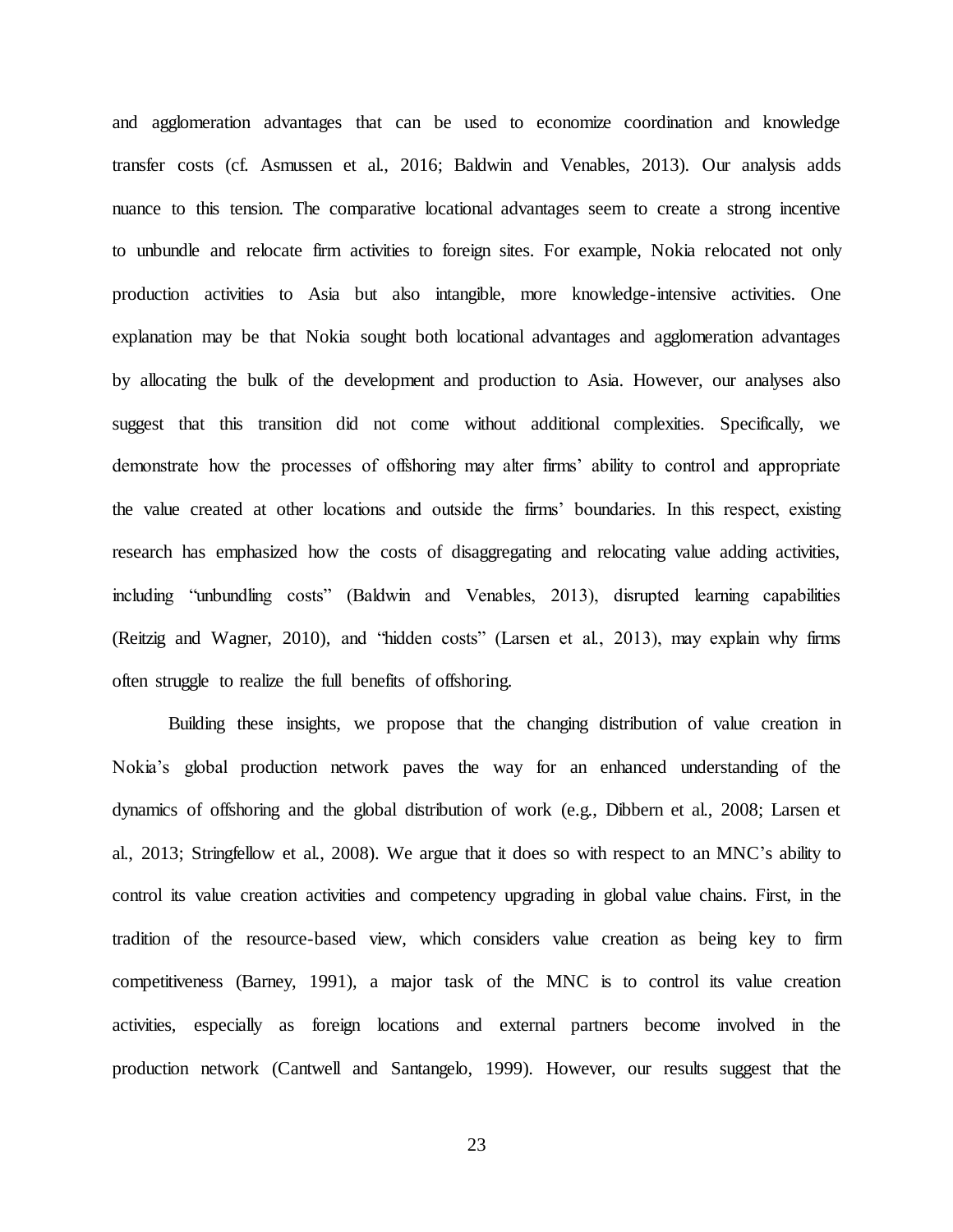ability to preserve value creation is challenged as firms increasingly engage in offshoring and outsourcing. Although we can only speculate about the exact antecedents of this value redistribution (see discussion below), we maintain that it underscores the potential vulnerability of MNCs that rely extensively on foreign locations and external partners.

In this respect, Mudambi (2008: 699) argues that firms can protect their value-creating mandates by exploiting either "linkage economies" (i.e., vertically integrating all geographically dispersed value-adding activities) or specialization advantages (i.e., outsourcing peripheral activities to foreign third-party vendors). Relatedly, research on competency upgrading in global value chains has established that when subsidiaries upgrade their competencies, their role and area of responsibility potentially change (e.g., Cantwell, 1995; Rugman and Verbeke, 2001; Hobday and Rush 2007). According to Cantwell and Mudambi (2005), competence upgrading as part of subsidiary evolution is determined by several factors, including group-, subsidiary- and location-specific factors. However, the competence upgrading of vendors and subsidiaries should not be understood as an ultimate goal of any subsidiary or parent company. Pananond (2013) argues that subsidiaries upgrade their capabilities because they strive to move up the value chain. If subsidiaries do not have certain capabilities, they are not able to undertake such moves (see also Rasiah, Nolintha and Songvilay, 2011). In general, when a subsidiary upgrades its competence, it is able to either better perform its current activities or extend its activities to new functions. Either result may lead to increased valued creation at the level of the host organization, which is consistent with the definition of a foreign subsidiary as a value-adding entity, as noted by Birkinshaw and Hood (1998).

Importantly, our study provides an important insight into how the parallel forces of offshoring and competency upgrading in global value chains may challenge an MNC's ability to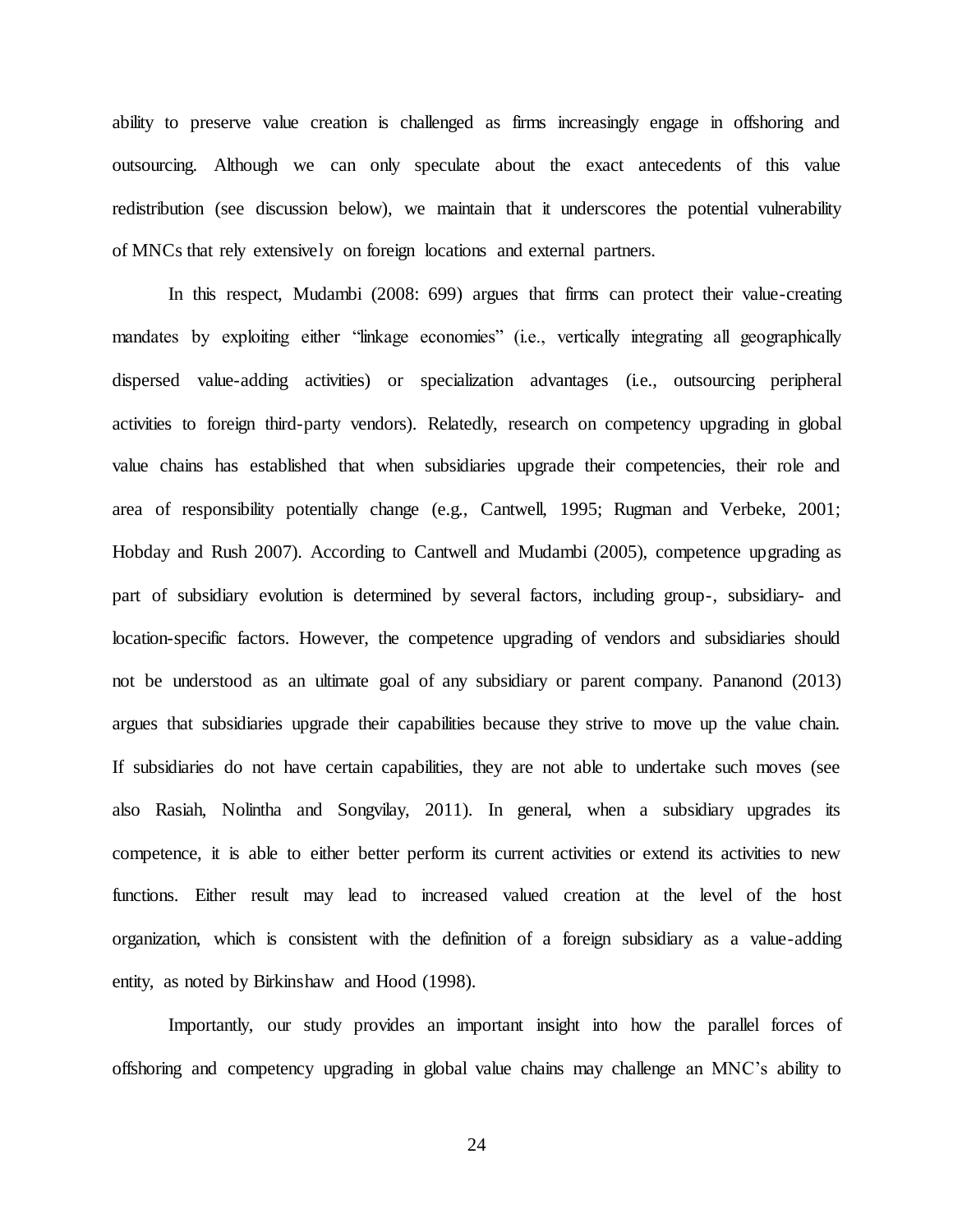maintain its value-creating mandate. Whether as a result of the non-negligible costs of accessing local complimentary assets or internal and external subsidiaries with more power and capabilities, we emphasize that the realization of the benefits of offshoring must be assessed with respect to the altered requirements for controlling value-adding activities. We summarize this discussion as follows:

*Theoretical proposition: MNCs' increasing global distribution of work challenges their ability to preserve value creation at home and within organizational boundaries.*

On a methodological note, our study demonstrates how bottom-up, product-level research on tangible products may reveal several important insights into firms' global organizations. To our knowledge, only a few studies examine the effects of this movement toward trade-in tasks on value creation and its geographical distribution. For example, Linden et al. (2009) and Dedrick et al. (2009, 2011) examined Apple's iPod to understand how value is distributed across supply chain participants and concluded that firms in the U.S. capture most of the value. Ali-Yrkkö (2010) and Ali-Yrkkö et al. (2011) analyzed the geography of value creation in a Nokia N95 smartphone and found that even when the final assembly was located in China and the final sales occurred in the U.S., Finland captured 39% of the value created. We extend these previous studies in two important ways. First, instead of using a single point in time, our examination of three models introduced at different times enables a dynamic approach that allows us to analyze how the location of value creation has changed as the technology inside products has been commoditized. Second, we analyze which types of tasks have been offshored to emerging economies and which types have been retained in advanced economies. As a result, we are able to analyze the changes in value creation as a result of offshoring over time.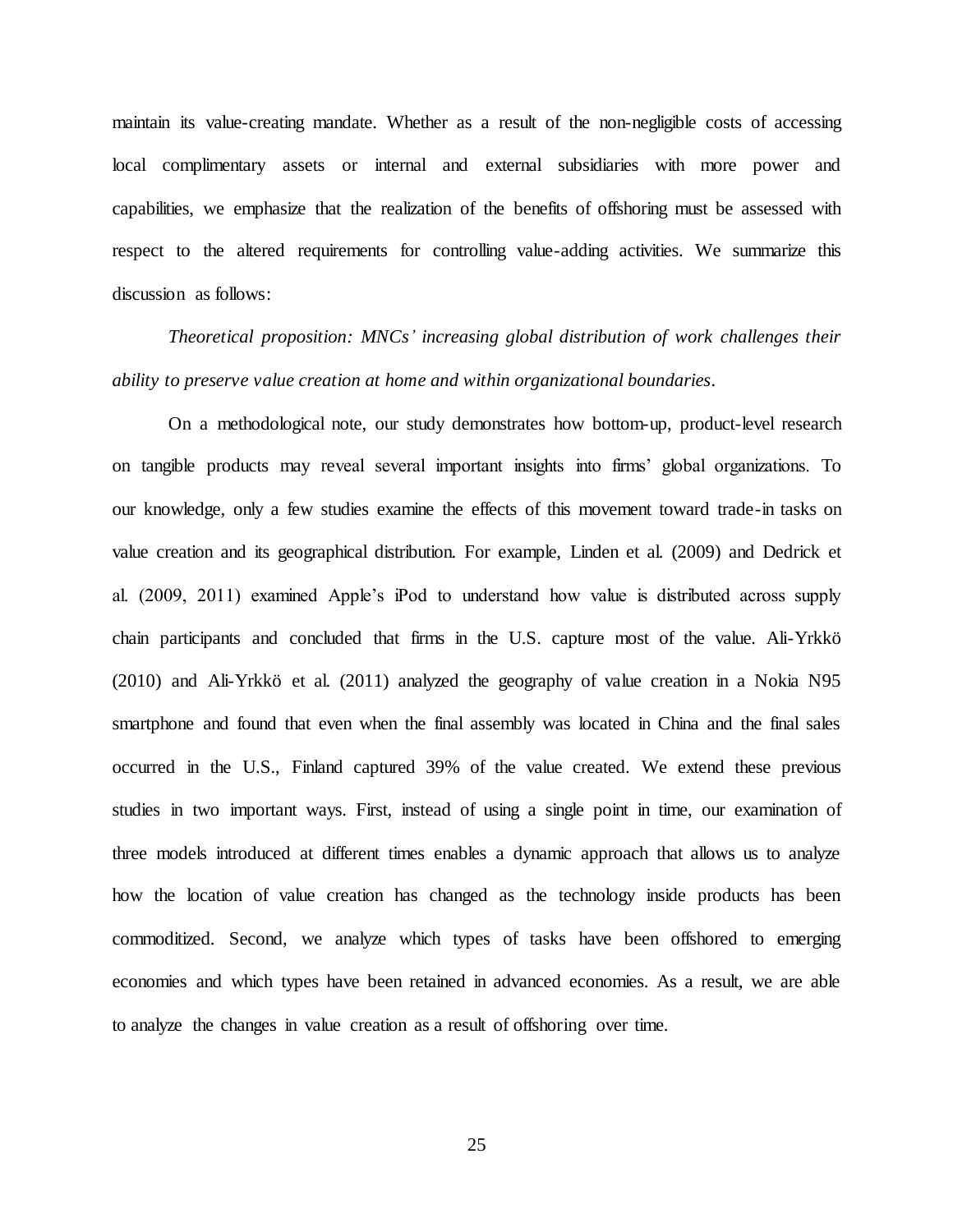It is important to stress that value creation in offshoring should not be considered a 'zerosum game' in which value created abroad or with suppliers equates value lost at home or internally. Much research suggests how the process of offshoring can produce more value for the entire firm and not necessarily at the expense of other geographical and organizational units in the MNC network (Bertrand, 2011; Nieto and Rodríguez, 2011). For example, Nieto and Rodríguez (2011) find that MNCs can enhance their general innovation performance by offshoring knowledge-intensive R&D tasks. Relatedly, Bertrant (2011) discusses how strategies of offshore outsourcing may assist firms to reduce production costs, enhance flexibility, access new resources and market knowledge, and eventually increase export performance.

Equally, we recognize that there may be more than one explanation behind our results. Arguably, an important part of these changes relates to patterns such as increasing commoditization, falling ICT prices, growing competition and decreasing bargaining power (Lepak et al., 2007). For example, extant research has long noticed the consequences of economic development in emerging economies for accumulating physical, human and social capital in tangible and intangible assets (see, e.g., Balassa 1979; Balassa and Noland 1989; Anderson 1990; Antras et al., 2005; Hausmann and Klinger. 2006). Similarly, because of the decreasing costs of unbundling and transportation, the necessity of making goods close to the point of consumption and the communication and coordination costs have decreased. Furthermore, as product processes mature and product architectures become increasingly modular, it becomes easier and less risky to unbundle different types of activities (see, e.g., Hobbs, 1996; Ernst and Kim, 2002; Antras et al., 2005; Baldwin, 2006; Lorentz et al., 2012). Over time, the overall production processes of mobile phone products gradually become more labor intensive, thus shifting the distribution of value added away from capital-intensive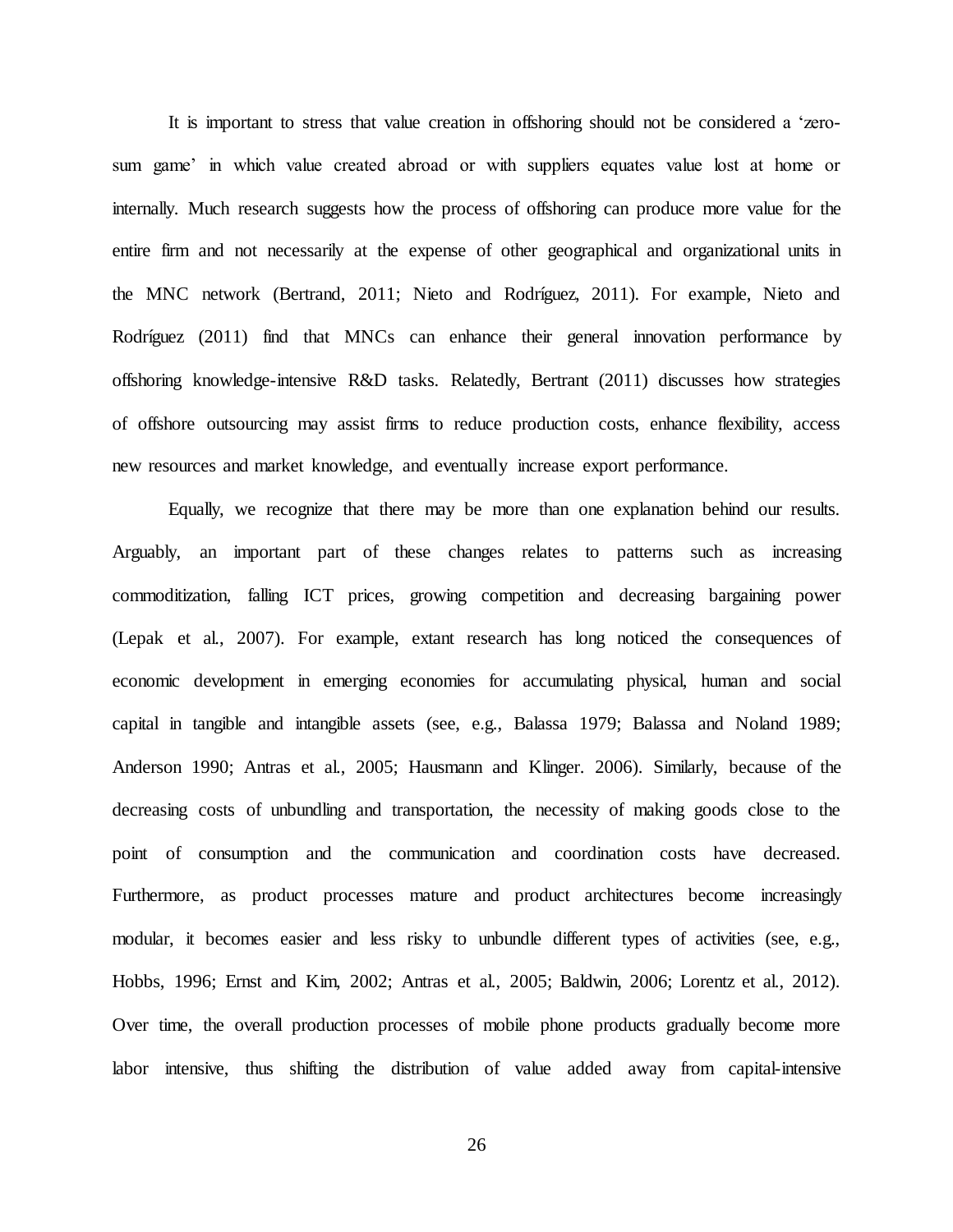activities and toward labor-intensive tasks (see, e.g., Cantwell, 1995; Jacobs et. al., 1997; Mudambi and Navarra, 2004; Cantwell and Mudambi, 2005; Antras et al., 2005; Hobday and Rush, 2007; Mudambi, 2008).

# **4.3 Concluding remarks**

We propose that the processes of offshoring pose new requirements for firms (such as Nokia) that are managing global production networks. As distant subsidiaries (internal and external) presume a growing share of an MNC's value creation, we argue that the role of the MNC needs to change to preserve its value-creating mandates. In this respect, future research could examine the topic of systems integration, which can be defined as units that "lead and coordinate from a technological and organizational viewpoint the work of suppliers involved in the network" (Brusoni et al., 2001: 613). In essence, system integration becomes an important strategic mechanism in response to an increasingly complex organization. Thus, in an organizational system consisting of a number of offshored components and entities in which value creation is largely located in the realms of the subsidiaries, the system integrator becomes the architect who integrates and coordinates the different value-creating components of the different actors into a final output. A fully systems-integrated organization would therefore understand the interactions and dynamics of the entire organization (Hobday et al., 2005). Obviously, there are other ways of integrating an organizational system that comprises a globally dispersed and disaggregated supply chain. For instance, the surge of information technology has provided grounds for integrating and coordinating virtual organizations whose members and subunits are globally separate (Boudreau, Loch, Robey, and Straud, 1998; Wiesenfeld, Raghuram, and Garud, 1999). Moreover, Ernst and Kim (2002) describe the prevalence of global production networks in which "network flagships" (lead firms) integrate different activities through their higher network status.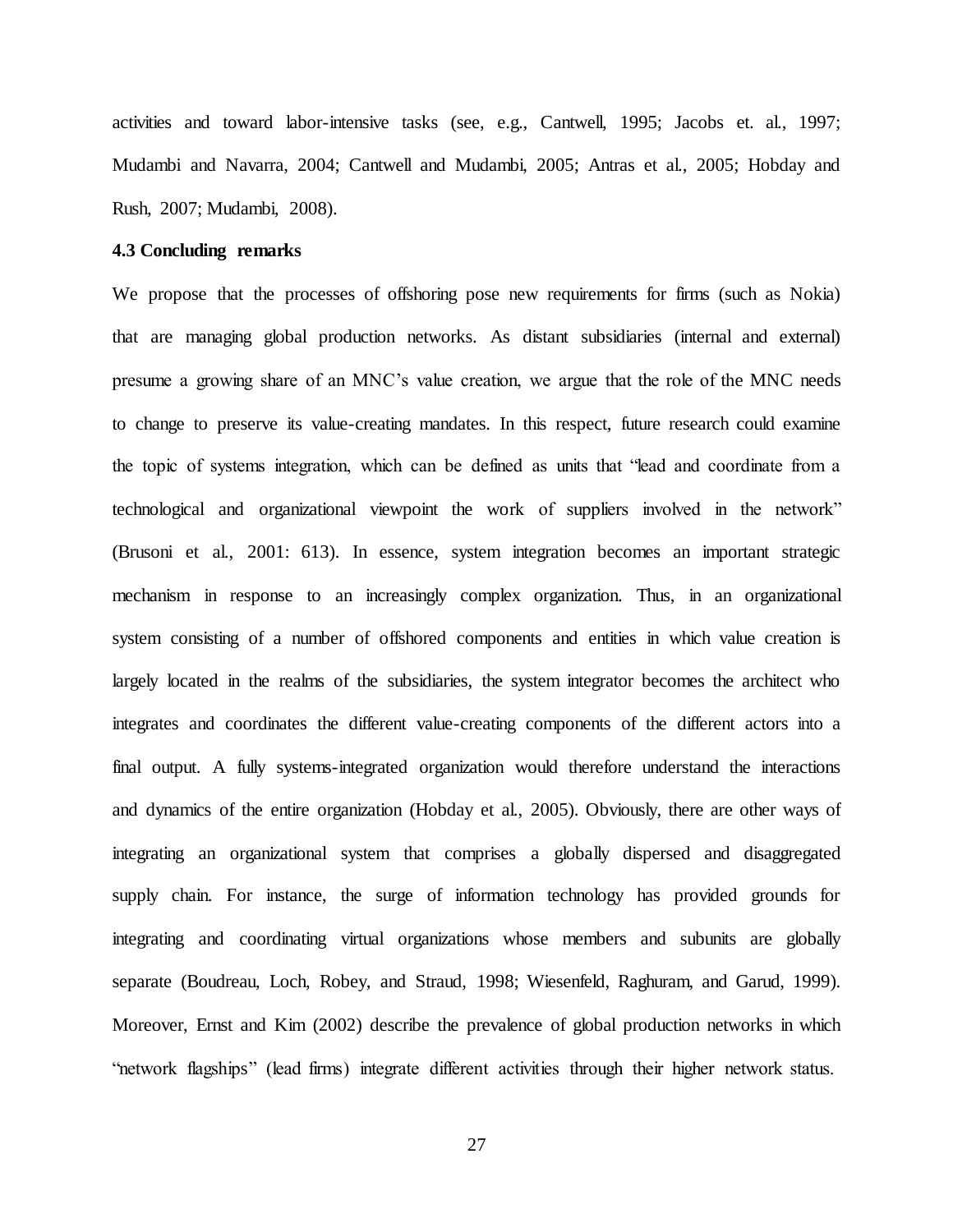In conclusion, MNCs such as Nokia need capabilities to respond to the new realities facing contemporary organizations. It is increasingly clear that traditional MNCs, because of increasing competition, lower costs of communication, and new competencies offered in new locations, can no longer withhold value-creating mandates within their headquarters locations. Therefore, our case study allows us to suggest that capabilities such as systems integration increasingly seem to be at the core of the successful management of disaggregated and geographically dispersed MNCs. The emergence of the "*harsh realities of offshoring*" (Aron and Singh, 2005) and the unforeseen costs and difficulties of managing offshoring that undercut anticipated benefits (Larsen et al., 2013) may thus be related to firms' ability to control and appropriate the value created at other locations and outside the firms' boundaries. We hope that future research will continue to investigate the consequences of MNCs' changing geographical and organizational landscapes.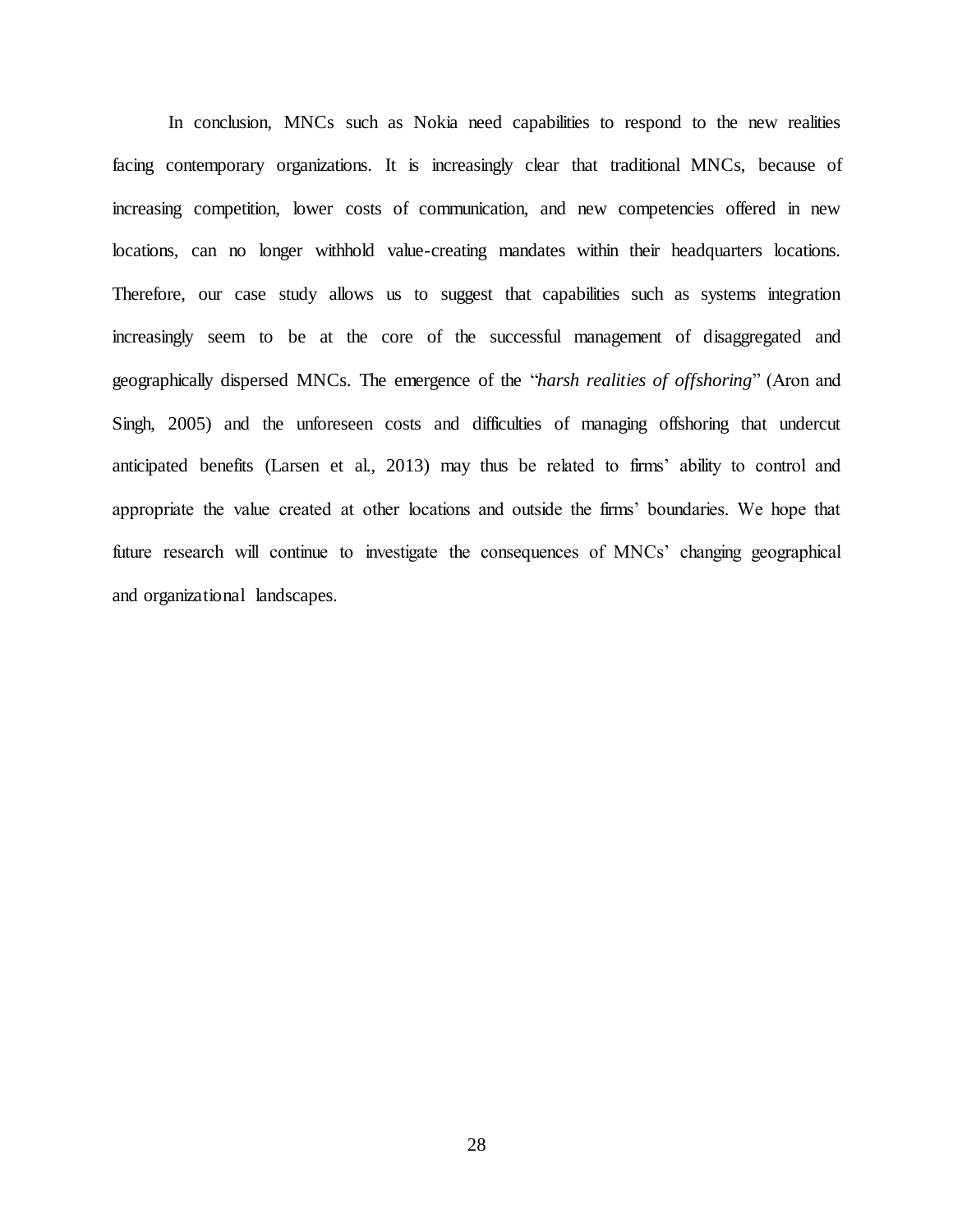#### **REFERENCES**

- Ali-Yrkkö, J. 2010. The Value Creation of Mobile Phones The Case of Nokia N95. In Ali-Yrkkö (Ed.): *Nokia and Finland in a Sea of Change.* Taloustieto Oy, Helsinki.
- Ali-Yrkkö, J., Rouvinen, P., Seppälä, T. & Ylä-Anttila, P. 2011. The Value Creation of Mobile Phones – The Case of Nokia N95; *Journal of Industry, Competition and Trade*, 11(3): 263-278.
- Anderson, K. 1990. Changing comparative advantages in China: effects on food, feed and fibre markets. Changing comparative advantages in China: effects on food, feed and fibre markets. http://www.cabdirect.org/abstracts/19921892831.html;jsessionid=78D088D52BD730FE05376 17F01E89B36
- Antras, P., Garricano, L., and Rossi-Hansberg, E. 2005. Offshoring in the Knowledge Economy *NBER Working Paper* No.. 11094.
- Asmussen, C.G, Larsen, M.M., and Pedersen, T. 2016. Organizational adaptation in offshoring: The relative performance of home- and host-based learning strategies. *Forthcoming in Organization Science*.
- Aron, R., Singh, J. 2005. Getting offshoring right. *Harvard Business Review*, *83*(12): 135–143.
- Balassa, B. 1979. The changing pattern of comparative advantage in manufactured goods. *The Review of Economics and statistics*, 259-266.
- Balassa, B. and Noland, M., 1989. The changing comparative advantage of Japan and the United States. *Journal of the Japanese and International Economies*, 3(2), pp.174-188.
- Baldwin R., & Venables, A. 2013. Spiders and Snakes: Offshoring and Agglomeration in the Global Economy. *Journal of International Economics,* 90(2) 245-254.
- Barney, J. 1991. Firm resources and sustained competitive advantage. *Journal of Management*, 17: 99-120.
- Bertrand, O. 2011. What goes around, comes around: Effects of offshore outsourcing on the export performance of firms. *Journal of International Business Studies*, 42(2): 334-344.
- Birkinshaw, J., & Hood, N. 1998. Multinational subsidiary evolution: Capability and charter change in foreign-owned subsidiary companies. *Academy of Management Review*, 23(4): 773- 795.
- Birkinshaw, J., Brannen, M. Y., & Tung, R. L. 2011. From a distance and generalizable to up close and grounded: Reclaiming a place for qualitative methods in international business research. *Journal of International Business Studies*, 42(5): 573–581.
- Boudreau, M., Loch, K.D., Robey, D., & Straud, D. 1998. Going global: Using information technology to advance the competitiveness of the virtual transnational organization. *The Academy of Management Executive*, 12(4): 120–128.
- Brusoni, S., Prencipe, A., & Pavitt, K. 2001. Knowledge specialization, organizational coupling, and the boundaries of the firm: Why do firms know more than they make? *Administrative Science Quarterly*, 46(4): 597–621.
- Buckley, P.J., Casson, M.C. 1976. *The Future of the Multinational Enterprise*. Homes and Meier, London, .K.
- Cantwell, J. 1995. The globalisation of technology: what remains of the product cycle model. *Cambridge Journal of Economics,* 19: 155-174.
- Cantwell, J. & Mudambi, R. 2005. MNE competence –creating subsidiary mandates. *Strategic Management Journal*. 26, p. 1109-1128
- Cantwell, J. A. & Santangelo, G. D. (1999) The frontier of international technology networks: sourcing abroad the most highly tacit capabilities. Information Economics & Policy, 11(1): 101–123.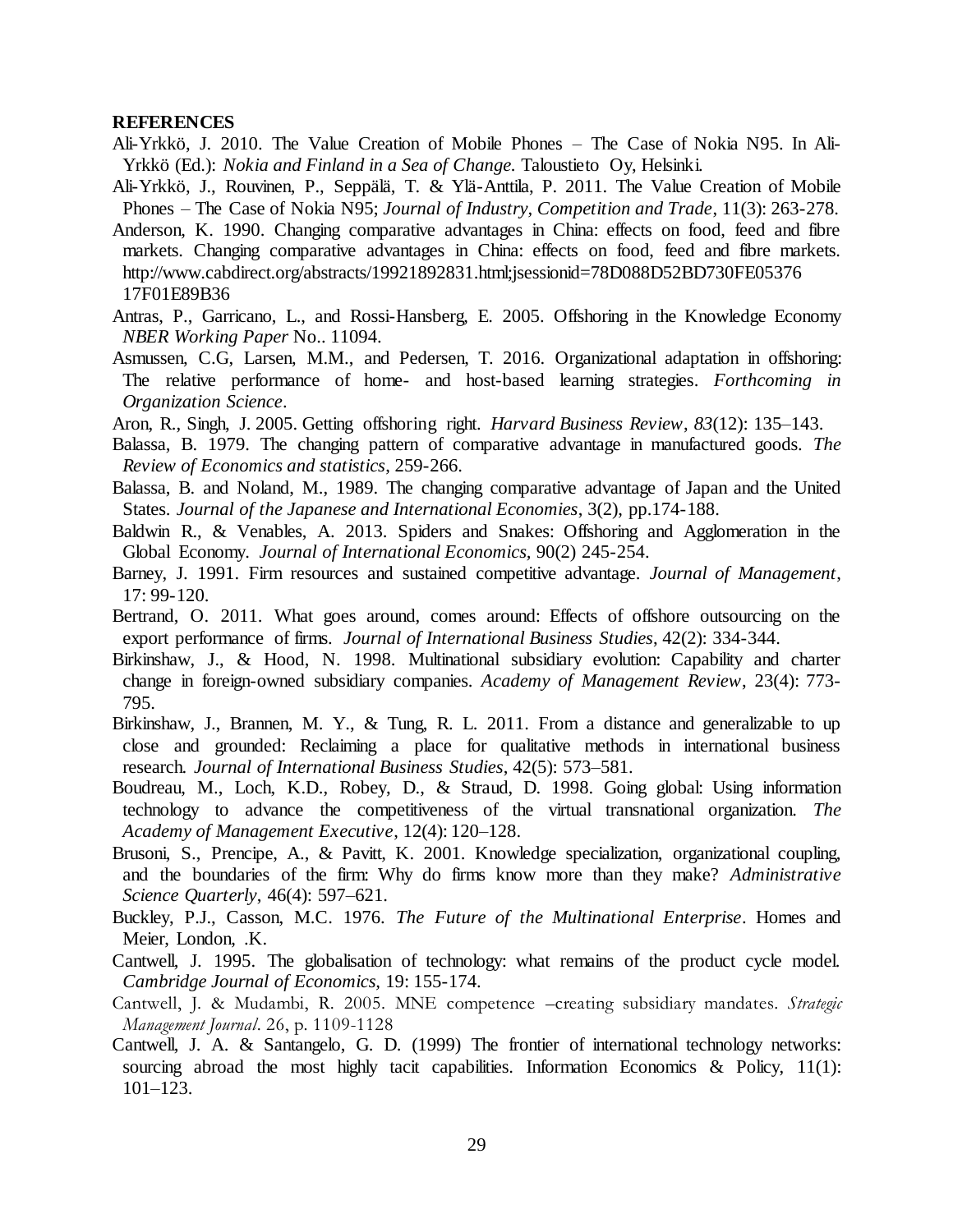- Contractor, F.J., Kumar, V., Kundu, S.K., & Pedersen, T. 2010. Reconceptualizing the firm in a world of outsourcing and offshoring: The organizational and geographical relocation of high-value company functions. *Journal of Management Studies*, 47(8): 1417–1433.
- Dedrick, J., Kraemer, K.Linden, G. 2009. Who Profits from Innovation in Global Value Chains?: A Study of the iPod and Notebook PCs. *Industrial & Corporate Change*, 19(1): 81–116.
- Dedrick, J., Kraemer, K.L. & Linden, G. 2011. The Distribution of Value in the Mobile Phone Supply Chain. *Telecommunications Policy*. 35(6): p. 505-52.
- Dibbern, J., Winkler, J., & Heinzl, A. 2008. Explaining variations in client extra costs between software projects offshored to India. *MIS Quarterly*, 32(2): 333–366.
- Dunning, J.H. 1998. Location and the multinational enterprise: A neglected factor?.*Journal of International Business Studies*. *29*(1): 45-66.
- Eisenhardt, K. M. 1989. Building theories from case study research. *Academy of Management Review*, 14(4): 532–550.
- Ernst, D. & Kim, L. 2002. Global production networks, knowledge diffusion, and local capability formation. *Research Policy*. 31(8-9): 1417-1429.
- Farrell, D. 2005. Offshoring: Value creation through economic change. *Journal of Management Studies,* 42(3): 675-683.
- Gatignon, H., & Anderson, E. 1988. The multinational corporation's degree of control over foreign subsidiaries: An empirical test of a transaction cost explanation. *Journal of Law, Economics, & Organization*, *4*(2), 305-336.
- Grossman, G. M., & Rossi-Hansberg, E. 2008. Trading Tasks: A Simple Theory of Offshoring. *American Economic Review,* 98(5): 1978-1997.
- Hausmann, R. and Klinger, B. 2006. Structural transformation and patterns of comparative advantage in the product space. *KSG Working Paper No. RWP06-041 CID Working Paper No. 128*
- Hobday, M. & Rush, H., 2007. Upgrading the technological capabilities of foreign transnational subsidiaries in developing countries: The case of electronics in Thailand. *Research Policy*, 36(9): 1335-1356.
- Hobday, M., Davies, A., & Prencipe, A. 2005. Systems integration: A core capability of the modern corporation. *Industrial and Corporate Change*, 14(6): 1109–1143.
- Hobbs, J.E. 1996. A transaction cost approach to supply chain management. *Supply Chain Management: An International Journal*, 1(2), pp.15-27.
- Jacobs, L.W., Wills, J.R., Coskun Samli, A. and Bullard, W.R. 1997. Internationalization of domestic product life cycles: An exploration of causality. *International Marketing Review*, 14(1), pp.75-87.
- Larsen M.M., Manning, S. & Pedersen, T. 2013. Uncovering the hidden costs of offshoring: The interplay of complexity, organizational design, and experience. *Strategic Management Journal.* 34(5): 533-552.
- Lanz, R., S. Miroudot and H. K. Nordås (2011), "Trade in Tasks", OECD Trade Policy Working Papers, No. 117, OECD Publishing.
- Larsen MM. 2016. Failing to estimate the costs of offshoring: A study on process performance. *International Business Review,* 25(1): 307-318..
- Lepak D.P., Smith, K. G., & Taylor, M.S. 2007. Introduction to Special Topic Forum: Value Creation and Value Capture: A Multilevel Perspective. *Academy of Management Review.*  32(1): 180-194.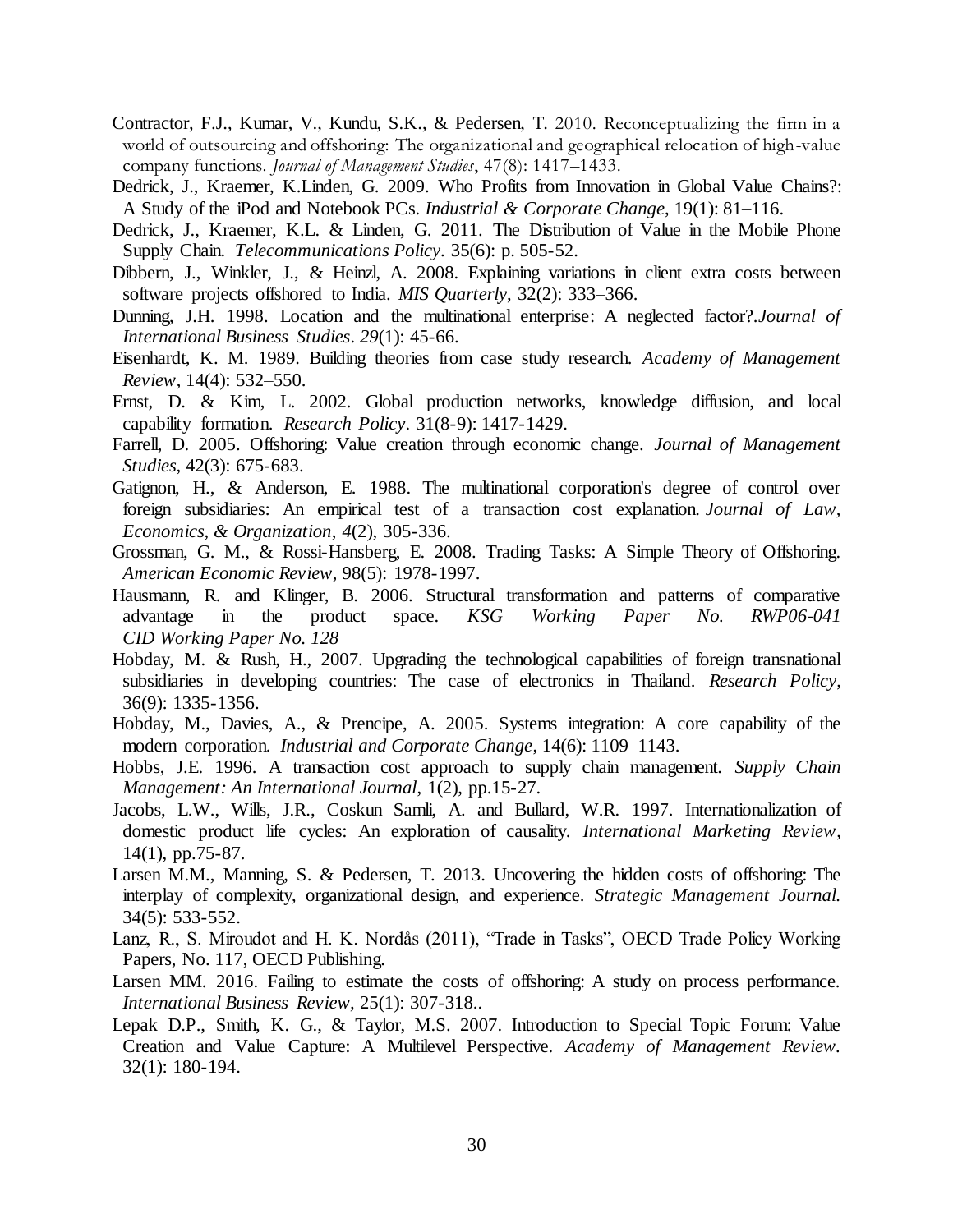- Lewin A.Y., & Couto, V. 2007. *Next Generation Offshoring: The Globalization of Innovation*.: Duke University CIBER/Booz Allen Hamilton Report, Durham NC.
- Lewin, A.Y., & Peeters, C. 2006. Offshoring work: Business hype or the onset of fundamental transformation? *Long Range Planning*, 39(3): 221–239.
- Lewin, A.Y., Massini, S. Peeters, C. 2009. Why are companies offshoring innovation? The emerging global race for talent. *Journal of International Business Studies.* 40(8): 1406-1406.
- Linden, G., Kraemer, K. L., & Dedrick, J. 2009. Who Captures Value in a Global Innovation Network? The Case of Apple's iPod. *Communications of the ACM,* 52(3): 140-144
- Lorentz, H., Töyli, J., Solakivi, T., Hälinen, H.M. and Ojala, L. (2012), "Effects of geographic dispersion on intra-firm supply chain performance", *Supply Chain Management: An International Journal*, 17 (6), 611-626.
- Massini S., Pern-Ajchariyawong, N., & Lewin, A.Y. 2010. Role of corporate-wide offshoring strategy on offshoring drivers, risks and performance. *Industry & Innovation.* 17(4): 337-371.
- Mudambi, R. 2008. Location, control and innovation in knowledge-intensive industries. *Journal of Economic Geography.* 8(5): 699 – 725.
- Mudambi, R. and Navarra, P. 2004. Is knowledge power? Knowledge flows, subsidiary power and rent-seeking within MNCs. *Journal of International Business Studies*, 35(5), pp.385-406
- Nieto, M. J., & Rodríguez, A. 2011. Offshoring of R&D: Looking abroad to improve innovation performance. *Journal of International Business Studies*, 42(3): 345-361.
- Pananond, P. 2013. Where do we go from here? Globalizing subsidiaries moving up the value chain. *Journal of International Management.* 19(3): 207-219.
- Peteraf, M. A. 1993. The cornerstones of competitive advantage: a resource-based view. *Strategic Management Journal*, 14(3), 179-191.
- Portelligent 2007. *Nokia 1200, GSM 900/1800 MHz Cellular Phone*. Austin, Texas, Portelligent.
- Rasiah R, Nolintha V, & Songvilay L. 2011 Garment manufacturing in Laos: Clustering and technological capabilities. *Asia Pacific Business Review.* 17(2): 193-207.
- Reitzig, M., & Wagner, S. 2010. The hidden costs of outsourcing: Evidence from patent data. *Strategic Management Journal*, 31(11): 1183-1201.
- Rugman, A.M., & Verbeke, A. 2001. Subsidiary‐specific advantages in multinational enterprises. *Strategic Management Journal*, 22(3): 237-250.
- Seppälä, T. 2010. Transformations of Nokia's Finnish Supplier Networks from 2000 to 2008. In Ali-Yrkkö (Ed.): *Nokia and Finland in a Sea of Change.* Taloustieto Oy, Helsinki
- Seppälä, T. 2013a. Transformations in Mobile Telecommunication Industry Supply Chains. In Pedersen, T., Jensen, P. & Larsen, M. (Ed.); *The Offshoring Challenge: Strategic Design and Innovation for Tomorrow's Organization*;, Springer Engineering Series
- Seppälä, T. 2013b. Tracking Offshoring and Outsourcing Strategies in Global Supply Chains. In Pedersen, T., Jensen, P. & Larsen, M. (Ed.); *The Offshoring Challenge: Strategic Design and Innovation for Tomorrow's Organization,* Springer Engineering Series
- Seppälä, T., Kenney, M., & Ali-Yrkkö, J. 2014. Global supply chains and transfer pricing: insights from a case study. *Supply Chain Management: An International Journal,* 19:445–454
- Tanriverdi, H., Konana, P., & Ge, L. 2007. The choice of sourcing mechanisms for business processes. *Information Systems Research*, 18(3): 280–299.
- Van Assche, A. 2008. Modularity and the organization of international production. *Japan.and the World Economy,* 20(3): 353-368.
- Wiesenfeld, B.M., Raghuram, S., & Garud, R. 1999. Communication patterns as determinants of organizational identification in a virtual organization. *Organization Science*, 10(6): 777–790.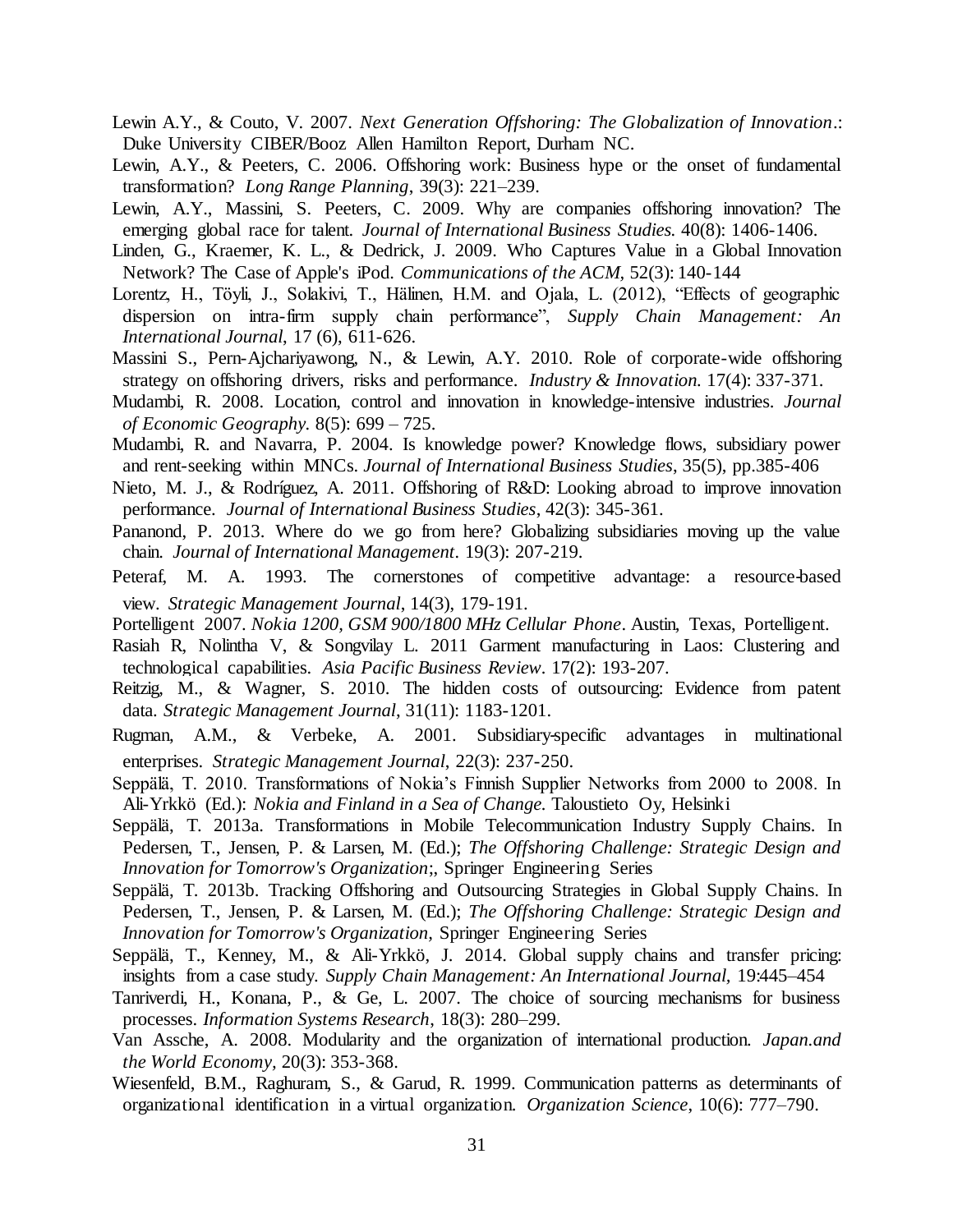Williamson, O.E. 1975. Markets and Hierarchies. Free Press: New York.

Yin, R. K. 2003. *Case study research.* London: Sage.

Zaheer, S. 1995. Overcoming the liability of foreignness. Academy of Management Journal 38(2), 341–363.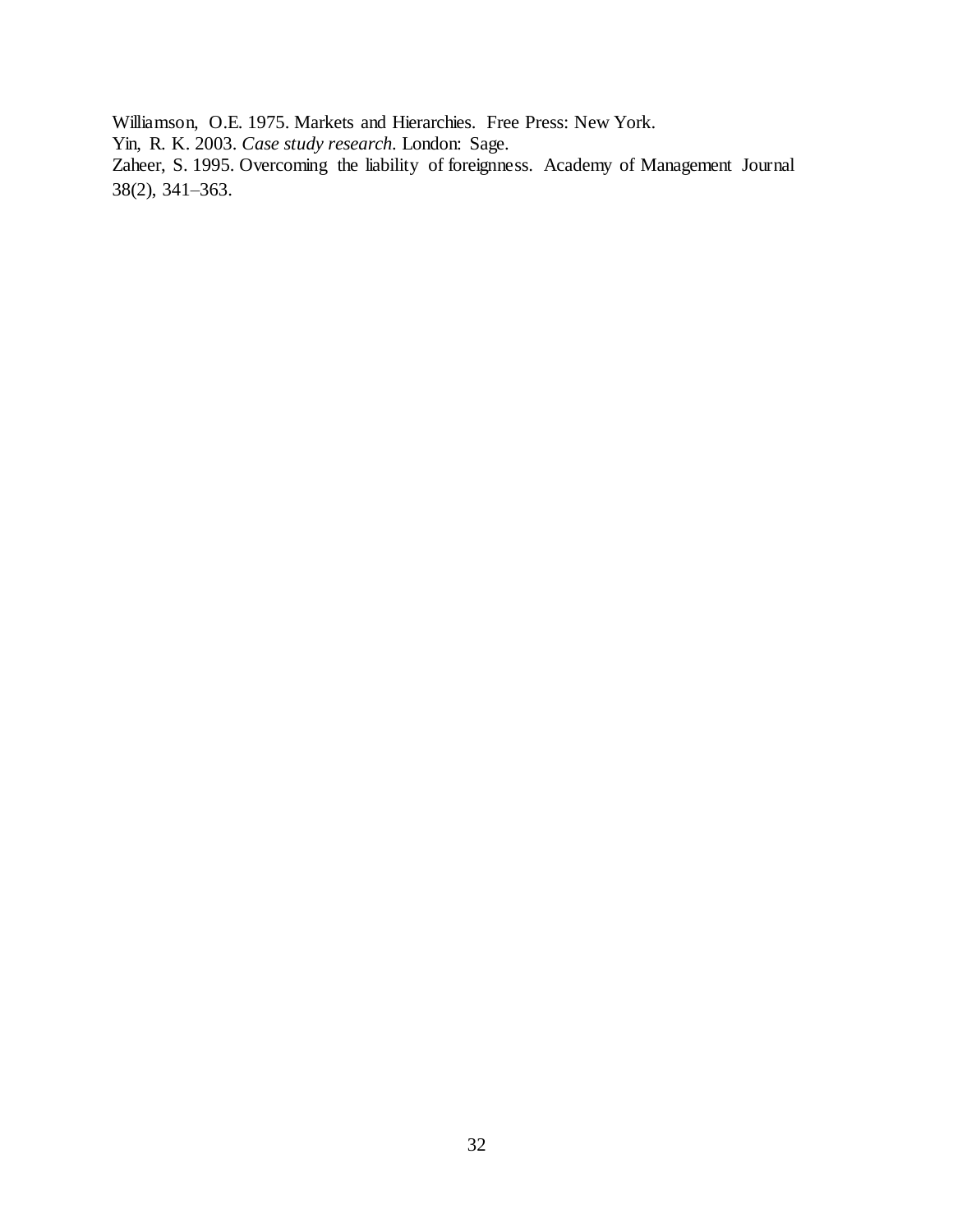# **APPENDIX 1**

To estimate the geographical breakdown of the product's value, we proceed as follows. The total value of the product *Y* is composed of the value added of all activities of the product's value chain or

$$
Y = \sum_{c=1}^{N} Y_c \tag{A1}
$$

where

*Y*  $=$  The total value of the product

*Y*<sub>c</sub> **=** The value added of value chain's value-adding activity, *c.*

The value added of each activity  $(Y_c)$  can be created globally. We assume that this total value added of each activity is created in an area covering home country (Finland), other Europe, North America and Asia; thus,

 $Y_c = Y_{c,D} + Y_{c,E} + Y_{c,N} + Y_{c,A} + Y_{c,O}$  $(A2)$ 

where

 $D =$  Domestic (Finland)

 $E =$ Europe (Other EU-15)

 $N =$  North-America

 $A = Asia$ 

 $0 =$ Others

Our data include the value added of each part  $(Y_c)$ , but we do not have information about how this value added is created in different areas. To estimate the value added of activity *c*  created in each region  $(Y_{c,D}, Y_{c,E}, Y_{c,N}, Y_{c,A}, Y_{c,O})$ , we have proceeded as follows.

We assume that the value added of activity  $c$  captured in each region is created by means of the factors of production. As is common in the economic literature, we consider three factors of production: physical capital stock (C), the size of the labor force (*L*) and knowledge capital stock (K). We assume that the impact of each production factor is identical to its elasticity of output. The previous empirical literature (including a number of studies) has estimated a Cobb-Douglas style of production function:

 $Q = AC^{\alpha}L^{\beta}K^{\gamma}$ , (A3)

where *A*= multiplicative technology parameter

Equation (3) is typically estimated in logarithm form; thus, the parameters  $\alpha$ ,  $\beta$  and  $\gamma$  are the elasticity of output (*Q*) with respect to physical capital stock, labor and knowledge, respectively. In the majority of empirical studies, the estimated production function has included only two factors of production: physical capital and labor. Typically, the results of empirical studies show that the physical capital elasticity is approximately 0.4 and that the labor elasticity is approximately 0.6.

In studies in which knowledge capital is approximated by using R&D stock, the estimated knowledge capital elasticity varies typically between 0.05 and 0.25 (e.g., Hall 1993, Mairesse & Hall 1994, Harhoff 1998, Capron & Cincera 1998). Based on these studies, our calculations assume that this elasticity is 0.15. However, most studies have not considered the double counting related to R&D. R&D investment also consists of investment in physical capital and labor, and these components are included in the regular production factors (see, e.g., Schankerman 1981, Hall & Mairesse 1996). Based on earlier literature, we know that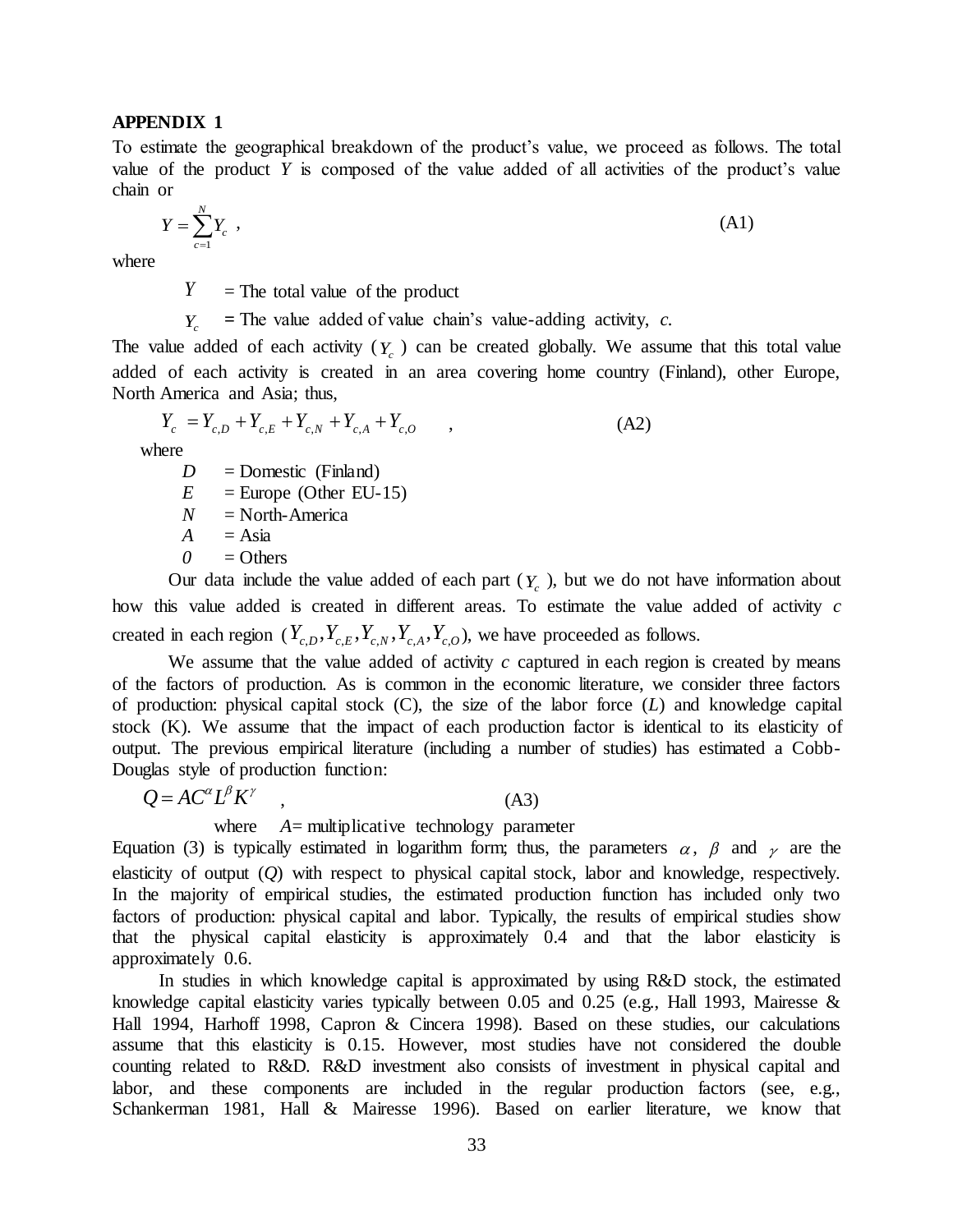approximately 50 % of the R&D expenditures are labor costs (Hall 2009, NSF 1995). By taking this into account, we modify the capital elasticity (0.6) and labor elasticity (0.4) as follows.

$$
\hat{\alpha} = \alpha - 0.5\gamma
$$

$$
\hat{\beta} = \beta - 0.5\gamma
$$

Thus, our double-counting-corrected elasticities for capital, labor and R&D are 0.325, 0.525 and 0.15, respectively. We use these elasticities as the multipliers of production factors.

We continue by calculating the share of each production factor that is located in each region *R* and multiply each share by the elasticity of output. Next, we sum these values by region and obtain each region's share of value added (related to part *c*). Finally, we multiply this share by the value added of part  $c(Y_c)$ . The value added of part  $c$  created in region R is calculated as follows:

$$
Y_{c,R} = \left(\frac{C_R}{C}\hat{\alpha} + \frac{L_R}{L}\hat{\beta} + \frac{K_R}{K}\gamma\right)Y_c,
$$
\n(A4)

where

 $C_R$  is the firm's physical capital stock in region *R*,

*C* is the sum of the firm's physical capital in all regions,

 $L_R$  is the firm's employment in region *R*,

*L* is the sum of the firm's employment in all regions*,*

 $K_R$  is the firm's knowledge capital in region *R*, and

*K* is the sum of the firm's knowledge capital in all regions.

Thus, for instance, the domestically created value added is calculated as follows:

$$
Y_{c,D} = \left(\frac{C_D}{C}\hat{\alpha} + \frac{L_D}{L}\hat{\beta} + \frac{K_D}{K}\gamma\right)Y_c
$$
 (A5)

Equations (A4) and (A5) implicitly assume that total productivity is equal in each region. To account for regional productivity differences, we calculate the productivity corrected value added of part *c* that is created in region R as follows:

$$
\hat{Y}_{c,R} = \frac{MFP_R \left( \frac{C_R}{C} \hat{\alpha} + \frac{L_R}{L} \hat{\beta} + \frac{K_R}{K} \gamma \right)}{\sum MFP_R \left( \frac{C_R}{C} \hat{\alpha} + \frac{L_R}{L} \hat{\beta} + \frac{K_R}{K} \gamma \right)} Y_c \qquad R \in (D, E, N, A, O), \quad (A6)
$$

where *MFP<sup>R</sup>* is multi-factor productivity in region *R.*

Thus, for instance, the domestically created value added is calculated as follows:

$$
\hat{Y}_{c,D} = \frac{MFP_D \left( \frac{C_D}{C} \hat{\alpha} + \frac{L_D}{L} \hat{\beta} + \frac{K_D}{K} \gamma \right)}{\sum MFP_R \left( \frac{C_R}{C} \hat{\alpha} + \frac{L_R}{L} \hat{\beta} + \frac{K_R}{K} \gamma \right)} Y_c \qquad R \in (D, E, N, A, O) \quad (A7)
$$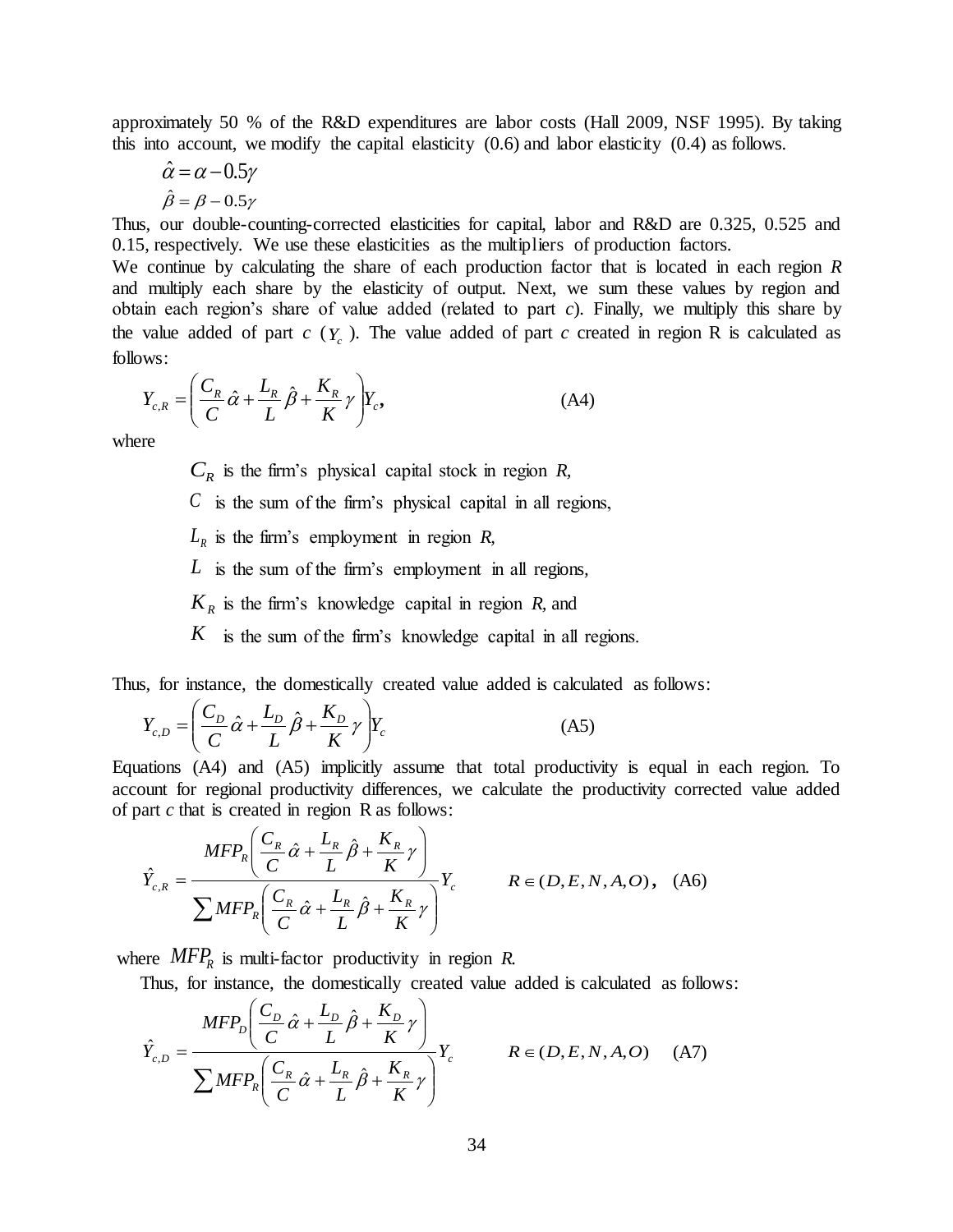# **Operationalization of production factors**

If component-level factors and factor shares are unavailable, we use firm-level information on the location of different factors. Firm-level data are based on the annual reports and websites of each vendor. We have the following operationalized variables:

- $C =$  Non-current assets or long-lived assets, depending on which one was reported in 2007.
- $L =$  Number of employees (in 2007).
- $K =$  R&D expenditure. We are unable to calculate R&D stock for each region; thus, we used R&D expenditure in 2007.

In some cases, the reported regional breakdown of some factors is imperfect. In those cases, we read the entire annual report carefully and searched for necessary information on the Internet to approximate the regional breakdown. For instance, National Semiconductor (a US company) reports the regional breakdown of long-lived assets (annual report, p. 104) and employees (annual report, p. 12) but does not report the exact geographical breakdown of R&D expenditures. However, on p. 21, the company reports that their principal research facilities are located in Santa Clara (California, US) and that they also operate small design facilities in 13 different locations in the U.S. and 11 different locations outside the United States. Of those 11 overseas R&D units, approximately half are located in Asia, and half are in the EU-15 area. Based on these facts and the number of facilities per region, we estimate that approximately 70% of R&D is conducted in the U.S., and we divide the rest of the 30% fifty-fifty for Europe (15%) and Asia (15%).

# **Operationalization of multi-factor productivity (***MFP)***:**

We used value-added-based *MFP* figures of the electrical and optical equipment and postal and telecommunications industries reported by Inklaar and Timmer (2008). These data are downloadable at [www.ggdc.net/databases/levels.htm. B](http://www.ggdc.net/databases/levels.htm)ased on this database, the regional MFPs used in our estimations are as follows:

 $MFP<sub>D</sub> = 1.24$  (Finland);

 $MFP<sub>E</sub> = 0.81$  (the average of EU-15 countries, excluding Finland);

 $MFP<sub>N</sub> = 1$  (United States);

*MFP<sup>A</sup>* 0.52 (the average of Japan, China, South Korea and Taiwan). The *MFP*s of China, South Korea and Taiwan are based on Motohashi (2008), who uses Japan as a reference country  $(Japan = 1.00)$ , and

 $MFP<sub>O</sub> = 0.37$  (the average of Australia, the Czech Republic, Hungary, and Slovenia).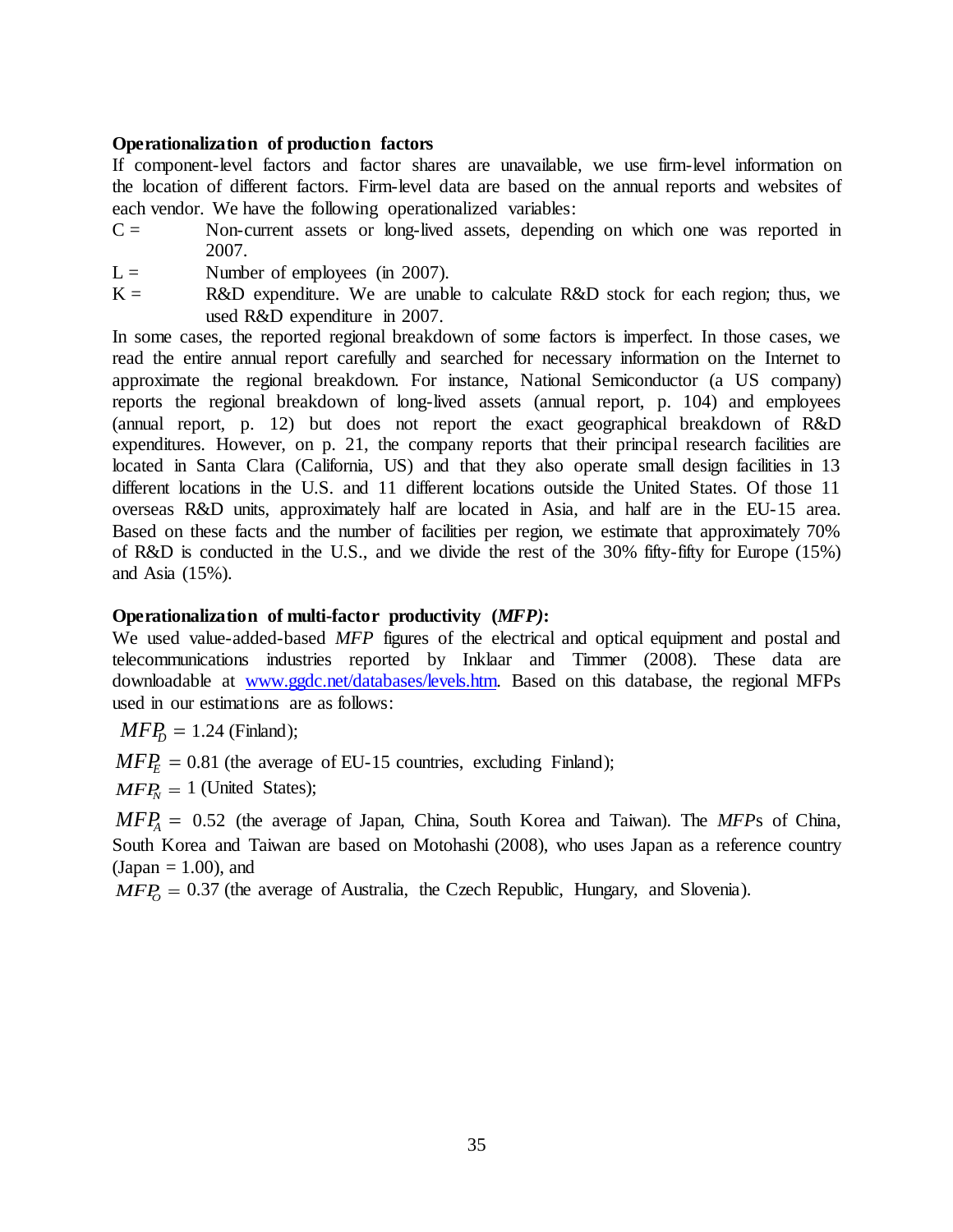# **APPENDIX 2 Robustness test 1:**

To test to what extent our results depend on our assumptions related to the value added created by material suppliers' vendors, we recalculate the geographical breakdown of value added by changing these assumptions. It might be argued that Asia's role in these upstream activities is more significant than we assumed in our basic calculations. Moreover, Australia, Russia and Africa are important raw material providers, and in this sense, our basic assumptions potentially under-estimate the role of these regions. Because of these two reasons, we raise the share of Asia to 50% and that of Other countries (including, e.g., Australia, Russia and Africa) to 30% of the value added created by vendors of vendors, and we lower the share of EU-27 to 10% and that of North-America to 10%. Next, we re-calculate all potential combinations related to the final assembly location and the countries of final sale. The results of this re-calculation show that our basic results hold (See Appendix 3).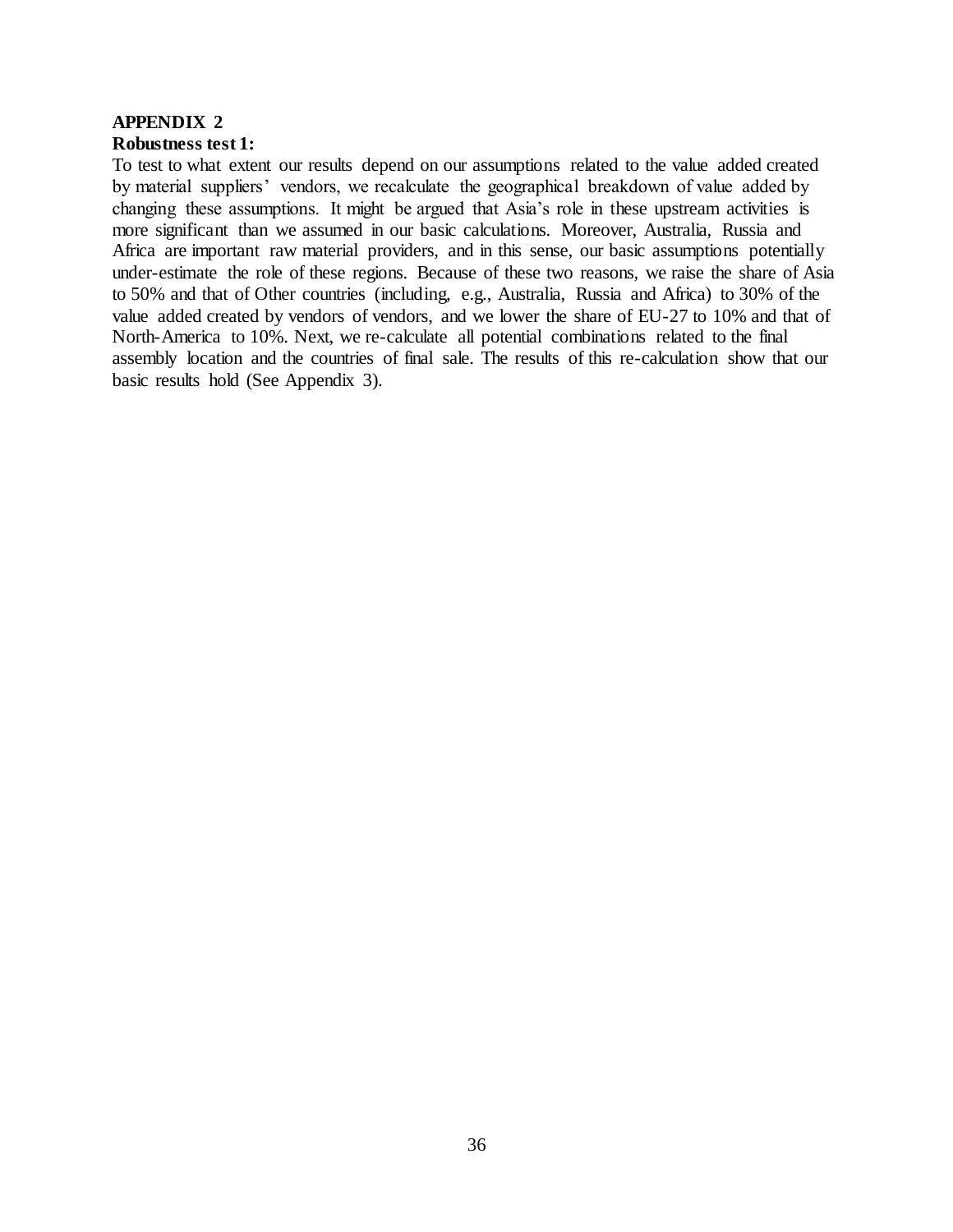# **APPENDIX 3**

Robustness test 1 results by a value-added regional breakdown (different combinations of manufacturing and sales locations).

| 3310            | Average. | Manufactured in<br>EU (excluding<br>Finland) and sold<br>in EU. | Manufactured in<br>North America and<br>sold in North<br>America. | Manufactured<br>in Asia and sold<br>in Asia | Manufactured in Asia<br>and sold in EU<br>(excluding Finland). |
|-----------------|----------|-----------------------------------------------------------------|-------------------------------------------------------------------|---------------------------------------------|----------------------------------------------------------------|
| Finland         | 26.2 %   | 26.2%                                                           | 26.2%                                                             | 26.2%                                       | 26.2%                                                          |
| Other EU area   | 22.4%    | 42.7%                                                           | $8.8\%$                                                           | 8.8%                                        | 29.4 %                                                         |
| North America   | 13.0%    | 4.5 %                                                           | 38.4%                                                             | 4.5 %                                       | 4.5 %                                                          |
| Asia            | 31.3%    | 19.5 %                                                          | 19.5 %                                                            | 53.4 %                                      | 32.7%                                                          |
| Other countries | 7.1%     | 7.1%                                                            | 7.1%                                                              | 7.1%                                        | 7.1%                                                           |
|                 | 100 %    | 100 %                                                           | 100 %                                                             | 100 %                                       | 100 %                                                          |

| 1100 |                 | Average. | Manufactured in<br>EU (excluding<br>Finland) and sold<br>in EU. | Manufactured in<br>North America and<br>sold in North<br>America. | Manufactured<br>in Asia and sold<br>in Asia. | Manufactured in Asia<br>and sold in EU<br>(excluding Finland). |
|------|-----------------|----------|-----------------------------------------------------------------|-------------------------------------------------------------------|----------------------------------------------|----------------------------------------------------------------|
|      | Finland         | 20.9%    | 20.9%                                                           | 20.9%                                                             | 20.9%                                        | 20.9%                                                          |
|      | Other EU area   | 23.7%    | 45.9%                                                           | 9.9%                                                              | 9.9%                                         | 29.4 %                                                         |
|      | North America   | 13.2%    | $4.2\%$                                                         | 40.3%                                                             | 4.2%                                         | $4.2\%$                                                        |
|      | Asia            | 35.5 %   | 22.3%                                                           | 22.3%                                                             | 58.4 %                                       | 38.8%                                                          |
|      | Other countries | 6.7%     | 6.7%                                                            | 6.7%                                                              | 6.7%                                         | 6.7%                                                           |
|      |                 | 100 %    | 100 %                                                           | 100 %                                                             | 100 %                                        | 100 %                                                          |

| 1200 |                 | Average. | Manufactured in<br>EU (excluding<br>Finland) and sold<br>in EU. | Manufactured in<br>North America and<br>sold in North<br>America. | Manufactured<br>in Asia and sold<br>in Asia. | Manufactured in Asia<br>and sold in EU<br>(excluding Finland). |
|------|-----------------|----------|-----------------------------------------------------------------|-------------------------------------------------------------------|----------------------------------------------|----------------------------------------------------------------|
|      | Finland         | 8.1%     | 8.1%                                                            | 8.1%                                                              | 8.1%                                         | 8.1%                                                           |
|      | Other EU area   | 21.9%    | 41.3%                                                           | 7.3%                                                              | 7.3%                                         | 31.8%                                                          |
|      | North America   | 13.8%    | 5.3%                                                            | 39.3%                                                             | 5.3%                                         | 5.3%                                                           |
|      | Asia            | 45.8%    | 34.9%                                                           | 34.9%                                                             | 69.0%                                        | 44.4 %                                                         |
|      | Other countries | 10.4 %   | 10.4 %                                                          | 10.4%                                                             | 10.4 %                                       | 10.4 %                                                         |
|      |                 | 100 %    | 100 %                                                           | 100 %                                                             | 100 %                                        | 100 %                                                          |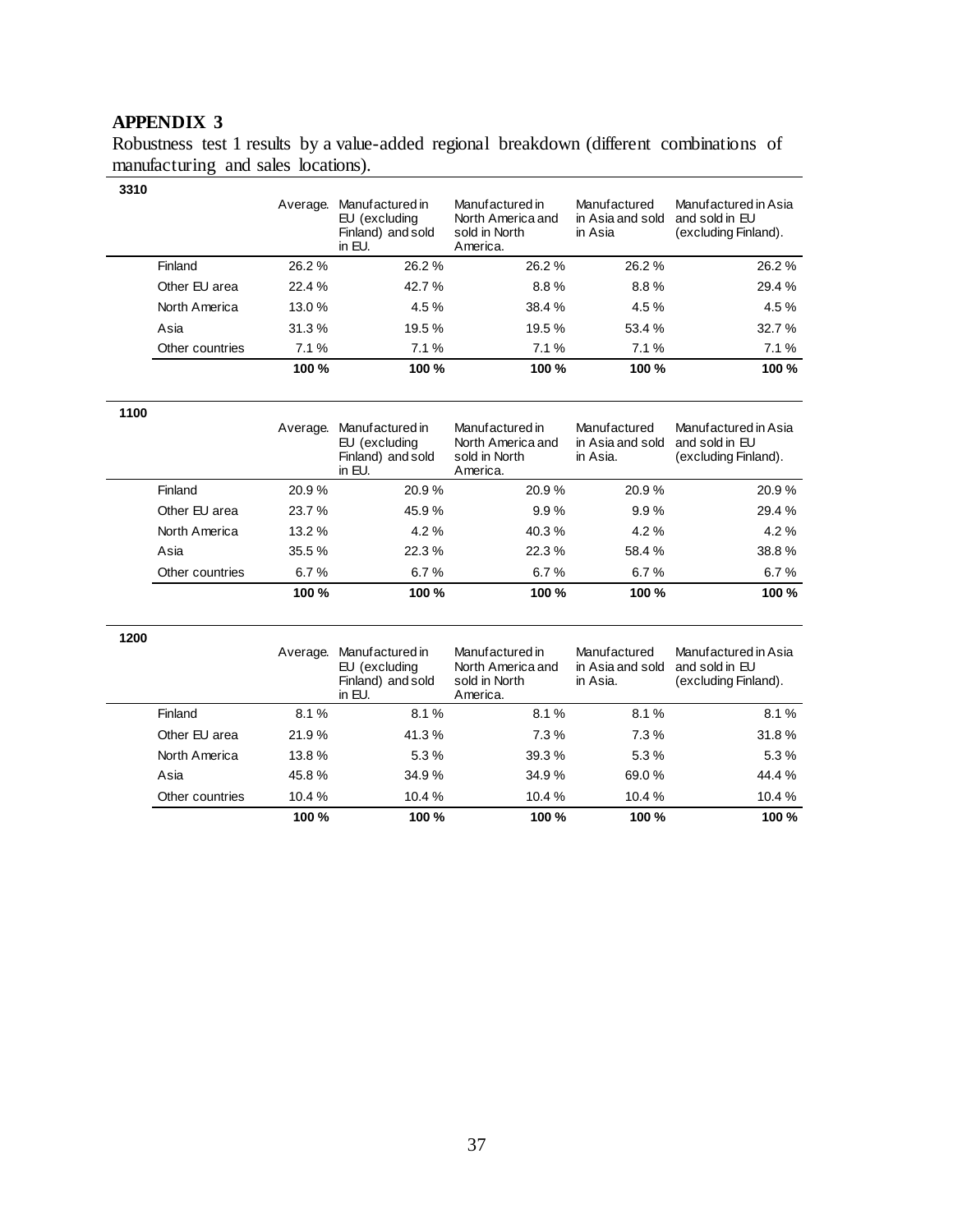



**Figure 2. Changes in Nokia's supply chain network (Seppälä 2013a).**



 $10\,$ <sup>10</sup> Definitions: A-cover is the front cover of the mobile phone; B-cover is the bottom cover of the mobile phone; Dcover is the middle cover of the mobile phone; Engine is the printed circuit board assembly; Engine's final assembly is the assembly of display, D-cover and printed circuit board assembly; Assembly to order is the final assembly of A-cover, B-cover and an engine assembly, including software and sales packing. See Linden et al. (2009) for similarities.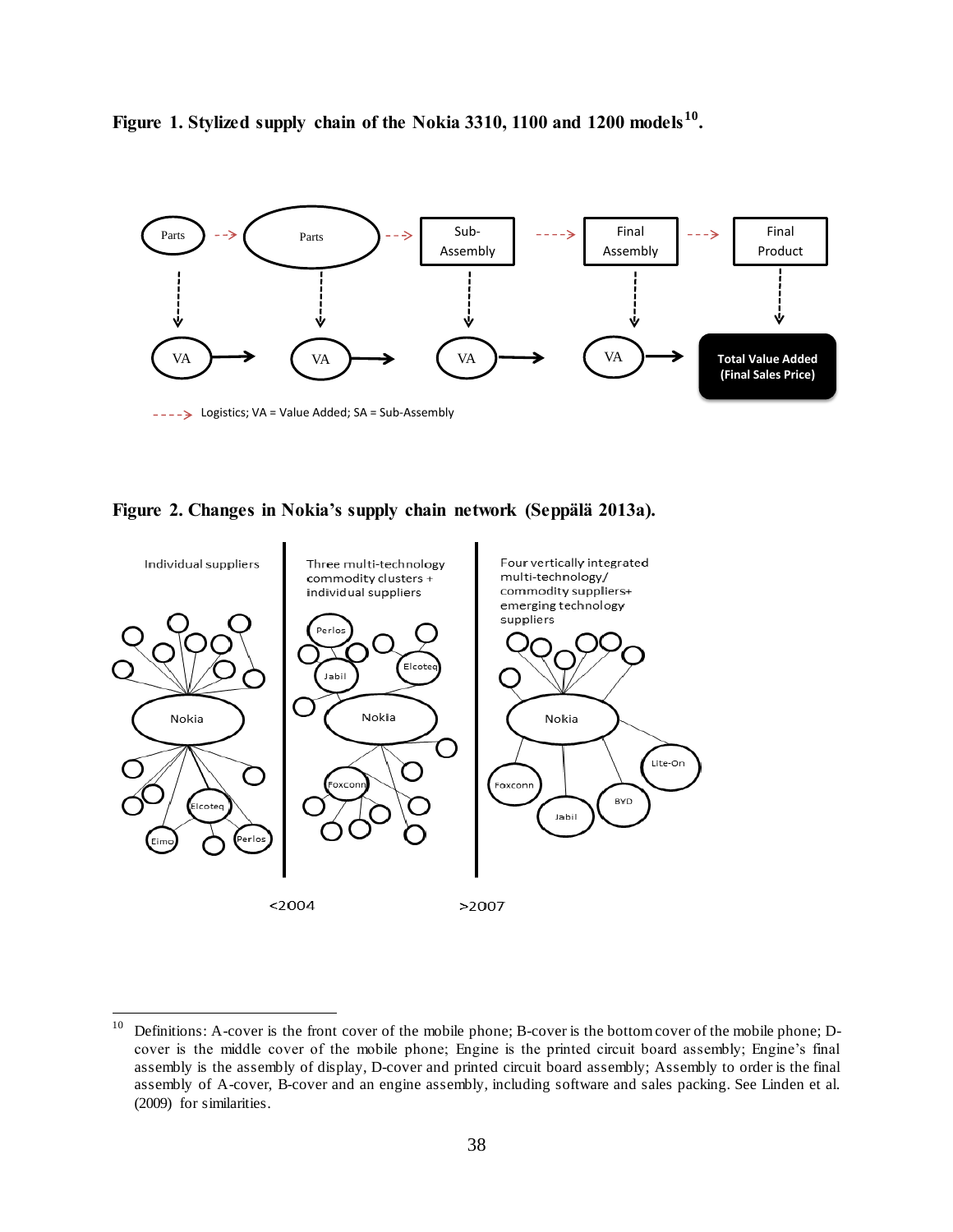| Table 1. Location of major tasks related to the handsets |  |  |  |  |
|----------------------------------------------------------|--|--|--|--|
|----------------------------------------------------------|--|--|--|--|

| 1999 - 2003                     | $2003 - 2007$                                                                                                                                                                                                                                                                                                                                                                                                            | $2006 -$                                                                                                                                                                                                                                                                                                                                                      |
|---------------------------------|--------------------------------------------------------------------------------------------------------------------------------------------------------------------------------------------------------------------------------------------------------------------------------------------------------------------------------------------------------------------------------------------------------------------------|---------------------------------------------------------------------------------------------------------------------------------------------------------------------------------------------------------------------------------------------------------------------------------------------------------------------------------------------------------------|
| Nokia 3310                      | Nokia 1100                                                                                                                                                                                                                                                                                                                                                                                                               | Nokia 1200                                                                                                                                                                                                                                                                                                                                                    |
| 3310<br>Including:<br>(Europe), | Including: $1100$ (Asia &                                                                                                                                                                                                                                                                                                                                                                                                |                                                                                                                                                                                                                                                                                                                                                               |
| (China),                        |                                                                                                                                                                                                                                                                                                                                                                                                                          |                                                                                                                                                                                                                                                                                                                                                               |
|                                 |                                                                                                                                                                                                                                                                                                                                                                                                                          |                                                                                                                                                                                                                                                                                                                                                               |
|                                 |                                                                                                                                                                                                                                                                                                                                                                                                                          | Denmark                                                                                                                                                                                                                                                                                                                                                       |
|                                 |                                                                                                                                                                                                                                                                                                                                                                                                                          | Denmark, China                                                                                                                                                                                                                                                                                                                                                |
|                                 |                                                                                                                                                                                                                                                                                                                                                                                                                          |                                                                                                                                                                                                                                                                                                                                                               |
|                                 |                                                                                                                                                                                                                                                                                                                                                                                                                          | Denmark                                                                                                                                                                                                                                                                                                                                                       |
|                                 |                                                                                                                                                                                                                                                                                                                                                                                                                          |                                                                                                                                                                                                                                                                                                                                                               |
|                                 |                                                                                                                                                                                                                                                                                                                                                                                                                          | Denmark                                                                                                                                                                                                                                                                                                                                                       |
|                                 |                                                                                                                                                                                                                                                                                                                                                                                                                          |                                                                                                                                                                                                                                                                                                                                                               |
|                                 |                                                                                                                                                                                                                                                                                                                                                                                                                          | Denmark,<br><i>(active)</i>                                                                                                                                                                                                                                                                                                                                   |
|                                 |                                                                                                                                                                                                                                                                                                                                                                                                                          | participation from China)                                                                                                                                                                                                                                                                                                                                     |
|                                 |                                                                                                                                                                                                                                                                                                                                                                                                                          |                                                                                                                                                                                                                                                                                                                                                               |
|                                 |                                                                                                                                                                                                                                                                                                                                                                                                                          | Finland, Denmark, China                                                                                                                                                                                                                                                                                                                                       |
|                                 |                                                                                                                                                                                                                                                                                                                                                                                                                          | China                                                                                                                                                                                                                                                                                                                                                         |
|                                 |                                                                                                                                                                                                                                                                                                                                                                                                                          |                                                                                                                                                                                                                                                                                                                                                               |
|                                 |                                                                                                                                                                                                                                                                                                                                                                                                                          | China                                                                                                                                                                                                                                                                                                                                                         |
|                                 |                                                                                                                                                                                                                                                                                                                                                                                                                          | China                                                                                                                                                                                                                                                                                                                                                         |
|                                 |                                                                                                                                                                                                                                                                                                                                                                                                                          | China, India, Romania,                                                                                                                                                                                                                                                                                                                                        |
|                                 |                                                                                                                                                                                                                                                                                                                                                                                                                          | Hungary, Mexico, South                                                                                                                                                                                                                                                                                                                                        |
|                                 |                                                                                                                                                                                                                                                                                                                                                                                                                          | Korea                                                                                                                                                                                                                                                                                                                                                         |
|                                 |                                                                                                                                                                                                                                                                                                                                                                                                                          |                                                                                                                                                                                                                                                                                                                                                               |
|                                 |                                                                                                                                                                                                                                                                                                                                                                                                                          |                                                                                                                                                                                                                                                                                                                                                               |
|                                 |                                                                                                                                                                                                                                                                                                                                                                                                                          | China                                                                                                                                                                                                                                                                                                                                                         |
| USA.<br>Finland,                | USA, Hungary, China,                                                                                                                                                                                                                                                                                                                                                                                                     | China, India                                                                                                                                                                                                                                                                                                                                                  |
|                                 | South Korea, Hungary,                                                                                                                                                                                                                                                                                                                                                                                                    |                                                                                                                                                                                                                                                                                                                                                               |
| Mexico, China, USA              | China, Mexico                                                                                                                                                                                                                                                                                                                                                                                                            |                                                                                                                                                                                                                                                                                                                                                               |
| Japan, China                    | Japan, China                                                                                                                                                                                                                                                                                                                                                                                                             | China, India                                                                                                                                                                                                                                                                                                                                                  |
|                                 |                                                                                                                                                                                                                                                                                                                                                                                                                          |                                                                                                                                                                                                                                                                                                                                                               |
|                                 |                                                                                                                                                                                                                                                                                                                                                                                                                          |                                                                                                                                                                                                                                                                                                                                                               |
|                                 | Chinese variant <sup>11</sup><br>American variant <sup>12</sup> (USA)<br>Denmark<br>Denmark, Finland<br>Denmark<br>Denmark<br>Denmark,<br>China<br>(Asia's)<br>software variant)<br>Finland, Denmark<br>Denmark<br>Finland<br>$(3310)$ .<br>(American variant)<br>Finland<br>Finland, USA<br>Finland,<br>Germany,<br>USA.<br>Hungary, China, South Korea<br>Estonia, Hungary<br>Germany,<br>Hungary, China, South Korea, | Europe), American variant <sup>13</sup><br>(USA)<br>Denmark<br>Denmark, Japan<br>Denmark<br>Denmark<br>Finland<br>Denmark,<br>(America's<br>software<br>variant)<br>Finland, Denmark<br>Denmark (1100), Finland,<br>USA (American variant)<br>Finland<br>Finland, USA<br>USA, Hungary,<br>China.<br>South Korea, Brazil<br>Mexico<br>Estonia, Hungary, Mexico |

Source: ETLA database

 $11\,$ Software variant to Asian market.

<sup>&</sup>lt;sup>12</sup> American variant required a close collaboration with American operators (both hardware and software).

<sup>&</sup>lt;sup>13</sup> American variant required a close collaboration with American operators (both hardware and software).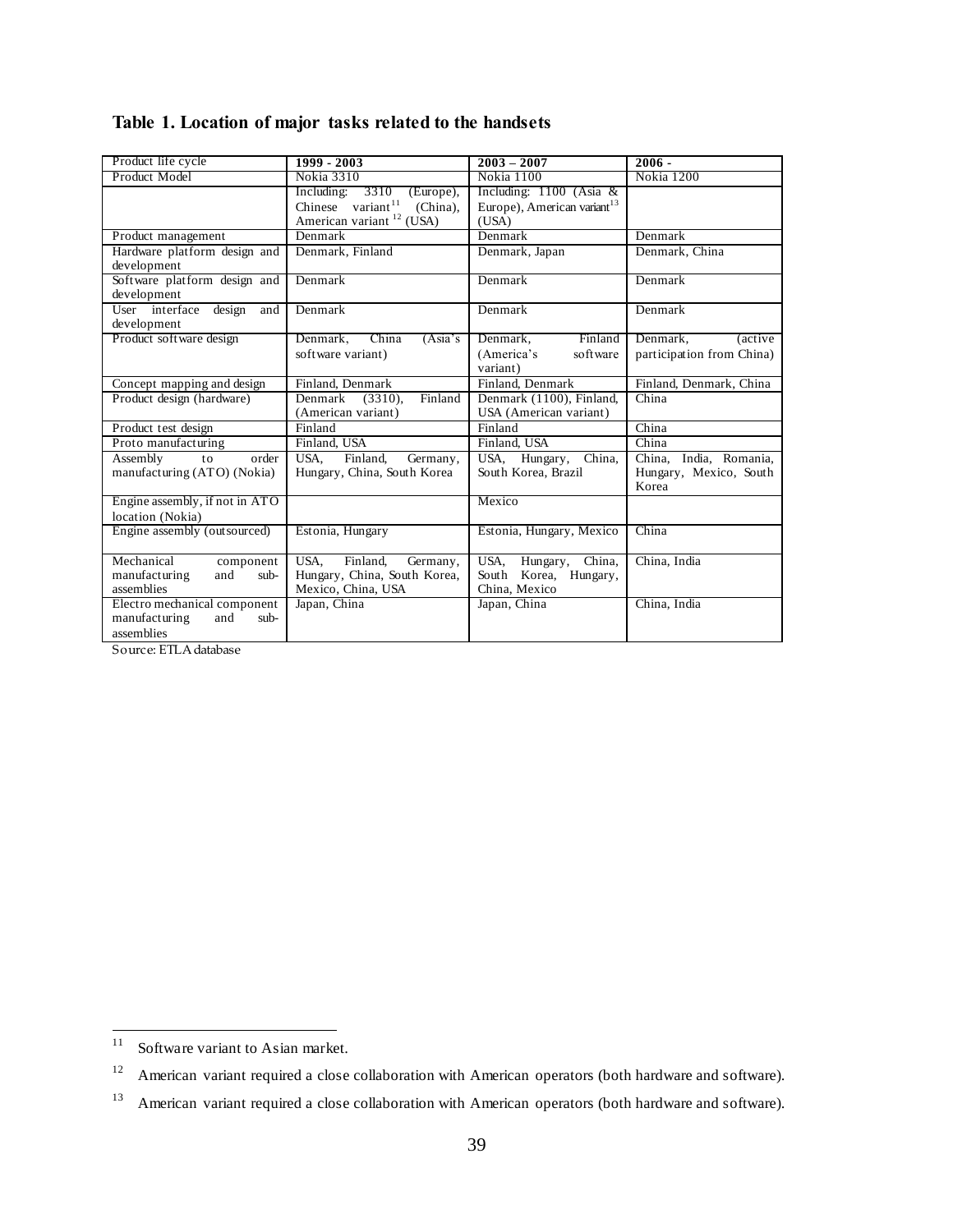# **Table 2. Bill of materials (BOM) of Nokia 3310 in 2003 prices, Nokia 1100 in 2004 prices and Nokia 1200 in 2007 prices.**

|                                                    | 2003         |        | 2004         |        | 2007         |        |
|----------------------------------------------------|--------------|--------|--------------|--------|--------------|--------|
|                                                    | <b>Nokia</b> |        | <b>Nokia</b> |        | <b>Nokia</b> |        |
|                                                    | 3310         |        | 1100         |        | 1200         |        |
| Description                                        | Eur          | $\%$   | Eur          | $\%$   | Eur          | $\%$   |
| Processor(s)                                       | 2.2          | 7.0%   | 2.2          | 9.3%   | 1.8          | 12.5 % |
| Display                                            | 3.8          | 12.1 % | 3.3          | 13.7 % | 0.6          | 4.4 %  |
| <b>Memories</b>                                    | 2.7          | 8.6%   | 1.1          | 4.4 %  | 0.6          | 4.3 %  |
| Battery pack                                       | 1.37         | 4.4 %  | 1.37         | 5.8%   | 1.05         | 7.2 %  |
| Other integrated circuits (excluding processors    |              |        |              |        |              |        |
| and memory)                                        | 8.46         | 27.1 % | 6.74         | 28.4%  | 2.86         | 19.6%  |
| <b>M</b> echanics                                  | 3.79         | 12.2 % | 3.05         | 12.9%  | 1.85         | 12.6 % |
| All other hardware inputs                          | 7.39         | 23.7 % | 4.71         | 19.8%  | 4.86         | 33.2 % |
| <b>BOM</b> (excluding supporting material, license |              |        |              |        |              |        |
| fees and manufacturing)                            | 29.7         | 95.2%  | 22.4         | 94.3%  | 13.7         | 93.8%  |
| Supporting material                                | 0.95         | 3.1%   | 0.93         | 3.9%   | 0.70         | 4.8%   |
| (excluding<br><b>BOM</b><br>license<br>fees<br>and |              |        |              |        |              |        |
| manufacturing)                                     | 30.6         | 98.2%  | 23.3         | 98.2%  | 14.4         | 98.5%  |
| License fees                                       | 0.56         | 1.8%   | 0.43         | 1.8%   | 0.22         | 1.5 %  |
| <b>BOM</b> (excluding manufacturing)               | 31.2         | 100 %  | 23.7         | 100 %  | 14.6         | 100 %  |

Data source: Authors/ETLA database

Note A: For the Nokia 3310, 1100 and 1200 models, the values are presented in 2003 prices, in 2004 prices and in 2007 prices, respectively.

Note B: Costs related to warranty and outbound logistics are not included.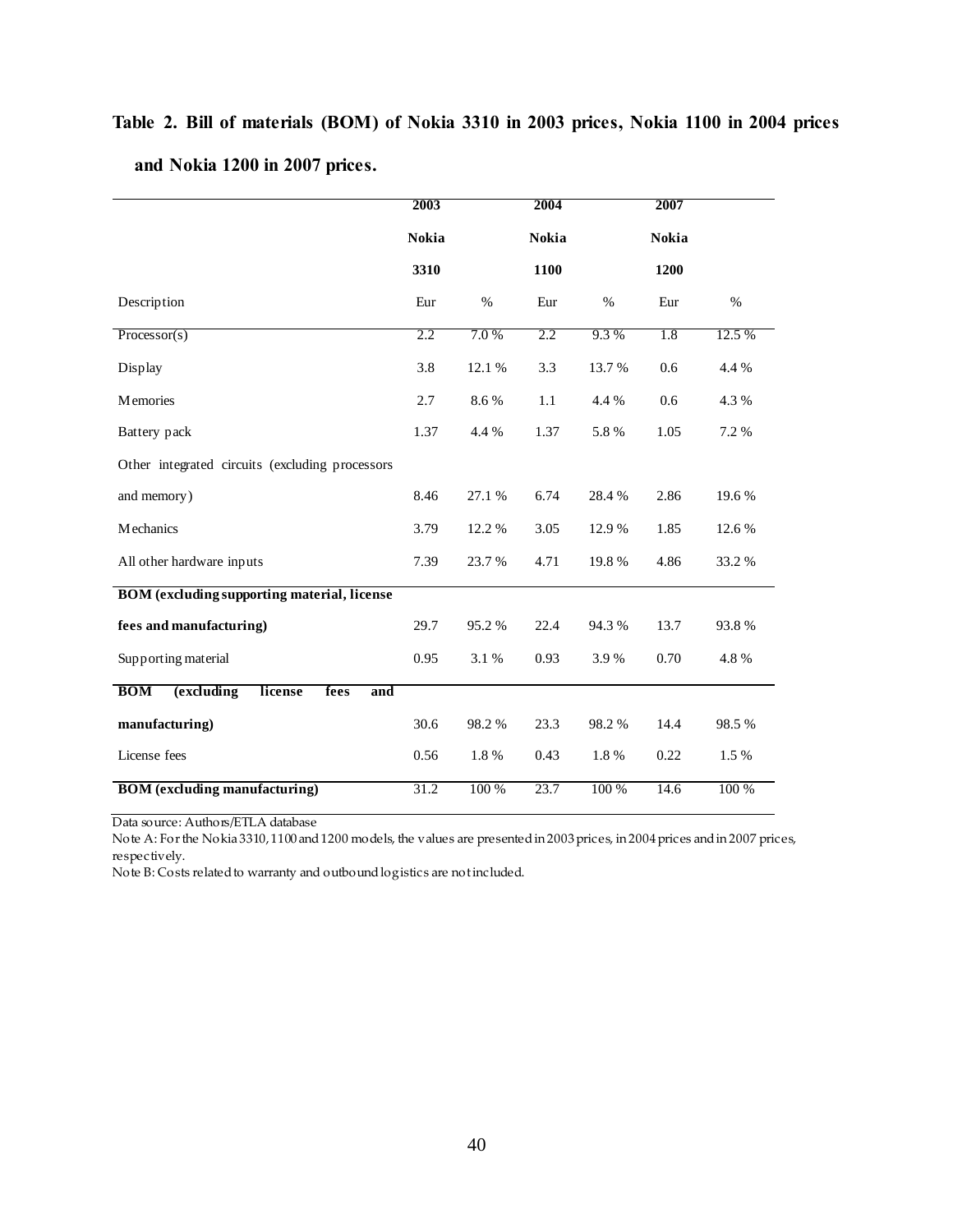|                                       | 2003              | 2004       | 2007       |
|---------------------------------------|-------------------|------------|------------|
|                                       | <b>Nokia 3310</b> | Nokia 1100 | Nokia 1200 |
| Vendors of vendors                    | 22 %              | 21 %       | 34 %       |
| Suppliers of material inputs          | 17 %              | 17 %       | 19 %       |
| Licensors                             | $0.5\%$           | $0.5\%$    | $0.8\%$    |
| Engine manufacturing                  | 5 %               | 3 %        | 2 %        |
| Nokia, excluding engine manufacturing | 38 %              | 39 %       | 19 %       |
| Logistics and warranty                | 2.5 %             | 4.9 %      | 6.4 %      |
| Distributor                           | 4.0 %             | 4.4 %      | 4.7 %      |
| Retailer                              | 10.6 %            | 10.2 %     | 13.6 %     |
| Total                                 | 100 %             | 100 %      | 100 %      |

# **Table 3. Value added breakdown in the supply chain by participant.**

Source: Authors/ETLA database

**Table 4. Value added breakdown by regions after taking into account the value added created in the country of final sales**

|                 | 2003              | 2004       | 2007       |
|-----------------|-------------------|------------|------------|
|                 | <b>Nokia 3310</b> | Nokia 1100 | Nokia 1200 |
| Finland         | 33 %              | 30 %       | 15 %       |
| Other EU area   | 23 %              | 26 %       | 21 %       |
| North America   | 9 %               | 9 %        | 12 %       |
| Asia            | 28 %              | 28 %       | 45 %       |
| Other countries | 7 %               | 7 %        | 7 %        |
|                 | 100 %             | 100 %      | 100 %      |

Source: Authors' calculations

# **Table 5. Value added breakdown by region (manufacturing and final sales in Asia).**

|                 | 2003       | 2004       | 2007       |
|-----------------|------------|------------|------------|
|                 | Nokia 3310 | Nokia 1100 | Nokia 1200 |
| Finland         | 24 %       | 27 %       | 11 %       |
| Other EU areas  | 10 %       | 12 %       | 10 %       |
| North America   | 6 %        | 6 %        | 8 %        |
| Asia            | 55 %       | 52 %       | 66 %       |
| Other countries | 4 %        | 4 %        | 6 %        |
|                 | 100 %      | 100 %      | 100 %      |

Source: Authors' calculations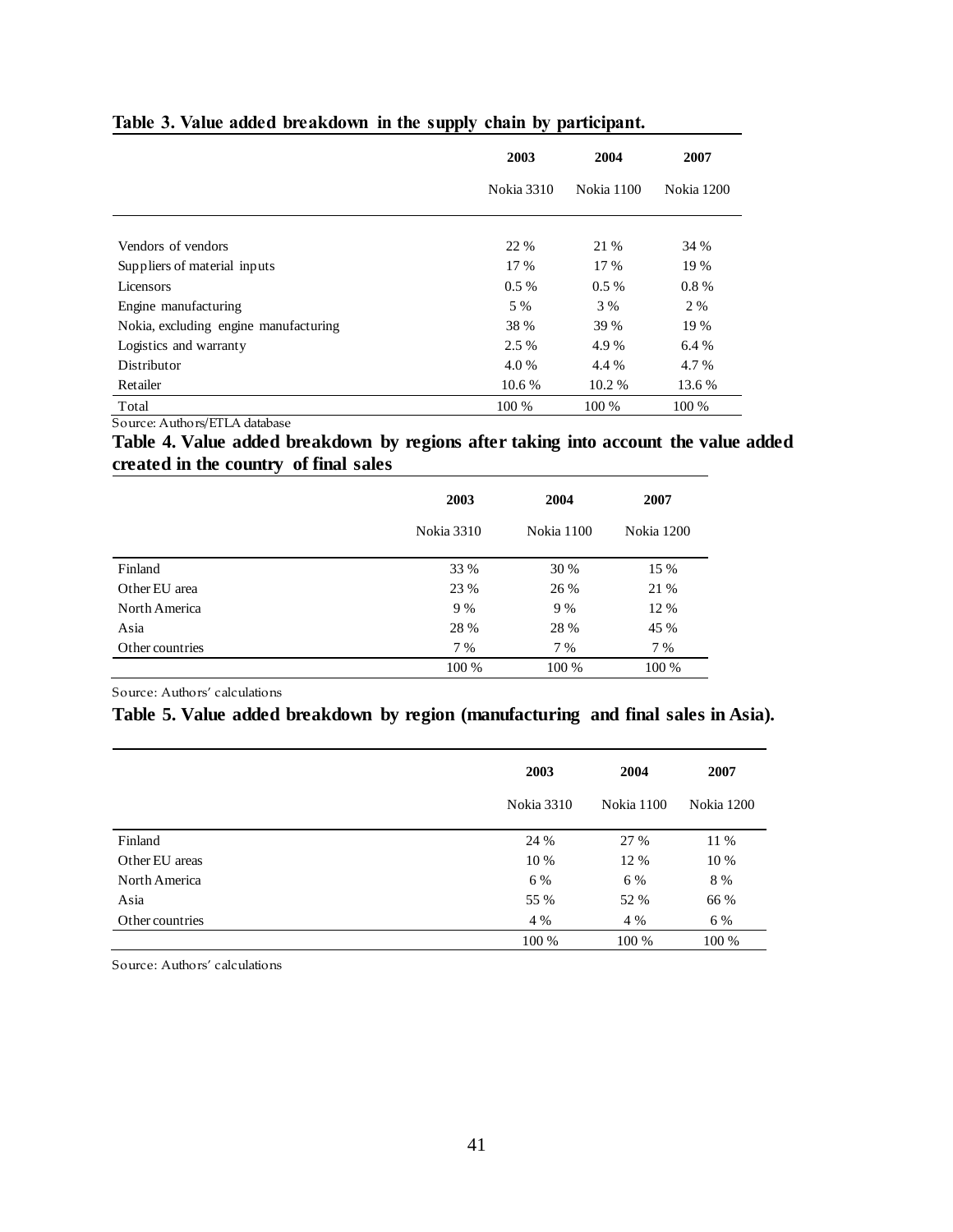# **Table 6. Breakdown of value added by region (different combinations of manufacturing and sales locations).**

| Nokia 3310      |                               |                                                            |                                                                                                                           |                                                                                               |                                                                                                                                    |
|-----------------|-------------------------------|------------------------------------------------------------|---------------------------------------------------------------------------------------------------------------------------|-----------------------------------------------------------------------------------------------|------------------------------------------------------------------------------------------------------------------------------------|
|                 | (a) Based on<br>headquarters. | (b) Based on the<br>locations of<br>production<br>factors. | $(c)$ 10 % to the<br>headquarter country and<br>90 % based on the<br>locations of production<br>factors.                  | (d) Based on the<br>locations of the<br>production factors,<br>corrected for<br>productivity. | $(e)$ 10 % to the headquarter.<br>country and 90 % based on the<br>locations of production factors,<br>corrected for productivity. |
| Finland         | 46.7%                         | 25.8%                                                      | 26.1%                                                                                                                     | 26.3%                                                                                         | 26.2%                                                                                                                              |
| Other EU area   | 11.6%                         | 23.4%                                                      | 22.9%                                                                                                                     | 23.7%                                                                                         | 23.9%                                                                                                                              |
| North America   | 13.4%                         | 18.7                                                       | 18.8%                                                                                                                     | 19.1%                                                                                         | 14.5%                                                                                                                              |
| Asia            | 18.4%                         | 26.4%                                                      | 26.1%                                                                                                                     | 25.3%                                                                                         | 31.3%                                                                                                                              |
| Other countries | 9.9%                          | 5.7%                                                       | 6.1%                                                                                                                      | 5.6%                                                                                          | 4.2%                                                                                                                               |
|                 | 100.0%                        | 100.0%                                                     | 100.0%                                                                                                                    | 100.0%                                                                                        | 100.0%                                                                                                                             |
| Nokia 1100      |                               |                                                            |                                                                                                                           |                                                                                               |                                                                                                                                    |
|                 | (a) Based on<br>headquarters. | (b) Based on the<br>locations of<br>production<br>factors. | $(c)$ 10 % to the<br>headquarter country and locations of the<br>90 % based on the<br>locations of production<br>factors. | (d) Based on the<br>production factors.<br>corrected for<br>productivity.                     | $(e)$ 10 % to the headquarter<br>country and 90 % based on the<br>locations of production factors,<br>corrected for productivity.  |
| Finland         | 40.5%                         | 21.7%                                                      | 21.7%                                                                                                                     | 24.8%                                                                                         | 20.9%                                                                                                                              |
| Other EU area   | 21.5%                         | 24.6%                                                      | 24.7%                                                                                                                     | 24.4%                                                                                         | 25.1%                                                                                                                              |
| North America   | 13.4%                         | 19.0%                                                      | 19.0%                                                                                                                     | 19.1%                                                                                         | 14.6%                                                                                                                              |
| Asia            | 15.8%                         | 29.3%                                                      | 28.8%                                                                                                                     | 26.4%                                                                                         | 35.5%                                                                                                                              |
| Other countries | 8.7%                          | 5.4%                                                       | 5.7%                                                                                                                      | 5.3%                                                                                          | 4.0%                                                                                                                               |
|                 | 40.5%                         | 21.7%                                                      | 21.7%                                                                                                                     | 24.8%                                                                                         | 100.0%                                                                                                                             |
| Nokia 1200      |                               |                                                            |                                                                                                                           |                                                                                               |                                                                                                                                    |
|                 | (a) Based on<br>headquarters. | (b) Based on the<br>locations of<br>production<br>factors. | $(c)$ 10 % to the<br>headquarter country and locations of the<br>90 % based on the<br>locations of production<br>factors. | (d) Based on the<br>production factors,<br>corrected for<br>productivity.                     | (e) 10 % to the headquarter<br>country and 90 % based on the<br>locations of production factors,<br>corrected for productivity.    |
| Finland         | 21.0%                         | 8.1%                                                       | 8.1%                                                                                                                      | 10.5%                                                                                         | 8.1%                                                                                                                               |
| Other EU area   | 22.1%                         | 23.0%                                                      | 23.3%                                                                                                                     | 23.0%                                                                                         | 24.2%                                                                                                                              |
| North America   | 21.0%                         | 21.2%                                                      | 21.5%                                                                                                                     | 21.4%                                                                                         | 16.1%                                                                                                                              |
| Asia            | 26.3%                         | 39.1%                                                      | 38.4%                                                                                                                     | 36.6%                                                                                         | 45.8%                                                                                                                              |
| Other countries | 9.6%                          | 8.6%                                                       | 8.7%                                                                                                                      | 8.5%                                                                                          | 5.8%                                                                                                                               |

100.0 % 100.0 % 100.0 % 100.0 % 100.0 % 100.0 %